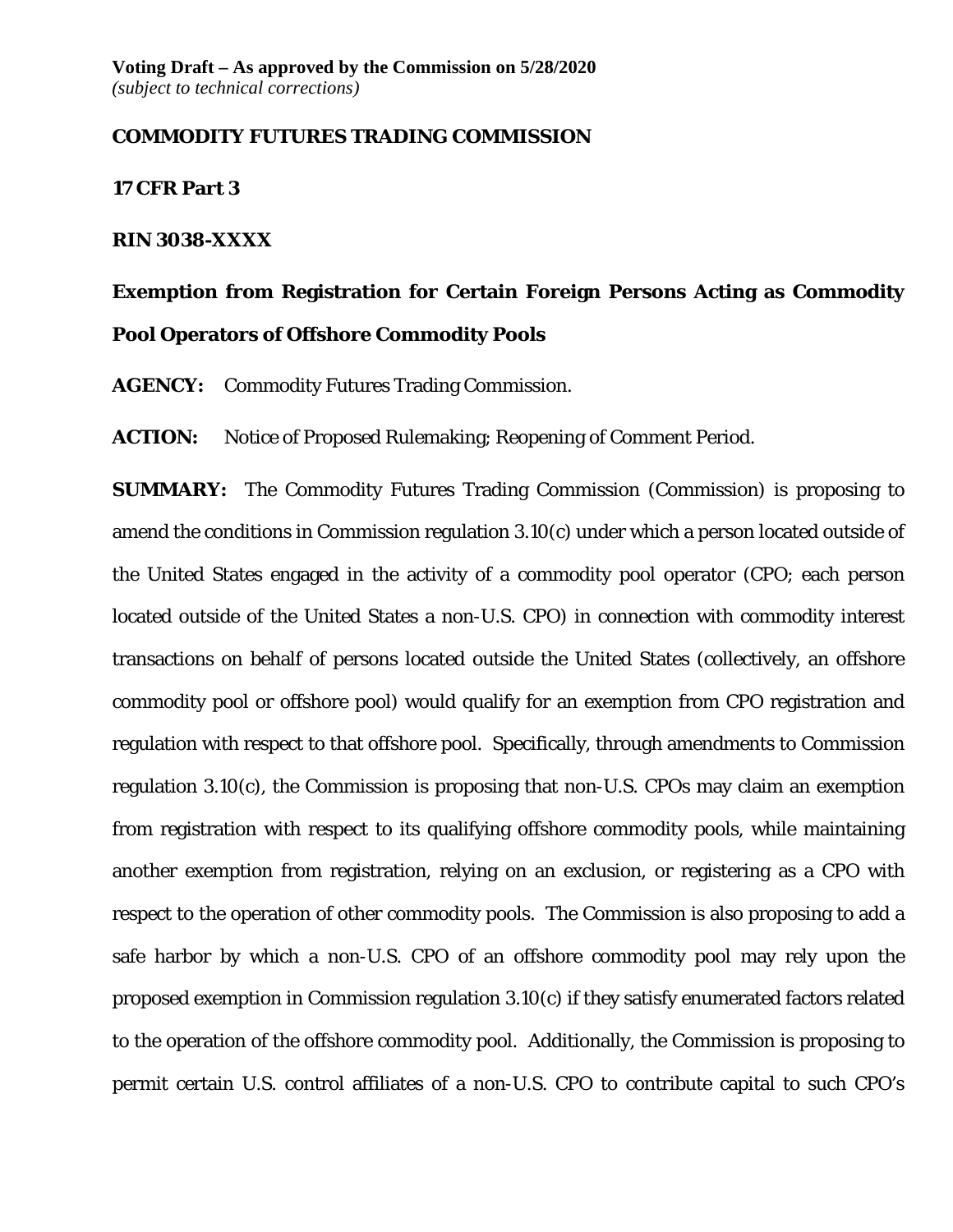offshore pools as part of the initial capitalization without rendering the non-U.S. CPO ineligible for the exemption from registration under Commission regulation 3.10.

**DATES:** Comments must be received on or before [Insert date 60 days from publication in the Federal Register].

**ADDRESSES:** You may submit comments, identified by RIN 3038-XXXX, by any of the following methods:

CFTC Comments Portal:http://comments.cftc.gov*.* Select the "Submit Comments" link for this rulemaking and follow the instructions on the Public Comment Form.

Mail: Send to Christopher Kirkpatrick, Secretary of the Commission, Commodity Futures Trading Commission, Three Lafayette Center, 1155 21st Street NW, Washington, DC 20581.

Hand Delivery/ Courier: Same as mail above.

Please submit your comments using only one of these methods. To avoid possible delays with mail or in-person deliveries, submissions through the CFTC Comments Portal are encouraged.

All comments must be submitted in English, or if not, accompanied by an English translation. Comments will be posted as received to https://comments.cftc.gov. You should submit only information that you wish to make publicly available. If you wish the Commission to consider information that may be exempt from disclosure under the Freedom of Information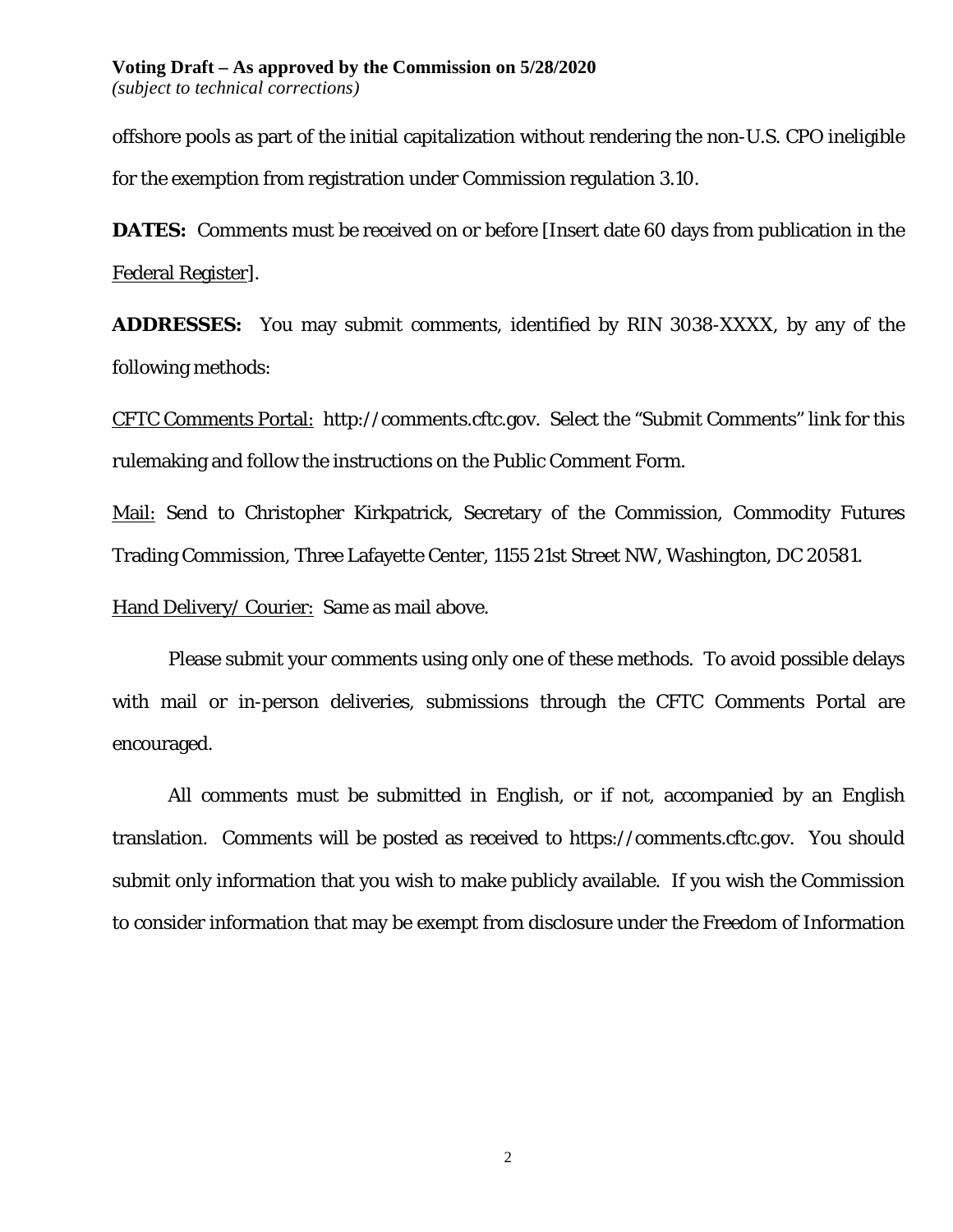Act (FOIA), a petition for confidential treatment of the exempt information may be submitted according to the procedures established in § [1](#page-2-0)45.9 of the Commission's regulations.<sup>1</sup>

The Commission reserves the right, but shall have no obligation, to review, pre-screen, filter, redact, refuse or remove any or all of your submission from https://comments.cftc.gov that it may deem to be inappropriate for publication, such as obscene language. All submissions that have been redacted or removed that contain comments on the merits of the rulemaking will be retained in the public comment file and will be considered as required under the Administrative Procedure Act and other applicable laws, and may be accessible under FOIA.

**FOR FURTHER INFORMATION CONTACT:** Joshua B. Sterling, Director, (202) 418- 6056, jsterling@cftc.gov, Amanda Lesher Olear, Deputy Director, (202) 418-5283, aolear@cftc.gov, or regarding Section III of this Notice of Proposed Rulemaking, Frank Fisanich, Chief Counsel, (202) 418-5949, ffisanich@cftc.gov, Division of Swap Dealer and Intermediary Oversight, Commodity Futures Trading Commission, Three Lafayette Centre, 1155 21st Street, N.W., Washington, DC 20581.

## **SUPPLEMENTARY INFORMATION:**

## **I. Background**

 $\overline{a}$ 

Section 1a(11) of the Commodity Exchange Act (CEA or Act) $^2$  $^2$  defines the term "commodity pool operator" as any person<sup>[3](#page-2-2)</sup> engaged in a business that is of the nature of a

<span id="page-2-0"></span> $^{\rm 1}$  17 CFR 145.9. Commission regulations referred to herein are found at 17 CFR Chapter I (2019).

<span id="page-2-1"></span> $^2$  *See* 7 U.S.C. 1, <u>et seq.</u> (2019). The CEA and the Commission's regulations are accessible through the Commission's website, https://www.cftc.gov.

<span id="page-2-2"></span><sup>&</sup>lt;sup>3</sup> See 17 CFR 1.3 (defining "person" to include individuals, associations, partnerships, corporations, and trusts).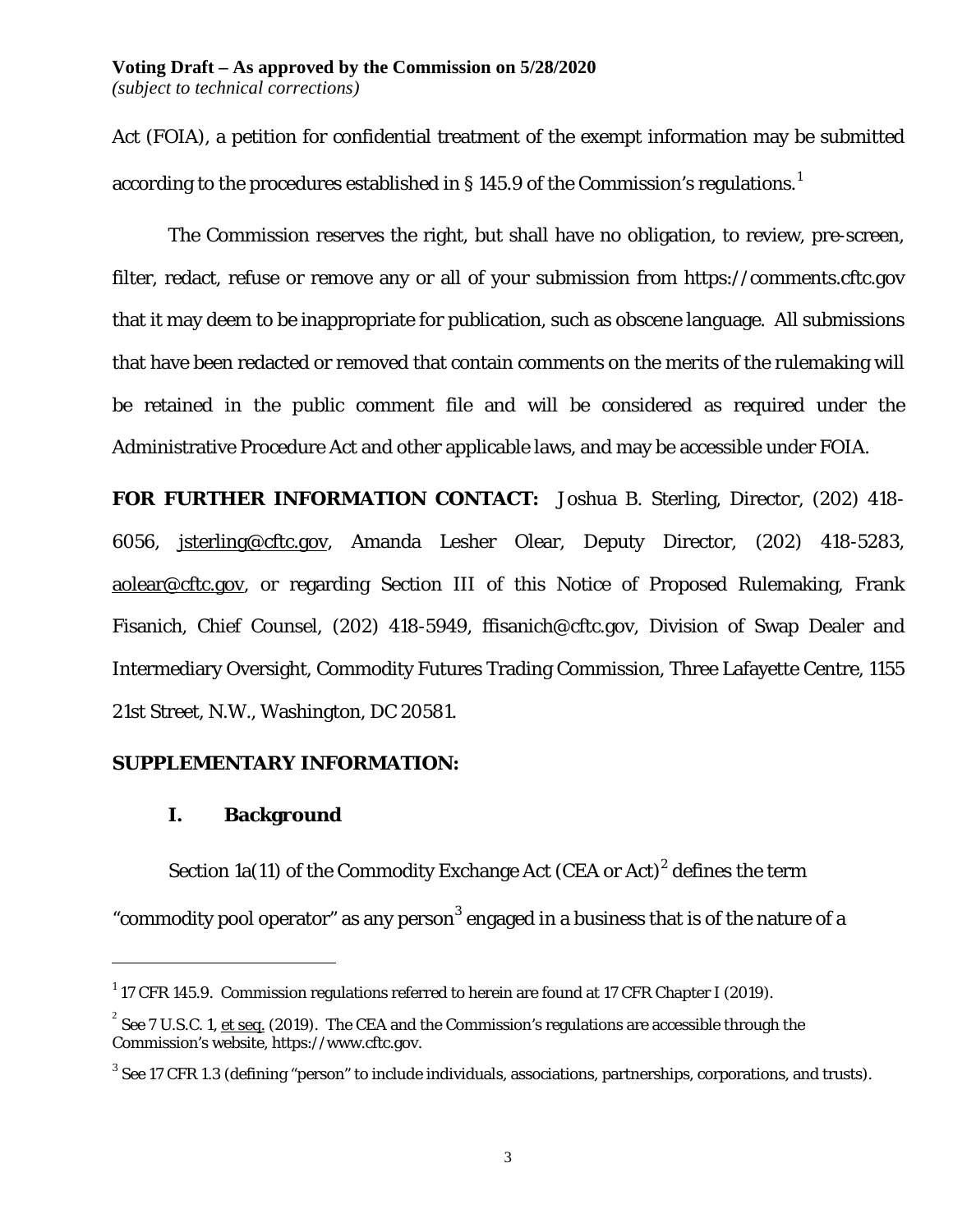#### **Voting Draft – As approved by the Commission on 5/28/2020** *(subject to technical corrections)*

commodity pool, investment trust, syndicate, or similar form of enterprise, and who, with respect to that commodity pool, solicits, accepts, or receives from others, funds, securities, or property, either directly or through capital contributions, the sale of stock or other forms of securities, or otherwise, for the purpose of trading in commodity interests. $^4\,$  $^4\,$  $^4\,$  CEA section 1a(10) defines a "commodity pool" as any investment trust, syndicate, or similar form of enterprise operated for the purpose of trading in commodity interests. $^5\,$  $^5\,$  $^5\,$  CEA section 4m(1) generally requires each person who satisfies the CPO definition to register as such with the Commission.  $^6$  $^6$ With respect to CPOs, the CEA also authorizes the Commission, acting by rule or regulation, to include within or exclude from the term "commodity pool operator" any person engaged in the business of operating a commodity pool if the Commission determines that the rule or regulation will effectuate the purposes of the CEA. $^7$  $^7$ 

Additionally, CEA section 4(c), in relevant part with respect to this proposal, provides that the Commission, to promote responsible economic or financial innovation and fair competition, by rule, regulation, or order, after notice and opportunity for hearing, may exempt, among other things, any person or class of persons offering, entering into, rendering advice, or rendering other services with respect to commodity interests from any provision of the Act. $^8$  $^8$ 

 $\overline{a}$ 

<span id="page-3-2"></span> $6$  7 U.S.C. 6m(1).

<span id="page-3-4"></span> $8$  7 U.S.C. 6(c)(1).

<span id="page-3-0"></span><sup>4</sup> 7 U.S.C. 1a(11). *See also* 17 CFR 1.3 (defining "commodity interest" to include any contract for the purchase or sale of a commodity for future delivery, and any swap as defined in the CEA); Adaptation of Regulations to Incorporate Swaps, 77 FR 66288, 66295 (Nov. 2, 2012) (discussing the modification of the term "commodity interest" to include swaps).

<span id="page-3-1"></span> $5^5$  7 U.S.C. 1a(10).

<span id="page-3-3"></span> $17$  U.S.C. 1a(11)(B).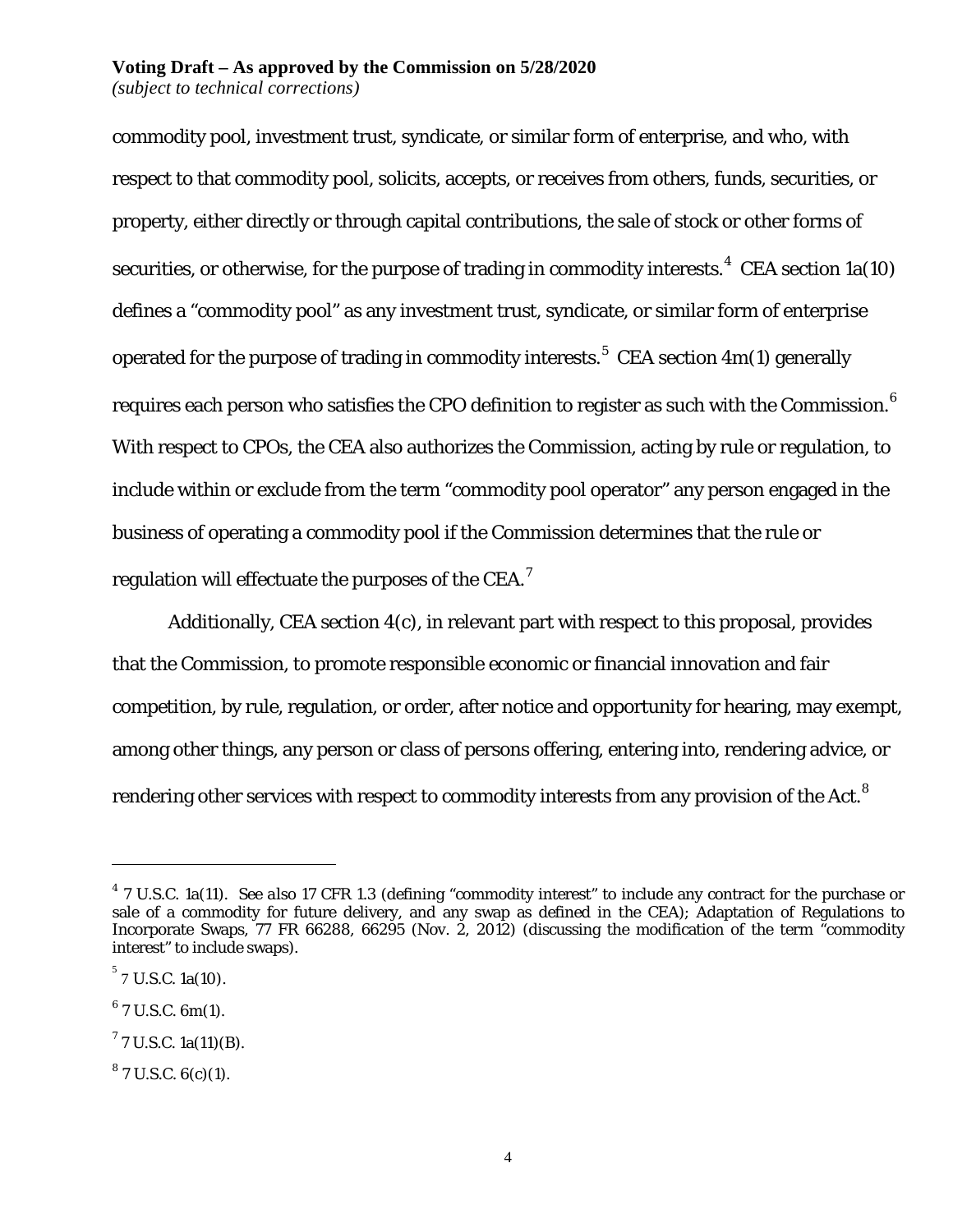Section 4(c) authorizes the Commission to grant exemptive relief if the Commission determines, *inter alia*, that the exemption would be consistent with the "public interest."<sup>[9](#page-4-0)</sup>

To provide an exemption pursuant to section 4(c) of the Act with respect to registration as a CPO, the Commission must determine that the agreements, contracts, or transactions undertaken by the exempt CPO should not require registration and that the exemption from registration would be consistent with the public interest and the Act.<sup>[10](#page-4-1)</sup> The Commission must further determine that the agreement, contract, or transaction will be entered into solely between appropriate persons and that it will not have a material adverse effect on the ability of the Commission or any contract market to discharge its regulatory or self-regulatory duties under the Act.<sup>[11](#page-4-2)</sup> The term "appropriate person" as used in Section  $4(c)$  includes "a commodity pool formed or operated by a person subject to regulation under the Act."<sup>[12](#page-4-3)</sup> The Commission has previously interpreted the clause "subject to regulation under the Act" as including persons who are exempt from registration or excluded from the definition of a registration category.<sup>[13](#page-4-4)</sup>

Part 3 of the Commission's regulations governs the registration of intermediaries engaged in, *inter alia*, the offering and selling of, and the provision of advice concerning, all

<span id="page-4-0"></span><sup>9</sup> *See* Conference Report, H.R. Report 102–978 at 8 (Oct. 2, 1992) (''The goal of providing the Commission with broad exemptive powers . . . is to give the Commission a means of providing certainty and stability to existing and emerging markets so that financial innovation and market development can proceed in an effective and competitive manner.'').

<span id="page-4-1"></span> $10$  7 U.S.C. 6(c)(2)(A).

<span id="page-4-2"></span><sup>&</sup>lt;sup>11</sup> *Id.* at  $6(c)(2)(B)$ .

<span id="page-4-3"></span><sup>&</sup>lt;sup>12</sup> *Id.* at  $6(c)(3)(E)$ .

<span id="page-4-4"></span><sup>&</sup>lt;sup>13</sup> *See*, Further Definition of "Swap Dealer", 77 FR 30596, 30655 (May 23, 2012) (finding, in the context of the eligible contract participant definition, that "construing the phrase 'formed and operated by a person subject to regulation under the [CEA]' to refer to a person excluded from the CPO definition, registered as a CPO or properly exempt from CPO registration appropriately reflects Congressional intent").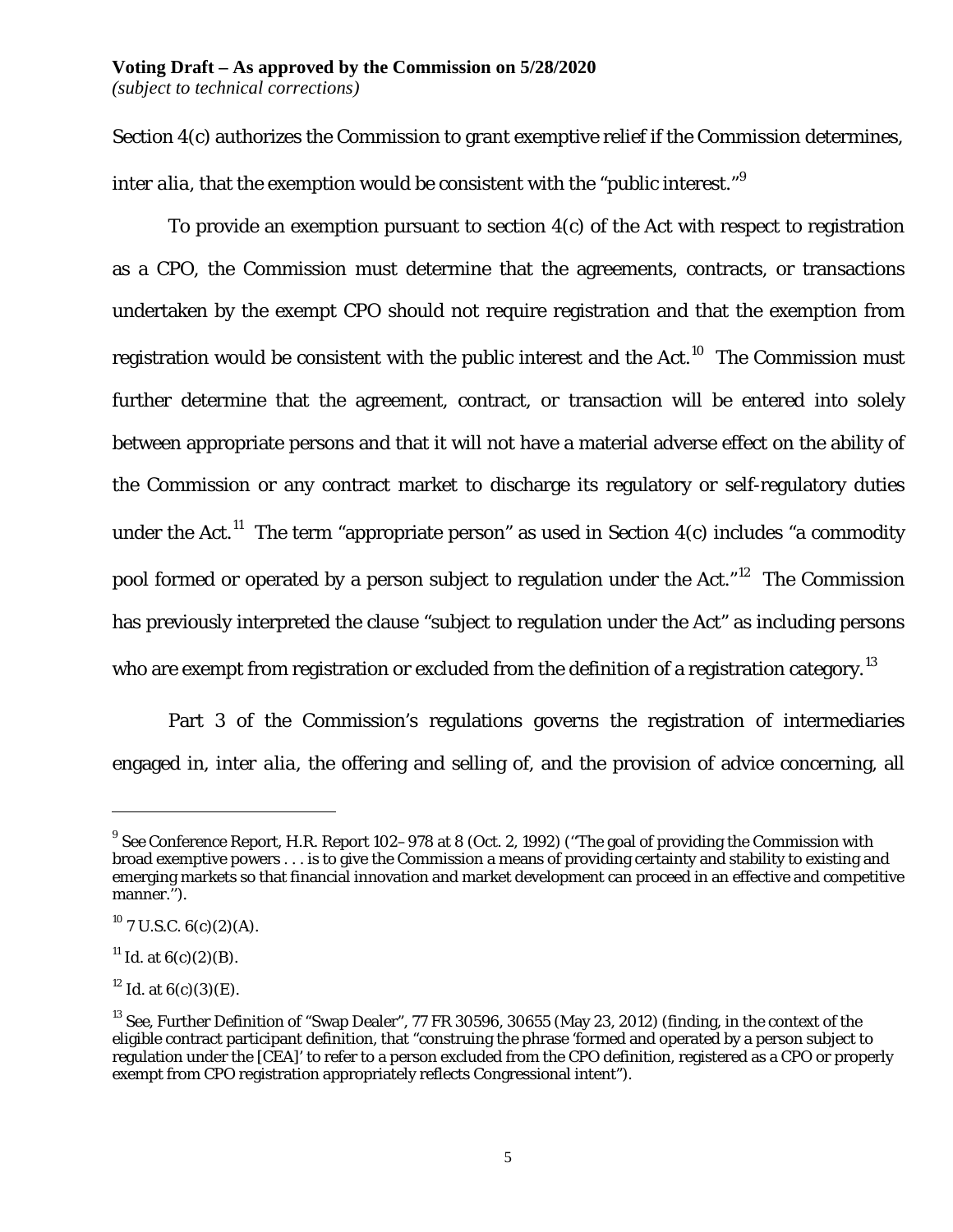commodity interest transactions. Commission regulation 3.10 establishes the procedure that intermediaries, including CPOs, must use to register with the Commission.<sup>14</sup> Commission regulation 3.10 also establishes certain exemptions from registration.<sup>[15](#page-5-1)</sup> In particular, Commission regulation  $3.10(c)(3)$  (referred to herein as the  $3.10$  Exemption) provides that, *inter alia*, a person engaged in the activity of a CPO, in connection with any commodity interest transaction executed bilaterally or made on or subject to the rules of any designated contract market or swap execution facility, is not required to register as a CPO, provided that:

- 1. The person is located outside the United States, its territories, and possessions (the United States or U.S.) (a non-U.S. CPO);
- 2. The person acts only on behalf of persons located outside the United States (an offshore commodity pool); and
- 3. The commodity interest transaction is submitted for clearing through a registered futures commission merchant. [16](#page-5-2)

A person acting in accordance with the 3.10 Exemption remains subject to the antifraud

provisions of CEA section 4<u>0.</u>  $^{17}$  $^{17}$  $^{17}$  but is otherwise not required to comply with those provisions of

<span id="page-5-0"></span> $^{14}$  *See, e.g.*, 17 CFR 3.10(a)(1)(i) (requiring the filing of a Form 7-R with the National Futures Association (NFA)).

<span id="page-5-1"></span><sup>&</sup>lt;sup>15</sup> See 17 CFR 3.10(c) (exemption from registration for certain persons).

<span id="page-5-2"></span><sup>16</sup> 17 CFR 3.10(c)(3)(i). *But see* CFTC Staff Letters No. 16-08 and 15-37. Pursuant to these letters, Commission staff in the Division of Swap Dealer and Intermediary Oversight (DSIO) recognized that not all swaps are required to be cleared, and thus provided relief from registration for certain intermediaries acting on behalf of persons located outside the United States or on behalf of certain International Financial Institutions in connection with swaps not subject to a Commission clearing requirement. In 2016, the Commission published a proposed rule that would codify the position articulated in these DSIO staff letters. *See* Exemption from Registration for Certain Foreign Persons, 81 FR 51824 (Aug. 5, 2016). The Commission is reopening the comment period on such proposed rule pursuant to this Proposal. *See* Section III, *infra* .

<span id="page-5-3"></span> $17$  7 U.S.C. 60.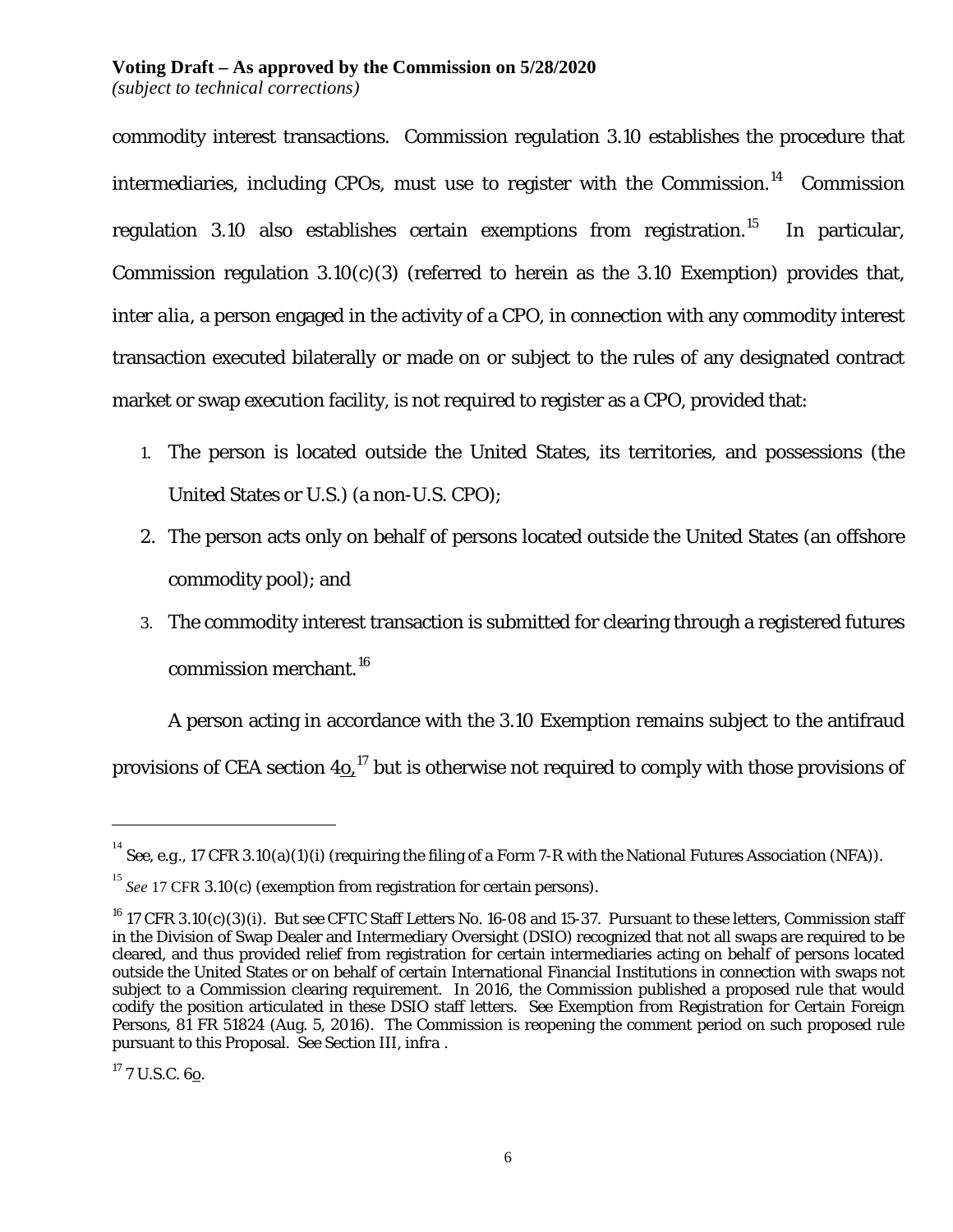the CEA or Commission regulations applicable to any person registered in such intermediary capacity or persons required to be so registered.<sup>[18](#page-6-0)</sup> The 3.10 Exemption provides that it is available to non-U.S. CPOs whose activities, in connection with any commodity interest transaction executed bilaterally or made on or subject to the rules of any designated contract market or swap execution facility, are confined to acting on behalf of offshore commodity pools.[19](#page-6-1) This exemption was first adopted in 2007 and was based on a long-standing no-action position articulated by the Commission's Office of General Counsel in 1976.<sup>[20](#page-6-2)</sup>

In adopting the final rule amending Commission regulation 3.10, the Commission agreed with commenters who cited its longstanding policy of focusing "'customer protection activities upon domestic firms and upon firms soliciting or accepting orders from domestic users of the futures markets."<sup>[21](#page-6-3)</sup> The Commission further stated that the protection of non-U.S. customers of non-U.S. firms may be best deferred to foreign regulators.<sup>[22](#page-6-4)</sup> The Commission noted its understanding that, pursuant to the terms of the 3.10 Exemption, "[a]ny person seeking to act in accordance with any of the foregoing exemptions from registration should note that the prohibition on contact with U.S. customers applies to solicitation as well as acceptance of

<span id="page-6-0"></span> $^{18}$  17 CFR 3.10(c)(3)(ii). As market participants, however, such persons remain subject to all other applicable provisions of the CEA and the Commission's regulations promulgated thereunder.

<span id="page-6-1"></span> $^{19}$  17 CFR 3.10(c)(3)(i).

<span id="page-6-2"></span><sup>20</sup> Exemption from Registration for Certain Foreign Persons, 72 FR 63976, 63977 (Nov. 14, 2007). *See* CFTC Staff Interpretative Letter 76-21.

<span id="page-6-3"></span><sup>&</sup>lt;sup>21</sup> *Id.* at 63977, *quoting* Introducing Brokers and Associated Persons of Introducing Brokers, Commodity Trading Advisors and Commodity Pool Operators; Registration and Other Regulatory Requirements, 48 FR 35248, 35261 (Aug. 3, 1983).

<span id="page-6-4"></span><sup>&</sup>lt;sup>22</sup> *Id.* The Commission also cited this policy position in the initial proposal for what ultimately became Commission regulation 3.10(c)(3)(i). *See* Exemption from Registration for Certain Foreign Persons, 72 FR 15637, 15638 (Apr. 2,  $2007$ ).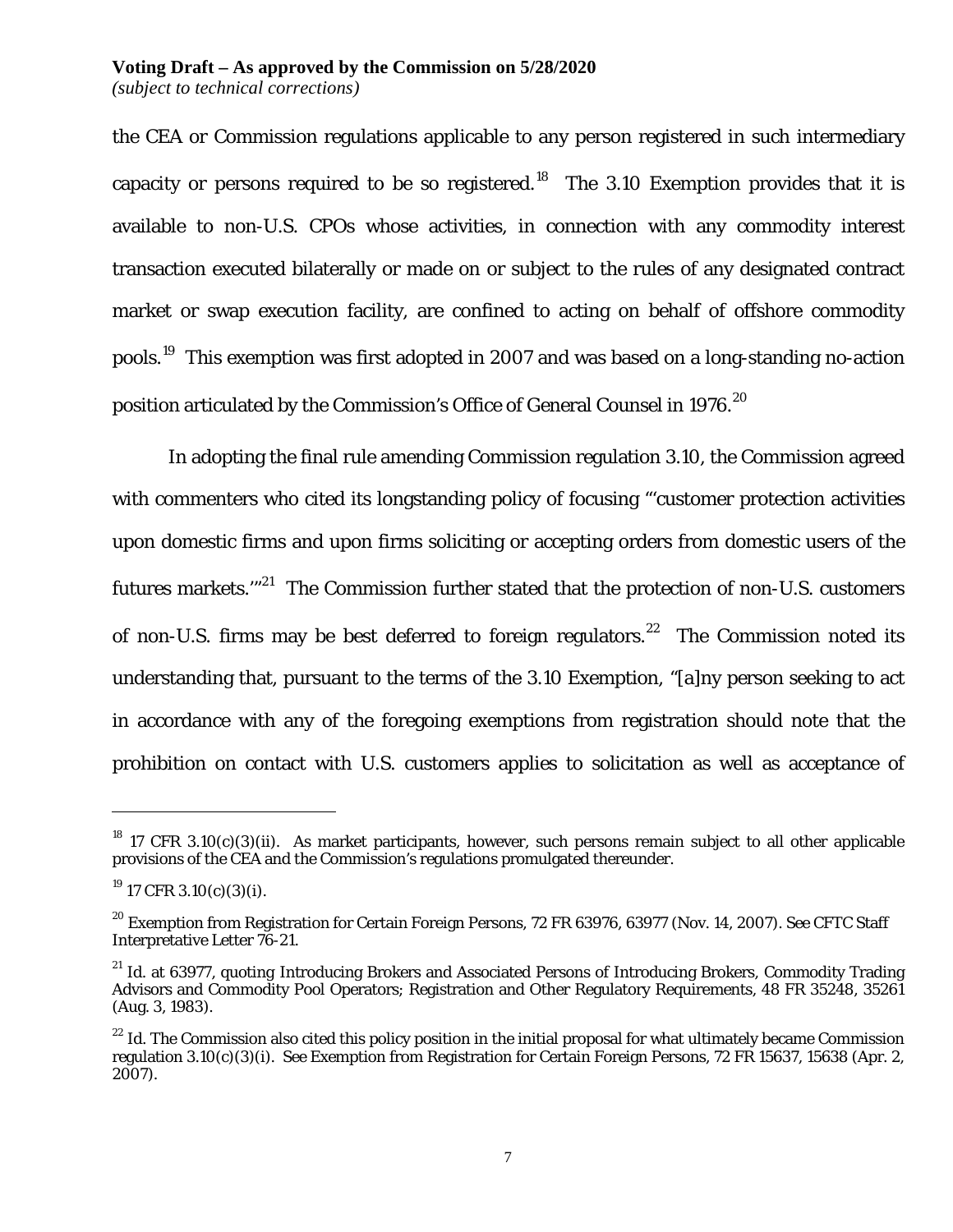orders."<sup>[23](#page-7-0)</sup> Moreover, the Commission stated that "[if] a person located outside the U.S. were to solicit prospective customers located in the U.S. as well as outside of the U.S., these exemptions would not be available, even if the only customers resulting from the efforts were located outside the U.S." $^{24}$  $^{24}$  $^{24}$ 

In 2010, the Dodd-Frank Wall Street Reform and Consumer Protection Act (Dodd-Frank Act)<sup>[25](#page-7-2)</sup> amended the definition of "commodity pool operator" and "commodity pool" to include those persons operating collective investment vehicles that engage in swaps,  $26$  which resulted in an expansion of the universe of persons captured within the statutory definitions of both CPOs and commodity pools. When combined with the rescission of Commission regulation 4.13(a)(4) in 2012, $^{27}$  $^{27}$  $^{27}$  an increasing number of non-U.S. CPOs were required to either register with the Commission or claim an available exemption or exclusion with respect to the operation of their commodity pools, both offshore pools and those offered to U.S. participants.

<span id="page-7-6"></span>In 2018, the Commission proposed adding a new exemption in Commission regulation 4.13 to codify the relief provided in CFTC Staff Advisory 18-96 (Advisory 18-96).<sup>[28](#page-7-5)</sup> As part of that proposal, the Commission noted that the proposed exemption based on Advisory 18-96

<span id="page-7-0"></span> $^{23}$  Exemption From Registration for Certain Foreign Persons, 72 FR at 63977-78.

<span id="page-7-1"></span><sup>24</sup> *Id*. at 63978.

<span id="page-7-2"></span> $25$  Pub. L. 111-203, H.R. 4173 (2010).

<span id="page-7-3"></span><sup>26</sup> *See* Section 721 of the Dodd-Frank Act.

<span id="page-7-4"></span><sup>&</sup>lt;sup>27</sup> See Commodity Pool Operators and Commodity Trading Advisors; Compliance Obligations, 77 FR 11252, 11264 (Feb. 24, 2012). Former Commission regulation 4.13(a)(4) provided an exemption from registration as a CPO for operators of commodity pools offered and sold to sophisticated participants. *See*, 17 CFR 4.13(a)(4) (2010).

<span id="page-7-5"></span><sup>&</sup>lt;sup>28</sup> Registration and Compliance Requirements for Commodity Pool Operators and Commodity Trading Advisors, 83 FR 52902 (Oct. 18, 2018); CFTC Staff Advisory 18-96 (Apr. 11, 1996).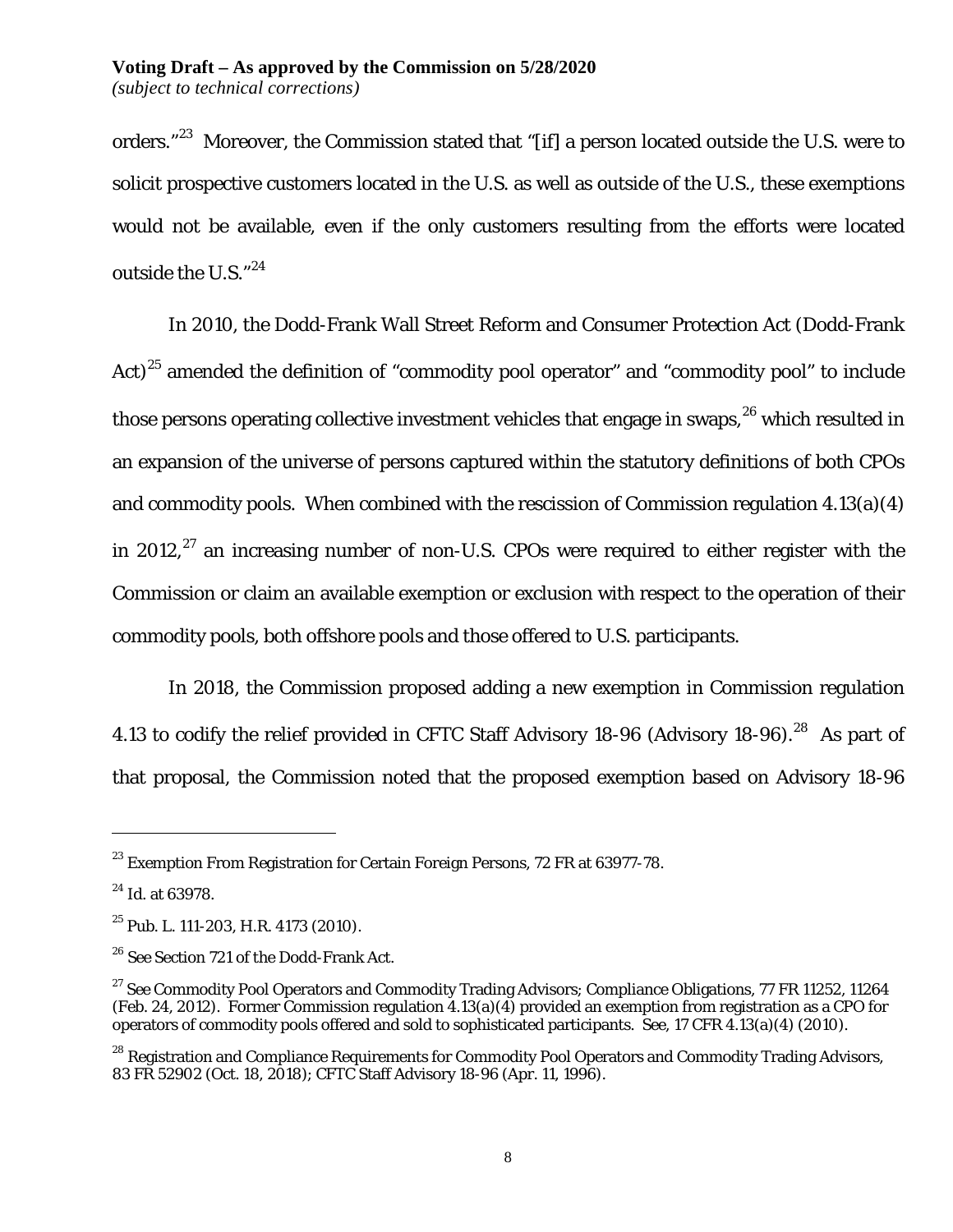could be claimed on a pool-by-pool basis, and stated that "[t]his characteristic would effectively differentiate the [proposed exemption] from the relief currently provided" under the 3.10 Exemption.<sup>29</sup> [29](#page-8-0) The Commission received several comments regarding that aspect of the proposal. One commenter noted that the 3.10 Exemption "is widely relied on around the world by non-U.S. managers of offshore funds that are not offered to U.S. investors but that may trade in the U.S. commodity interest markets."<sup>30</sup> This commenter further noted that "CPO registration for these offshore entities with global operations is not a viable option[,]" due to the logistical and regulatory issues involved.<sup>31</sup> Another commenter stated that, "it is critical to bear in mind that the Commission … to our knowledge has never addressed, the separate and distinct question of whether an offshore CPO may rely on Rule  $3.10(c)(3)(i)$  with respect to some of its offshore pools in combination with relying on other exemptions with respect to its other pools."[32](#page-8-3) Several other commenters expressed similar views and requested that the Commission affirm the ability to claim the 3.10 Exemption on a pool-by-pool basis and to rely upon that exemption in addition to other exemptions, exclusions, or registration.  $33$ 

<span id="page-8-1"></span><sup>30</sup> *See* Comment letter from the Asset Management Group of the Securities Industry and Financial Markets Association (SIFMA AMG) at 9 (Dec. 17, 2018), available at

<span id="page-8-0"></span><sup>&</sup>lt;sup>29</sup> Registration and Compliance Requirements for Commodity Pool Operators and Commodity Trading Advisors, 83 FR at 52914.

https://comments.cftc.gov/PublicComments/ViewComment.aspx?id=61922&SearchText=.

<span id="page-8-2"></span><sup>31</sup> *Id*. at 12.

<span id="page-8-3"></span><sup>32</sup> *See* Comment letter from Fried, Frank, Harris, Shriver, & Jacobson, LLP (Fried Frank) at 6 (Dec. 17, 2018), available at https://comments.cftc.gov/PublicComments/ViewComment.aspx?id=61920&SearchText=.

<span id="page-8-4"></span><sup>33</sup> *See*, *e.g.*, Comment letter from Willkie, Farr, and Gallagher, LLP (Willkie) at 6 (Dec. 11, 2018), available at https://comments.cftc.gov/PublicComments/ViewComment.aspx?id=61927&SearchText=; Comment letter from Alternative Investment Management Association (AIMA) at 6 (Dec. 17, 2018), available at https://comments.cftc.gov/PublicComments/ViewComment.aspx?id=61907&SearchText=.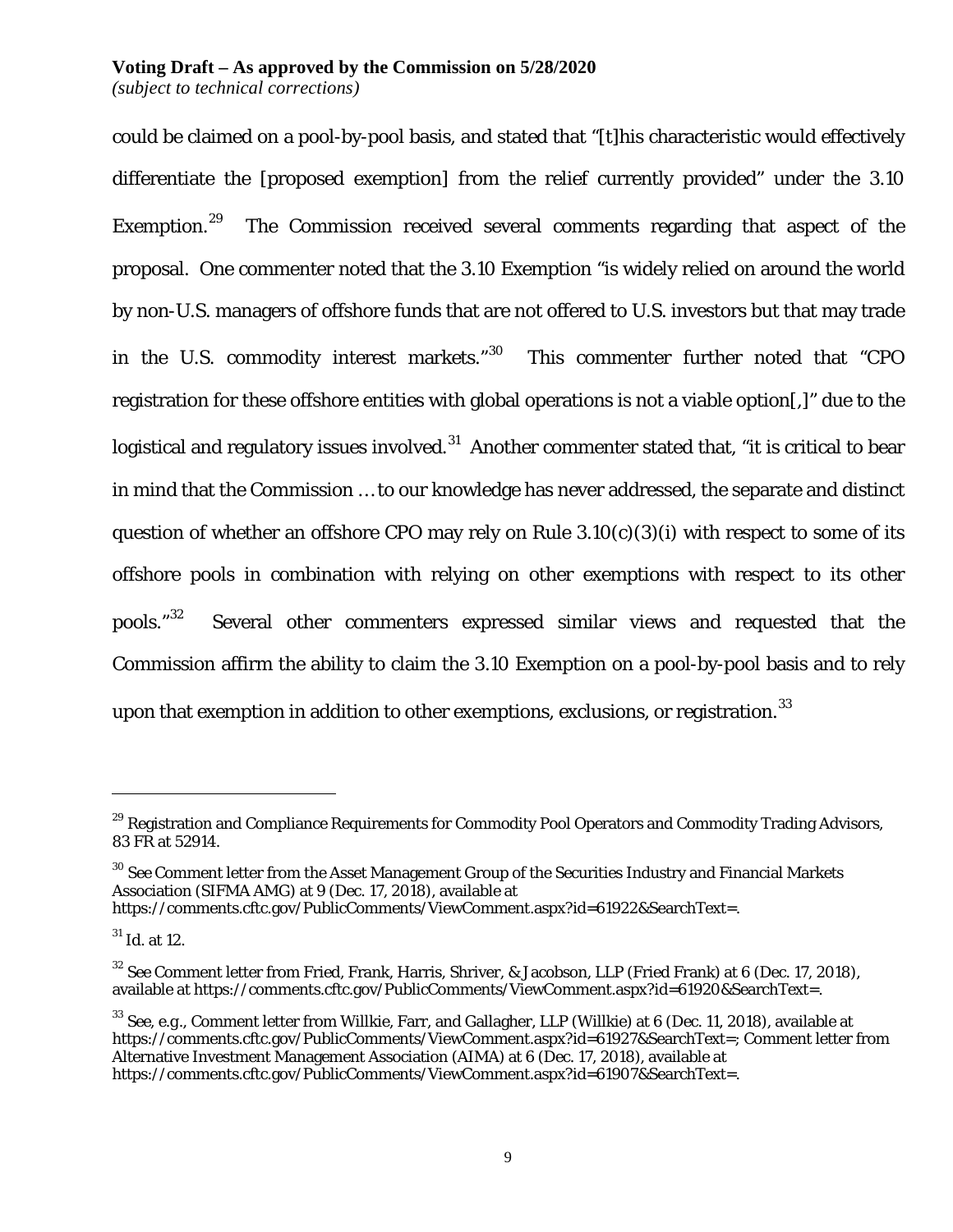#### **Voting Draft – As approved by the Commission on 5/28/2020** *(subject to technical corrections)*

In 2019, the Commission withdrew its proposal to codify the relief provided in Advisory 18-96, and, in light of the comments received in response to the discussion of the 3.10 Exemption, instead undertook an inquiry as to whether the 3.10 Exemption should be amended to respond to the current CPO space and the issues articulated by commenters. $^{34}$  $^{34}$  $^{34}$  Based on the foregoing, and in light of the increasingly global nature of the commodity pool space, the Commission preliminarily believes that the statutory and regulatory developments since 2007 have resulted in a growing mismatch between the Commission's stated policy purposes underlying the 3.10 Exemption, which are to focus the Commission's resources on the protection of U.S. persons, and the 3.10 Exemption as adopted in 2007. Therefore, the Commission has preliminarily determined that it is appropriate to amend the 3.10 Exemption to better align the terms of the exemption with the Commission's continued policy goals. The result is this proposal.

#### **II. The Proposal**

 $\overline{a}$ 

The Commission is proposing, pursuant to its authority under CEA section 4(c), several amendments to the current 3.10 Exemption (the Proposal). Specifically, the Commission is proposing amendments to the 3.10 Exemption such that non-U.S. CPOs may rely on that exemption on a pool-by-pool basis to better reflect the current state of operations of CPOs. The Commission is also proposing a conditional safe harbor to enable non-U.S. CPOs who, by virtue of the structure of their offshore pool, cannot with certainty represent that there are no U.S. participants in their operated pool, to rely on the 3.10 Exemption. The Commission is further proposing that the revised 3.10 Exemption be available to be claimed along with other

<span id="page-9-0"></span> $34$  Registration and Compliance Requirements for Commodity Pool Operators (CPOs) and Commodity Trading Advisors: Family Offices and Exempt CPOs, 84 FR 67355, 67357 (Dec. 10, 2019).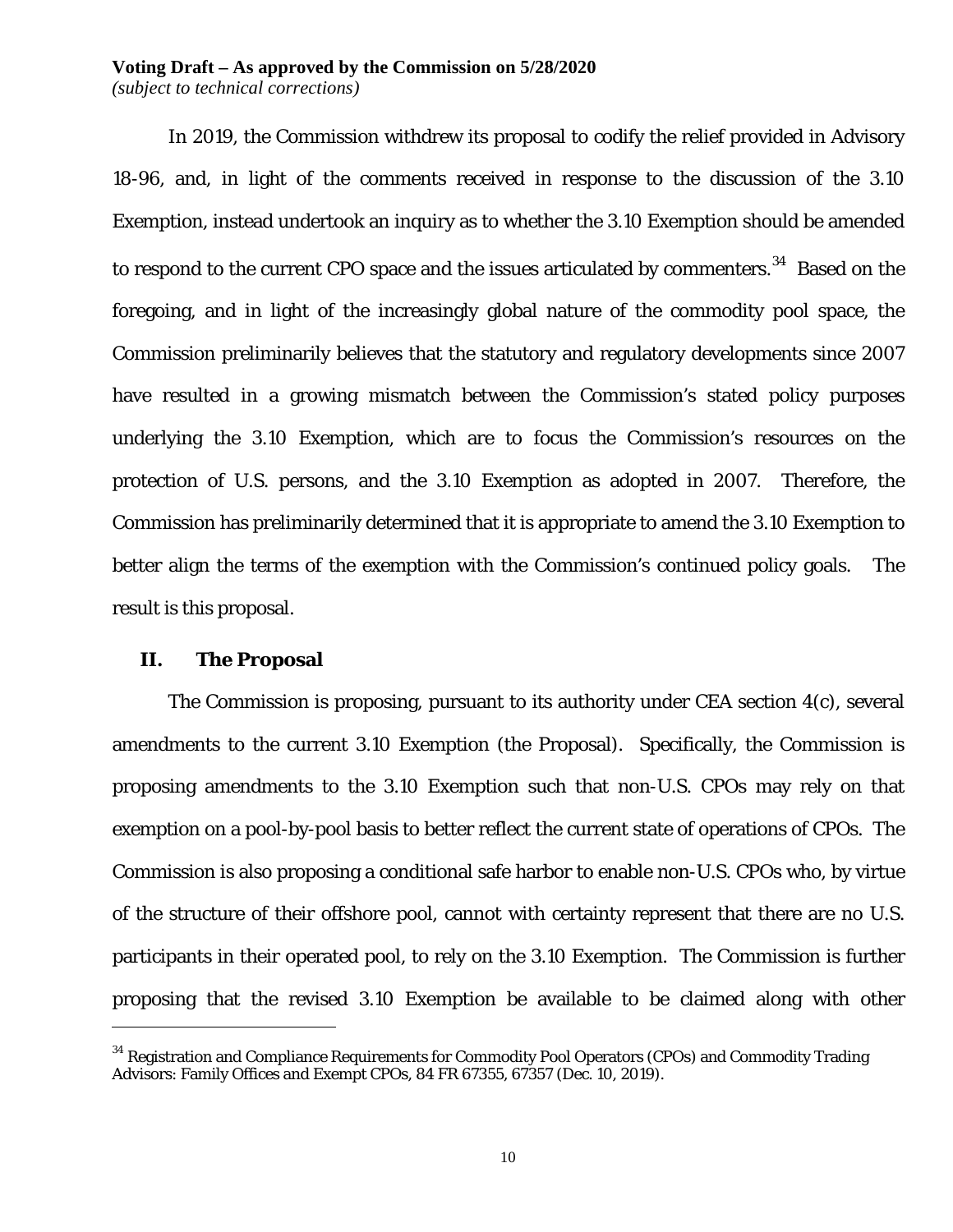exemptions or exclusions available to CPOs generally and to provide an exception from the U.S. participant prohibition in the 3.10 Exemption for initial capital contributions received from a U.S. controlling affiliate of an offshore pool's non-U.S. CPO.

#### **a. Pool-by-Pool Exemption**

The Commission understands that non-U.S. CPOs may operate both offshore commodity pools and commodity pools on behalf of persons located inside the United States (U.S. commodity pools or U.S. pools). As stated previously, however, the 3.10 Exemption prohibits persons from relying on that relief with respect to certain pools, but not others. Under a categorical prohibition on contact with U.S. persons by non-U.S. CPOs seeking to rely on the 3.10 Exemption, a non-U.S. CPO that operates both offshore pools and pools offered to U.S. persons would not be eligible for registration relief under Commission regulation 3.10(c). As a result, a non-U.S. CPO that operates a combination of offshore and onshore commodity pools would be required to either list its offshore pools with the Commission and comply with part 4 of the Commission's regulations with respect to the operation of those pools as if those pools were no different from U.S. commodity pools, find another available exemption from registration, or claim a regulatory exclusion with respect to those offshore pools.

The Commission continues to believe that it is advisable to focus its customer protection activities on U.S. persons and on the persons and firms that solicit derivatives transactions from those U.S. person customers.<sup>[35](#page-10-0)</sup> The Commission's regulatory regime was designed with a view to ensuring U.S. persons solicited for and participating in commodity pools receive the full benefit of the customer protections provided under the Act. The current terms of the 3.10

<span id="page-10-0"></span><sup>35</sup> *See*, *id*. at 63977.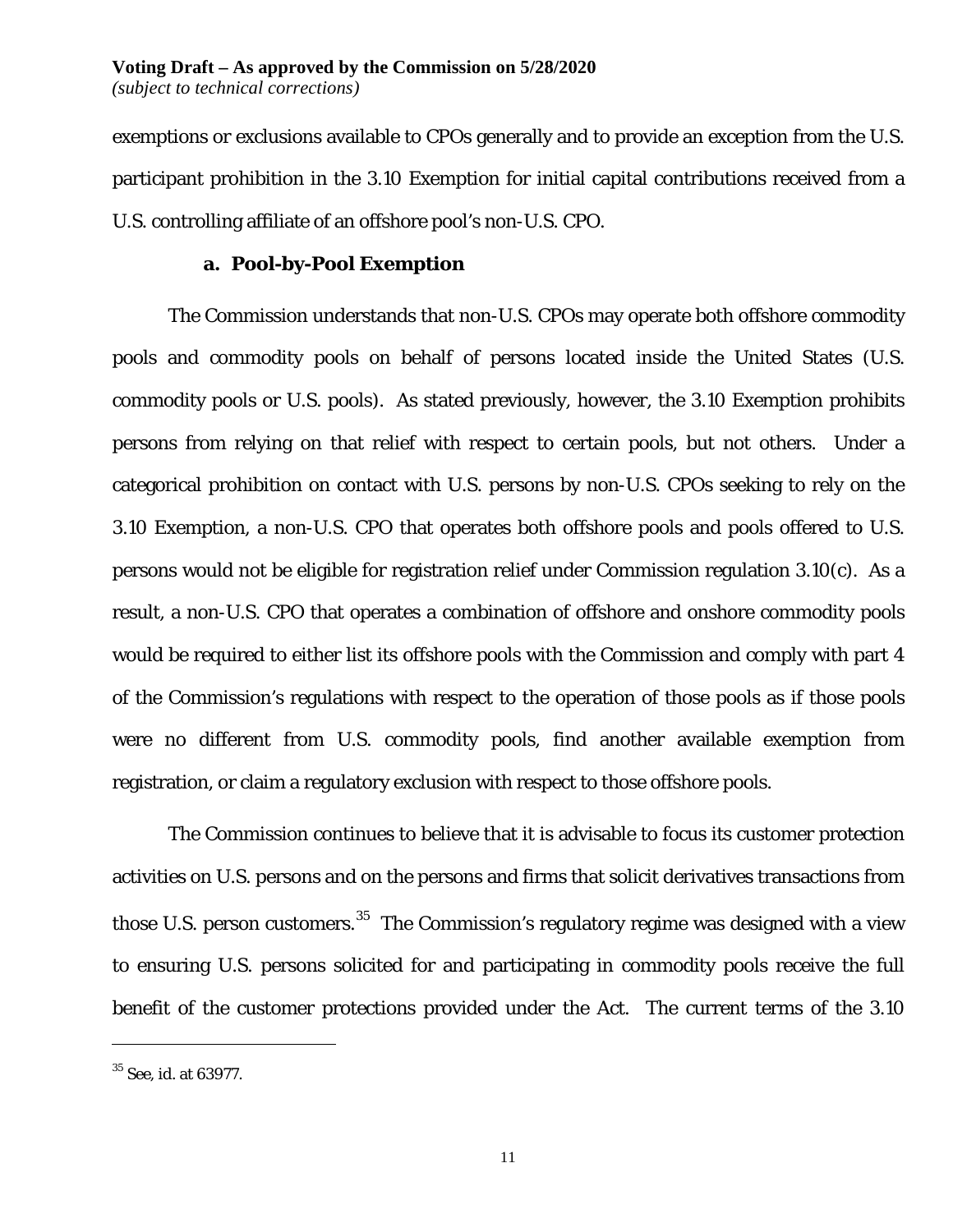#### **Voting Draft – As approved by the Commission on 5/28/2020** *(subject to technical corrections)*

Exemption may result in the Commission overseeing the operation of commodity pools that are themselves not domestic either in terms of their location or participants. The Commission's mandate regarding protection of customers in the U.S. commodity interest markets with respect to the operation of commodity pools is primarily focused on protecting U.S. pool participants, not commodity pools located outside the United States that have only non-U.S. pool participants. Reducing regulation of commodity pools that are outside of the Commission's primary customer protection mandate also allows the Commission to more effectively apply its resources for this purpose. Therefore, the Commission is proposing to amend Commission regulation 3.10(c)(3) such that non-U.S. CPOs may avail themselves of the 3.10 Exemption on a pool-by-pool basis by specifying that the availability of the 3.10 Exemption would be determined by whether all of the participants in a particular offshore pool are located outside the United States. The Commission preliminarily believes that amending the 3.10 Exemption such that non-U.S. CPOs may claim relief on a pool-by-pool basis appropriately focuses Commission oversight on those pools that solicit and/or accept U.S. persons as pool participants.

Moreover, since the adoption of the 3.10 Exemption in 2007, Congress expanded the Commission's jurisdiction to include, among other things, transactions in swaps<sup>[36](#page-11-0)</sup> and rolling spot retail foreign exchange transactions. $^{\rm 37}$  $^{\rm 37}$  $^{\rm 37}$  When combined with amendments to, as well as the rescission of, various regulatory exemptions, this has necessarily resulted in an increase in the

<span id="page-11-0"></span> $36$  Wall Street Transparency and Accountability Act of 2010, Pub. L. 111–203, 124 Stat. 1376 (2010).

<span id="page-11-1"></span> $37$  Food, Conservation, and Energy Act of 2008, Pub. L. 110-246, 122 Stat. 1651, 2189-2204 (2008).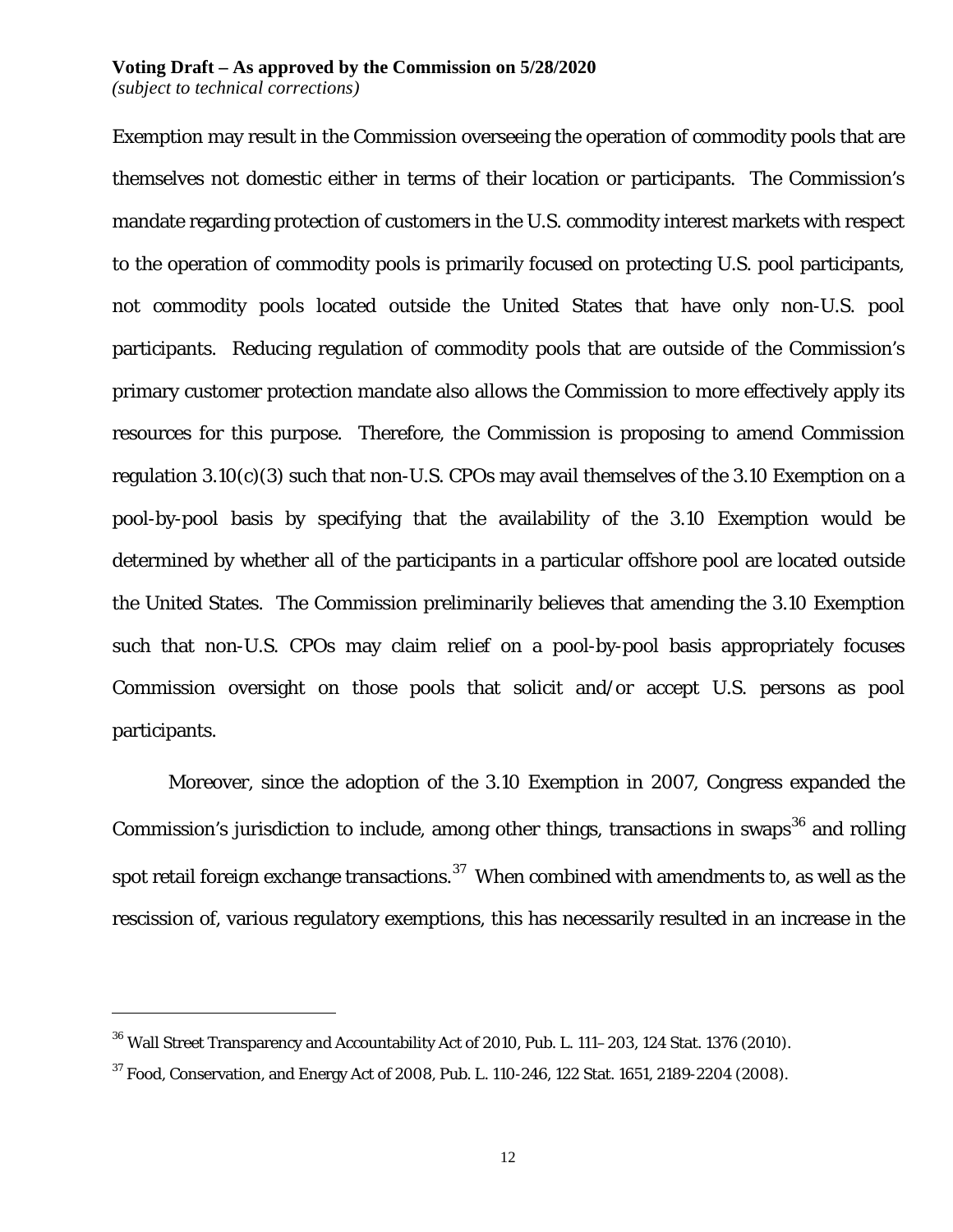variety of persons captured within the definition of a CPO.<sup>38</sup> Additionally, the Commission notes the increasing globalization of the commodity pool industry. For example, unlike when Commission regulation  $3.10(c)(3)(i)$  was originally adopted, when measured by assets under management, today several of the largest CPOs are located outside the United States, and these larger CPOs typically operate many different commodity pools including some pools for U.S. investors and other pools for non-U.S. investors. Upon consideration of these developments, the Commission has preliminarily concluded that the 3.10 Exemption should be amended to reflect the Commission's regulatory interests in such an integrated international investment management environment. Therefore, the Commission preliminarily believes that the Proposal, if adopted, would provide much-needed regulatory flexibility for non-U.S. CPOs operating offshore commodity pools by taking into account the global nature of their operations without compromising the Commission's mission of protecting U.S. pool participants.

For the reasons stated above, the Commission preliminarily believes that amending the 3.10 Exemption such that non-U.S. CPOs may claim the exemption from registration with respect to the operation of their offshore pools, while claiming an alternative exemption or exclusion, or registering regarding the operations of their commodity pools that are offered or sold to U.S. persons, is an appropriate exercise of its exemptive authority under section 4(c) of the CEA. Additionally, the Commission preliminarily believes that clearly enabling non-U.S. CPOs to avoid the additional organizational complexity associated with separately organizing

<span id="page-12-0"></span><sup>38</sup> *See*, *e.g.*, 17 CFR 4.13(a)(3) (swaps added to the enumerated commodity interests subject to the de minimis threshold following the Dodd-Frank Act, which effectively narrowed the availability of the exemption); Commodity Pool Operators and Commodity Trading Advisors: Amendments to Compliance Obligations, 76 FR 7976 (Feb. 11, 2011) (rescinding Regulation 4.13(a)(4), which provided an exemption from registration for certain privately offered commodity pools).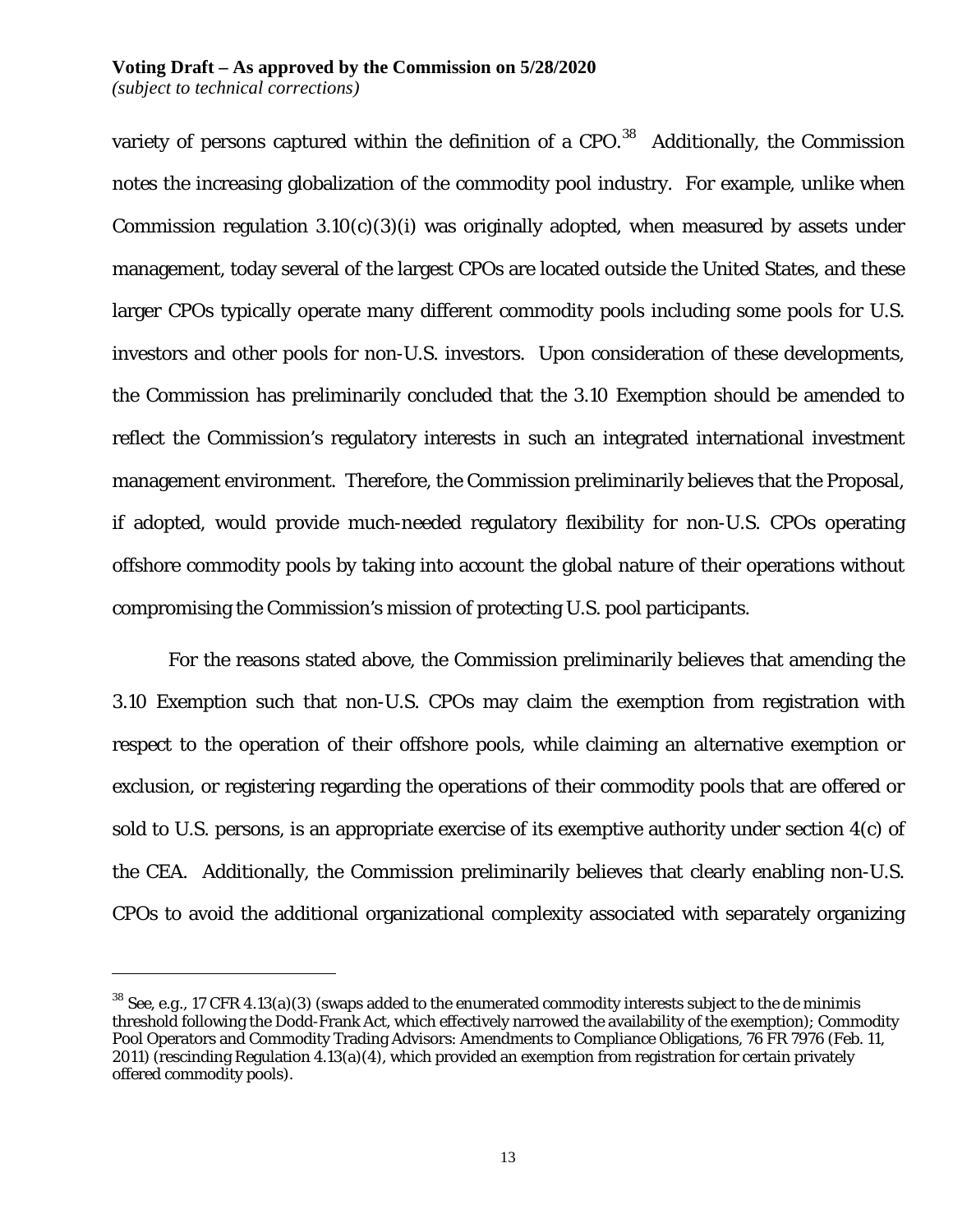their offshore and domestic facing businesses in an effort to comply with the provisions of the 3.10 Exemption may result in more non-U.S. CPOs undertaking to design and offer commodity pools for persons in the United States. Moreover, the Commission preliminarily believes that this could result in greater diversity of pool participation opportunities for U.S. persons and that this increased competition amongst commodity pools and CPOs could foster additional innovation regarding commodity pool operations, which is already one of the more dynamic sectors of the Commission's responsibility. The Commission further preliminarily believes that this potential for increased competition and variation in commodity pools and CPOs would further promote the vibrancy of the U.S. commodity interest markets.

The Commission has preliminarily determined that the proposed revisions to the 3.10 Exemption set forth herein will not have a material adverse effect on the ability of the Commission or any contract market to discharge their duties under the Act, because non-U.S. CPOs that would be exempt under the terms of this Proposal would remain subject to the statutory and regulatory obligations imposed on all participants in the U.S. commodity interest markets.<sup>39</sup> The Commission notes that this preliminary conclusion is consistent with section 4(d) of the Act, which provides that any exemption granted pursuant to section 4(c) will "not affect the authority of the Commission to conduct investigations in order to determine compliance with the requirements or conditions of such exemption or to take enforcement action for any violation of any provision of the CEA or any rule, regulation or order thereunder

<span id="page-13-0"></span><sup>39</sup> *See*, *e.g.*, 7 U.S.C. 9 (prohibiting the use or employment of any manipulative or deceptive device in connection with any swap or contract of sale of any commodity in interstate commerce, or for future delivery on or subject to the rules of any registered entity).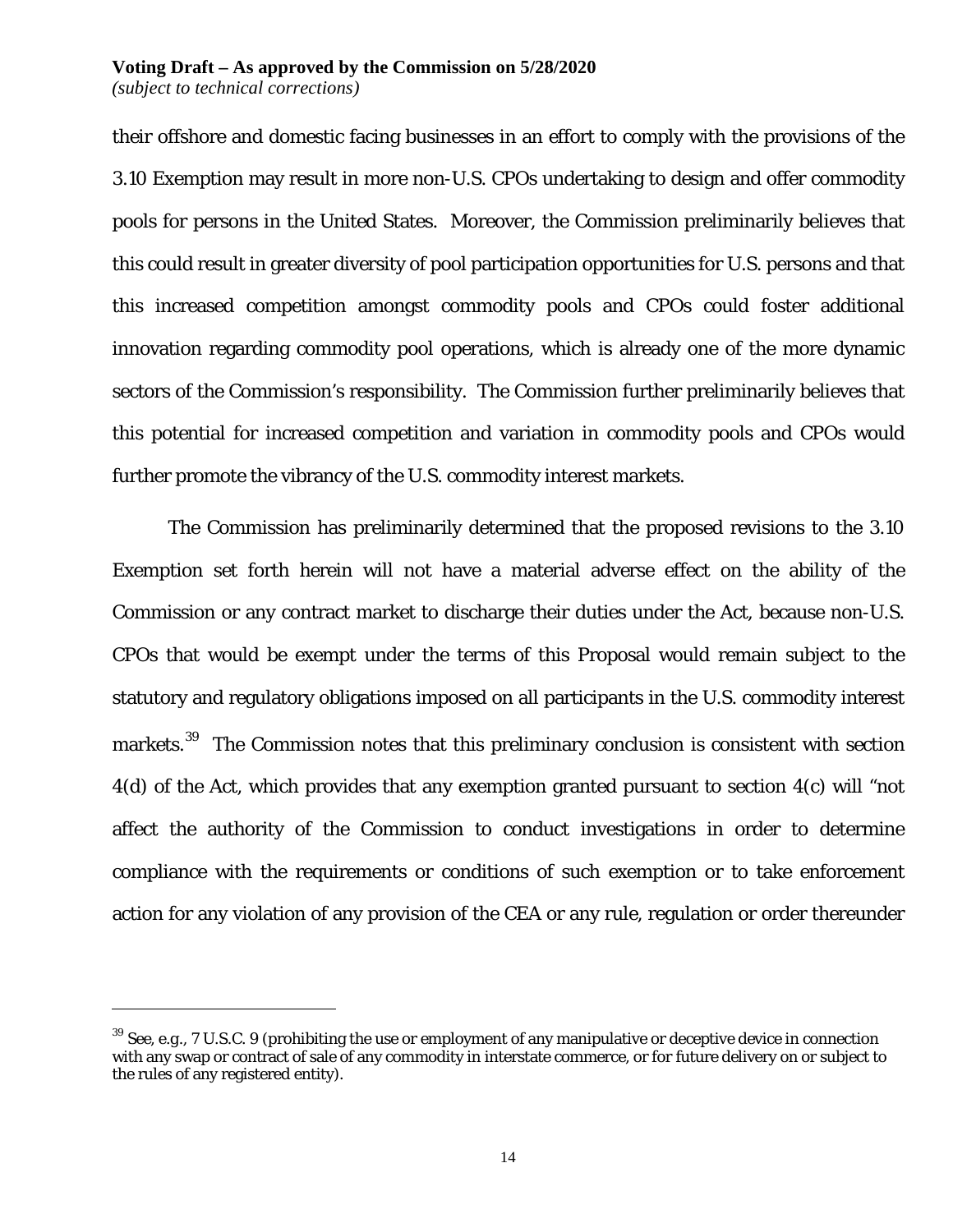caused by the failure to comply with or satisfy such conditions or requirements." $^{40}$  Moreover, the Commission would retain the authority to take enforcement action against any non-U.S. CPO claiming the 3.10 Exemption based on their activities within the U.S. commodity interest markets consistent with its authority regarding market participants generally.

# **b. Proposed Safe Harbor with Respect to Inadvertent Participation of U.S. Participants in Offshore Pools**

As discussed above, one of the criteria for relief in current Commission regulation  $3.10(c)(3)(i)$  is that, in connection with any commodity interest transaction executed bilaterally or made on or subject to the rules of any designated contract market or swap execution facility, the claiming non-U.S. CPO be acting "only on behalf of persons located outside the United States, its territories, or possessions."<sup>41</sup> The Commission understands that non-U.S. CPOs of offshore pools that are traded in offshore secondary markets may not have the ability to make such a representation with certainty as they cannot be assured that only persons located outside the U.S. would be accepted as participants because the participation units are not purchased directly from the offshore pool. Moreover, the Commission also understands that, given the common use of complex entity structures for tax purposes, a non-U.S. CPO may not have complete visibility into the ultimate beneficial owners of its offshore pool's participation units, even in the absence of secondary market trading.

Despite this fairly common lack of visibility into the ultimate ownership of some offshore pools, the Commission preliminarily believes that a non-U.S. CPO should be able to rely on the

<span id="page-14-0"></span> $^{40}$  7 U.S.C. 6(d).

<span id="page-14-1"></span> $41$  17 CFR 3.10(c)(3)(i).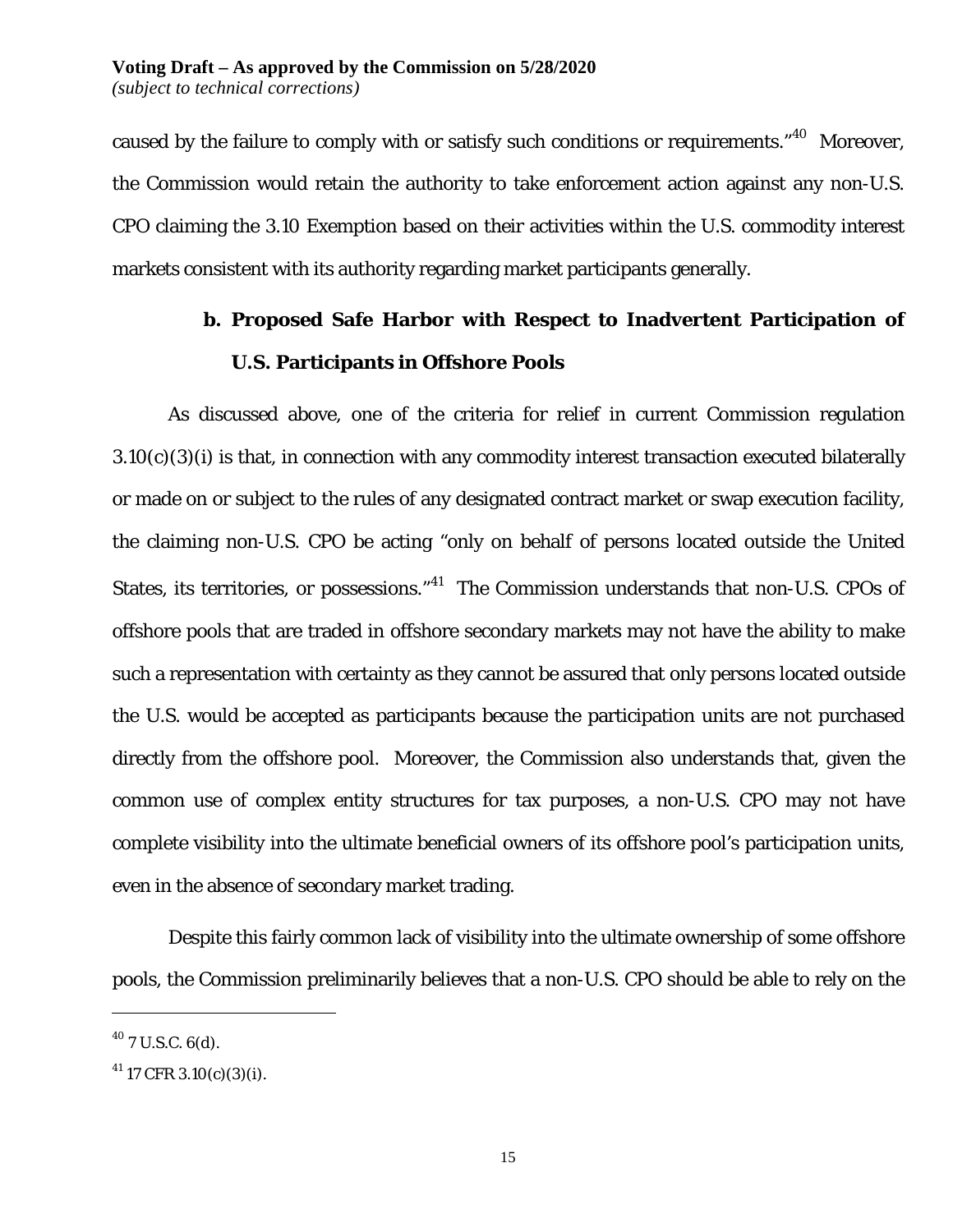3.10 Exemption provided that the non-U.S. CPO undertakes reasonable efforts to minimize the possibility of U.S. persons being solicited for or sold participation units in the offshore pool. The Commission preliminarily believes that non-U.S. CPOs should not be foreclosed from relying upon the relief available under the 3.10 Exemption solely due to the nature and structure of the operated offshore pool preventing them from representing with absolute certainty that no U.S. persons are participating in that pool, provided that such non-U.S. CPOs take reasonable actions available to them to ensure that only non-U.S. persons are solicited and admitted as pool participants.

Therefore, the Commission is proposing to add a safe harbor as new Commission regulation  $3.10(c)(3)(iv)$  for non-U.S. CPOs that have taken, what the Commission preliminarily believes are, reasonable steps designed to ensure that participation units in the operated offshore pool are not being offered or sold to persons located in the United States. Pursuant to that proposed safe harbor, a non-U.S. CPO would be permitted to engage in the U.S. commodity interest markets on behalf of offshore pools for which it cannot represent with absolute certainty that all of the pool participants are offshore, consistent with the requirements under the 3.10 Exemption, provided that such non-U.S. CPO meets the following conditions with respect to the operated offshore pool:

1. The offshore pool's offering materials and any underwriting or distribution agreements include clear, written prohibitions on the offshore pool's offering to participants located in the United States and on U.S. ownership of the offshore pool's participation units;  $^{42}$  $^{42}$  $^{42}$ 

<span id="page-15-0"></span><sup>&</sup>lt;sup>42</sup> The Commission notes that, for purposes of the safe harbor, and consistent with the proposed exception for initial capital contributions from a U.S. controlling affiliate, proposed Commission regulation  $3.10(c)(3)(iii)$ discussed *infra*, such U.S. controlling affiliate is not considered to be a "participant."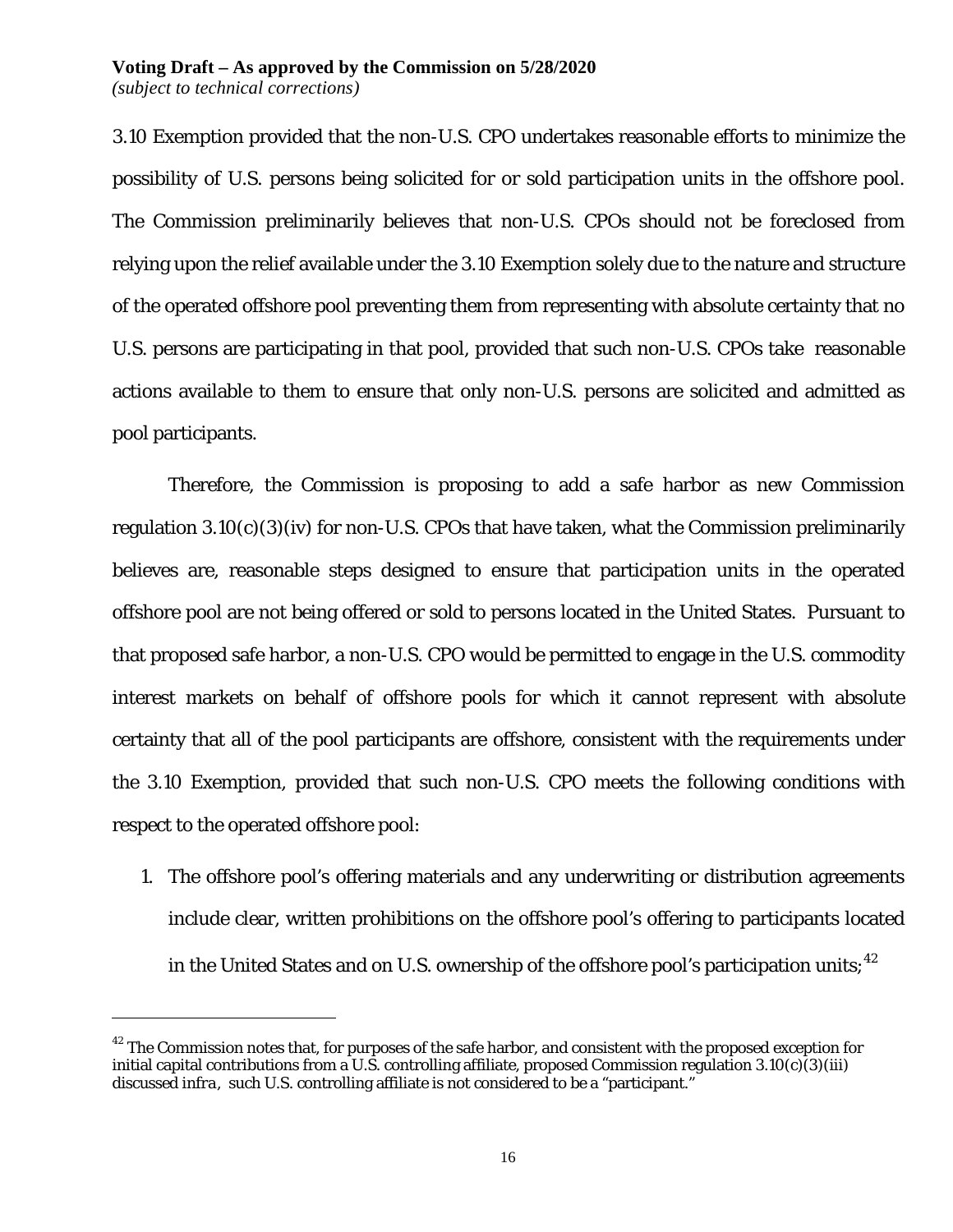- 2. The offshore pool's constitutional documents and offering materials: (a) are reasonably designed to preclude persons located in the United States from participating therein, and (b) include mechanisms reasonably designed to enable the CPO to exclude any persons located in the United States who attempt to participate in the offshore pool notwithstanding those prohibitions;
- 3. The non-U.S. CPO exclusively uses non-U.S. intermediaries for the distribution of participations in the offshore pool;
- 4. The non-U.S. CPO uses reasonable investor due diligence methods at the time of sale to preclude persons located in the United States from participating in the offshore pool; and
- 5. The offshore pool's participation units are directed and distributed to participants outside the United States, including by means of listing and trading such units on secondary markets organized and operated outside of the United States, and in which the non-U.S. CPO has reasonably determined participation by persons located in the United States is unlikely.

For this purpose, the Commission has preliminarily determined that a non-U.S. intermediary would include a non-U.S. branch or office of a U.S. entity, or a non-U.S. affiliate of a U.S. entity, provided that the distribution takes place exclusively outside of the United States.

By satisfying the factors of the safe harbor, for example, that the offshore pool's offering materials clearly prohibit ownership by participants that are U.S. persons,<sup>[43](#page-16-0)</sup> and by using offshore distribution channels and exchanges, the Commission preliminarily believes that the

<span id="page-16-0"></span><sup>43</sup> *See* note 45, *supra*.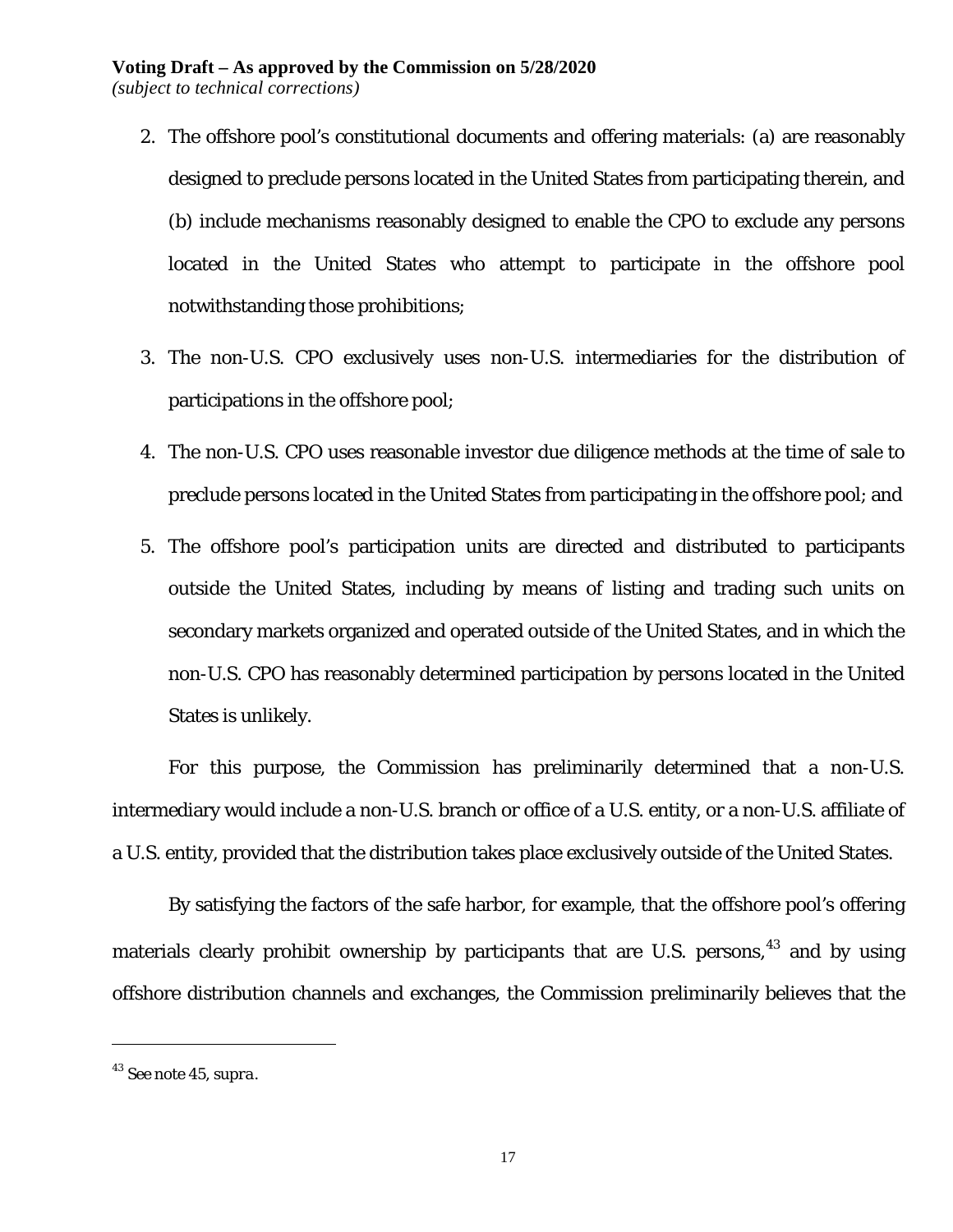non-U.S. CPO is exercising sufficient diligence with respect to those circumstances within its control to demonstrate its intention to avoid engaging with U.S. persons concerning the offered offshore pool. Moreover, the Commission preliminarily believes that if a non-U.S. CPO meets the five factors in the safe harbor, the absence of U.S. participants is sufficiently ensured so as to allow reliance on the 3.10 Exemption. As with any of the Commission's other registration exemptions available to CPOs, whether domestic or offshore, the Commission would expect non-U.S. CPOs claiming the 3.10 Exemption to maintain adequate documentation to demonstrate compliance with the terms of the safe harbor.

The Commission preliminarily believes that providing a safe harbor with appropriate conditions for non-U.S. CPOs of commodity pools, regarding the absence of U.S. participants in their offshore pools to avail themselves of the exemptive relief in the 3.10 Exemption, may result in more offshore pools choosing to engage in the commodity interest markets in the United States. Moreover, as noted above, pursuant to section 4(d) of the Act, the Commission expressly retains the statutory authority to conduct investigations in order to determine compliance with the requirements or conditions of such exemption or to take enforcement action for any violation of any provision of the CEA or any rule, regulation or order thereunder caused by the failure to comply with or satisfy such conditions or requirements.<sup>[44](#page-17-0)</sup> Moreover, again as noted above, the Commission would retain the authority to take enforcement action against any non-U.S. CPO claiming the 3.10 Exemption based on their activities within the U.S. commodity interest markets. Therefore, the Commission preliminarily believes that the safe harbor proposed herein is an appropriate exercise of its authority pursuant to section 4(c) of the Act.

<span id="page-17-0"></span> $44$  7 U.S.C. 6(d).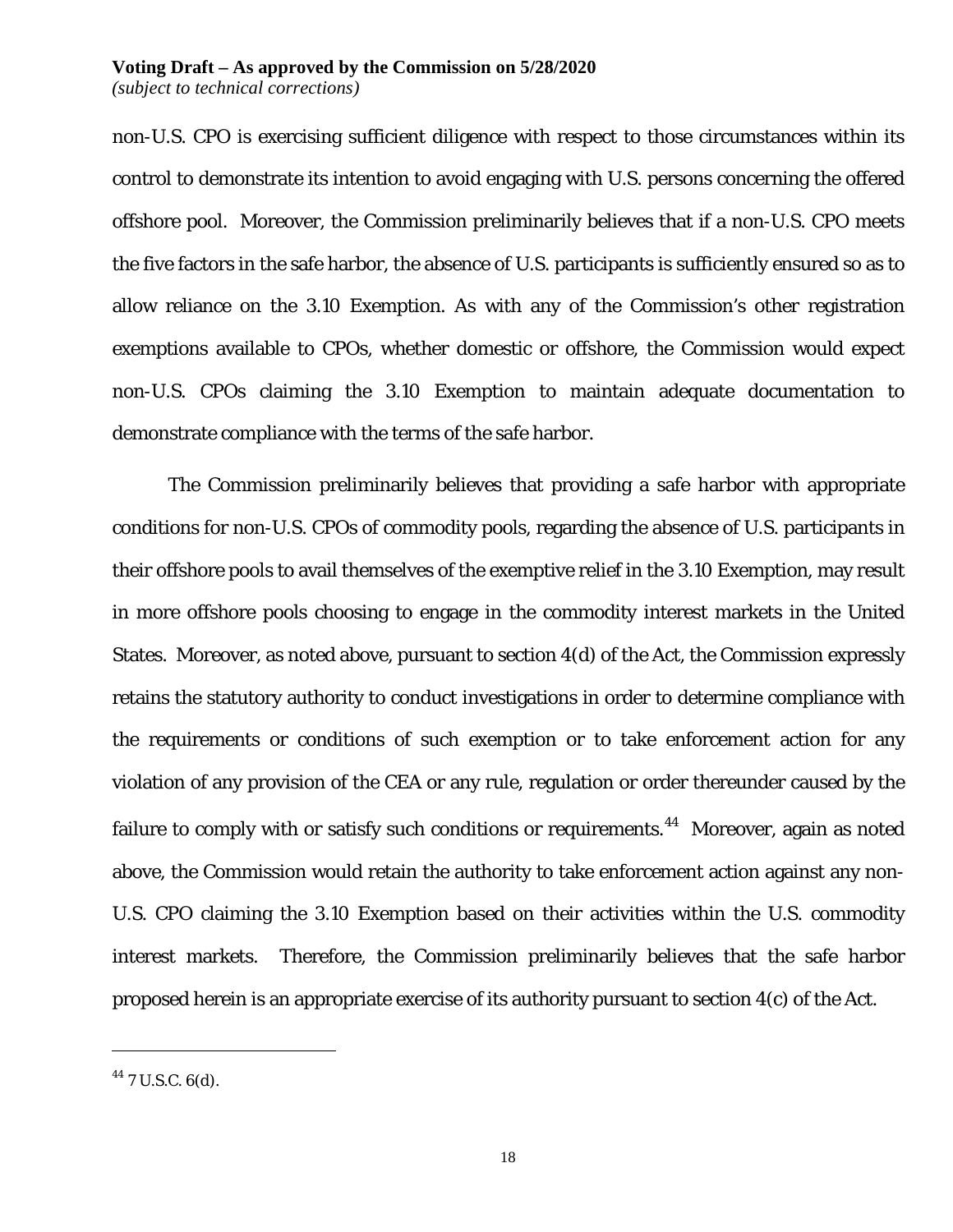# **c. Utilizing the 3.10 Exemption Concurrent with Other Regulatory Relief Available to CPOs**

As discussed above, the Commission is proposing that the 3.10 Exemption for non-U.S. CPOs be available on a pool-by-pool basis. Consistent with these proposed amendments, the Commission also preliminarily believes it is appropriate to propose amendments to explicitly provide that non-U.S. CPOs may claim the 3.10 Exemption while that CPO also claims other registration exemptions or regulatory exclusions with respect to other pools it operates, *e.g.*, the de minimis exemption under Commission regulation 4.13(a)(3),<sup>[45](#page-18-0)</sup> or an exclusion from the definition of CPO under Commission regulation 4.5,<sup>[46](#page-18-1)</sup> or to register with respect to such pools,  $47$ in order to address the concerns articulated by commenters to the  $2018$  Proposal.<sup>[48](#page-18-3)</sup> The Commission understands that this practice is known colloquially as the ability to "stack" exemptions.

Currently, the 3.10 Exemption does not have a provision that contemplates its simultaneous use with other exemptions available under other Commission regulations. This stands in contrast with the language in Commission regulation 4.13(f), for example, which states, "[t]he filing of a notice of exemption from registration under this section will not affect the ability of a person to qualify for exclusion from the definition of the term 'commodity pool

<span id="page-18-0"></span> $45$  17 CFR 4.13(a)(3).

<span id="page-18-1"></span> $46$  17 CFR 4.5.

<span id="page-18-2"></span> $47$  The Commission notes that including registration among the provisions a non-U.S. CPO may "stack" with the 3.10 Exemption is not strictly necessary, as such status is implied given the amendments described earlier to allow the 3.10 Exemption to apply on a pool-by-pool basis. Nevertheless, the Commission is explicitly stating that such a status is possible to provide certainty to affected non-U.S. CPOs.

<span id="page-18-3"></span><sup>48</sup> *See*, *e.g.*, AIMA, at 6; Willkie, at 6.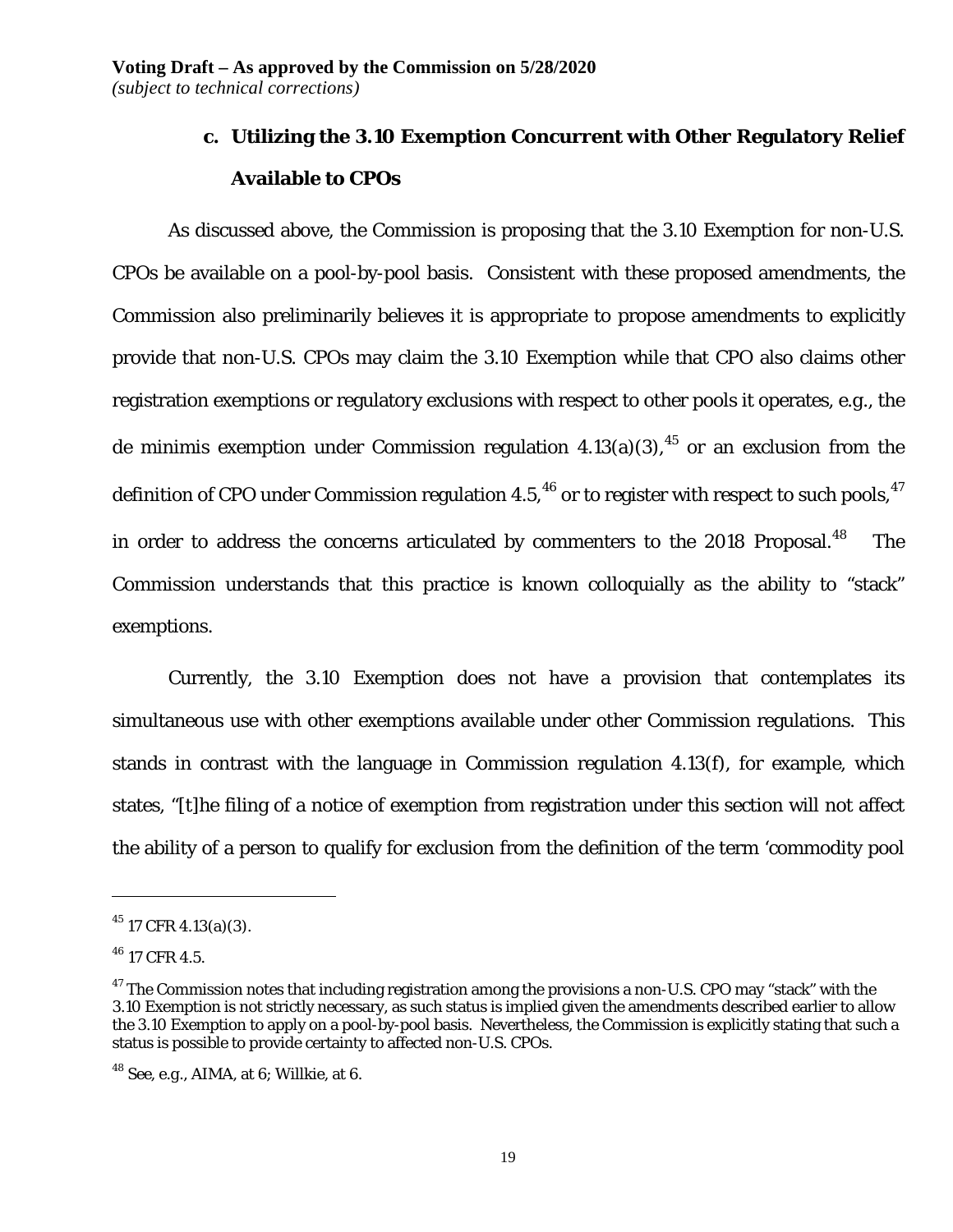operator' under § 4.5 in connection with its operation of another trading vehicle that is not covered under this § 4.13."[49](#page-19-0) 

With respect to those non-U.S. CPOs that operate both U.S. pools and pools that meet the terms of the 3.10 Exemption, the Commission preliminarily believes that such non-U.S. CPOs should have the ability to rely on other regulatory exemptions or exclusions that they qualify for, just like any other CPO. The Commission preliminarily believes that the fact that the CPO of a U.S. commodity pool that otherwise meets the criteria for its operator to claim registration relief under Commission regulation 4.13(a)(3), for example, has also claimed the 3.10 Exemption for one or more of its offshore pools does not raise heightened regulatory concerns regarding the operation of the U.S. pool. The Commission has independently developed the terms under which CPOs of U.S. commodity pools may claim registration relief, and the fact that a non-U.S. CPO operates both offshore and U.S. commodity pools does not undermine the rationale providing the foundation for the Commission's other regulatory exemptions available to CPOs generally.

The Commission therefore preliminarily concludes that a non-U.S. CPO relying upon the 3.10 Exemption for one or more of its offshore pools should not be, by virtue of that reliance, foreclosed from utilizing other relief generally available to CPOs of U.S. pools. Thus, the Commission is also proposing to add Commission regulation  $3.10(c)(3)(iv)$  to establish that a non-U.S. CPO's reliance upon the 3.10 Exemption for one or more pools will not affect that CPO's ability to claim other exclusions or exemptions, including those in Commission regulations 4.5 or 4.13, or to register with respect to the other pools that it operates.

<span id="page-19-0"></span> $49$  17 CFR 4.13(f).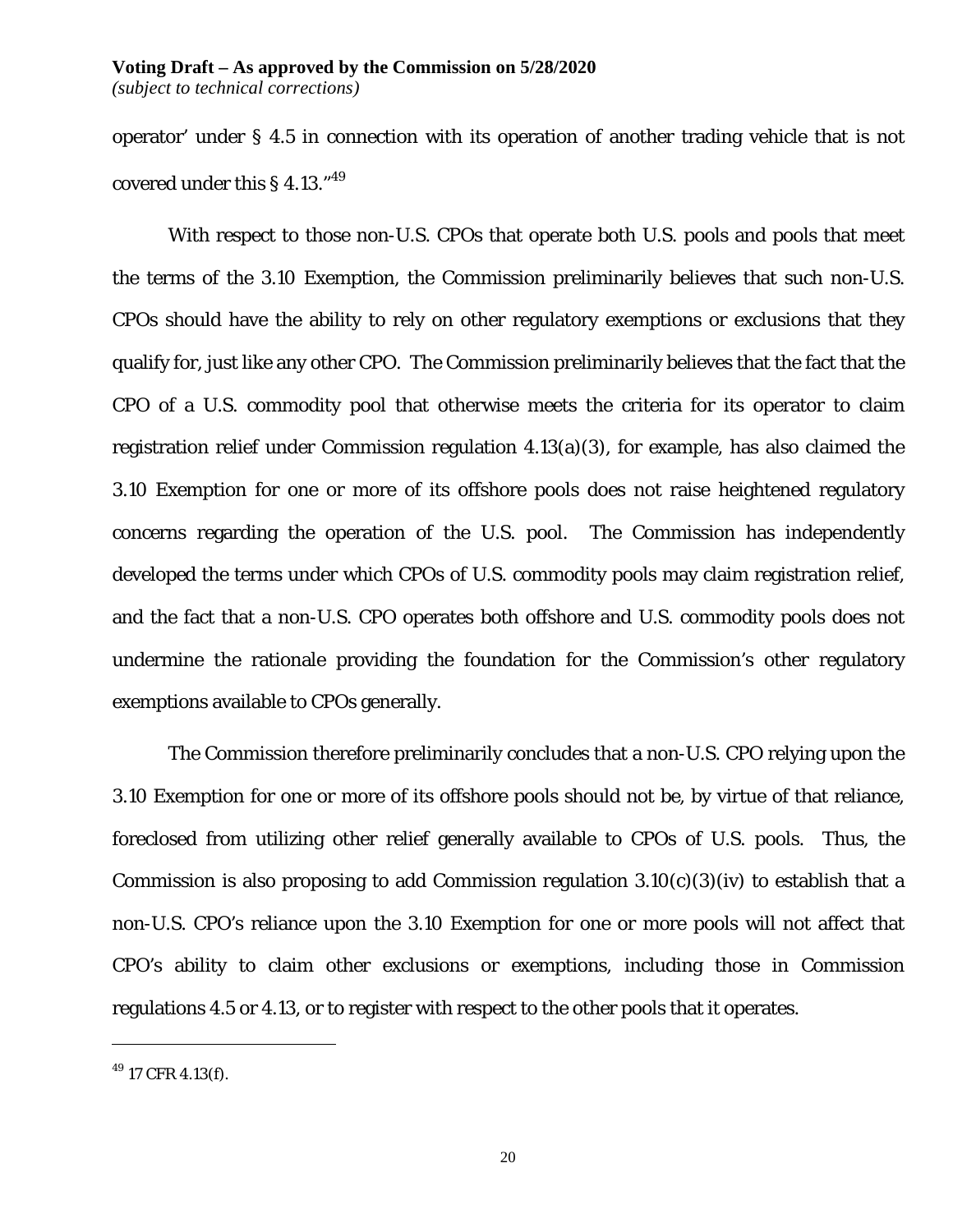### **d. Affiliate Investment Exception**

The Commission is also proposing to add Commission regulation  $3.10(c)(3)(iii)$ , which provides that initial capital contributed by a non-U.S. CPO's U.S. controlling affiliate to that CPO's offshore commodity pool would not be considered in assessing whether that pool is an offshore pool for purposes of the 3.10 Exemption because the U.S. controlling affiliate would not be considered a "participant" for purposes of either proposed Commission regulation  $3.10(c)(3)(ii)$  or  $3.10(c)(3)(iv)$ . For the purpose of this proposed amendment, the term "control" would be defined as the possession, direct or indirect, of the power to direct or cause the direction of the management and policies of a person, whether through the ownership of voting shares, by contract, or otherwise. $50$ 

Although the 3.10 Exemption is intended to focus the Commission's resources on protecting U.S. participants, the Commission preliminarily believes that the control typically exercised by a controlling affiliate over its non-U.S. CPO affiliate should provide a meaningful degree of protection and transparency with respect to the controlling affiliate's contribution of initial capital to the non-U.S. CPO's offshore commodity pool. Moreover, the majority of a CPO's compliance obligations generally focus on customer protection through a variety of disclosures regarding a person's participation in a pool, which is information the controlling affiliate would likely already be in a position to obtain independent of the Commission's

<span id="page-20-0"></span><sup>50</sup> The Commission currently uses this definition of "control" in its part 49 regulations on swap data reporting. *See* 17 CFR § 49.2(a)(4). In January 2020, the Commission also proposed to implement this definition of "control" in the context of cross-border regulation of swap dealers. *See* Cross-Border Application of the Registration Thresholds and Certain Requirements Applicable to Swap Dealers and Major Swap Participants, 85 FR 952, 1002 (Jan. 8, 2020) (proposing to add the "control" definition at  $\S 23.23(a)(1)$ ).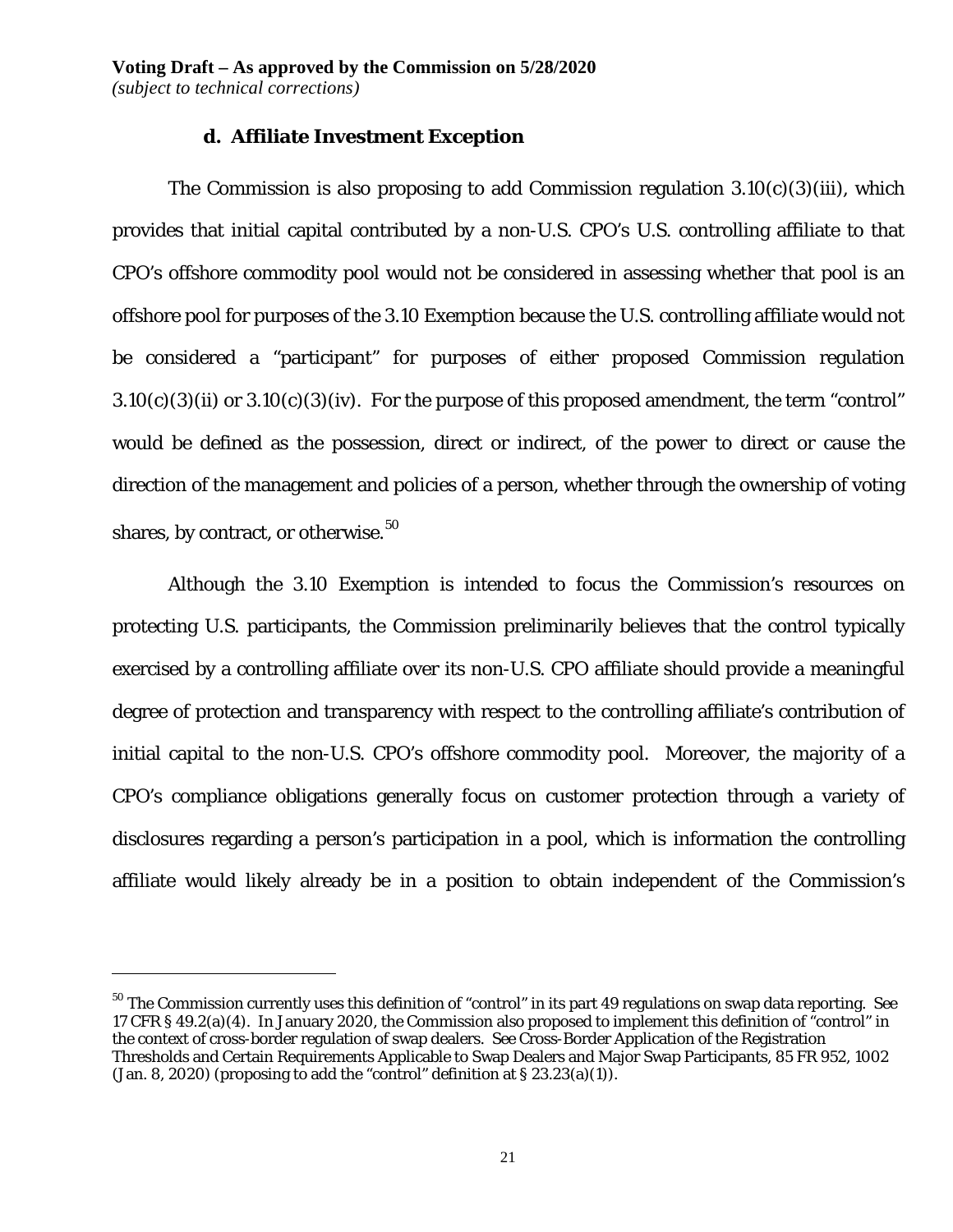regulations, thereby obviating the need for the Commission to mandate such disclosure and reporting.  $^{\rm 51}$  $^{\rm 51}$  $^{\rm 51}$ 

A controlling person must, by definition, have the corporate or other legal authority to require the controlled CPO to provide more information than is required by the Commission, such as detailed information about the non-U.S. CPO's finances, management and operations, and, more relevant to the proposal herein, access to investment and performance information for the offshore pool. Accordingly, the Commission preliminarily believes that due to the fundamentally different features of the relationship between a controlling affiliate and a non-U.S. CPO as compared to an outside investor and a CPO, a U.S. controlling affiliate's participation, through an initial investment, in its affiliated non-U.S. CPO's offshore pool does not raise the same customer protection concerns as similar investments in the same pool by unaffiliated persons located in the United States.

Commission staff in the Division of Swap Dealer and Intermediary Oversight (DSIO) previously granted staff no-action relief for a non-U.S. CPO of offshore pools that received initial capital contributions from U.S. sources affiliated with the non-U.S. CPO for a limited period of time.<sup>[52](#page-21-1)</sup> Specifically, in CFTC Staff Letter 15-46, DSIO articulated a no-action position related to initial capital contributions provided to offshore pools operated by a non-U.S. CPO derived from the U.S. employees of the affiliated U.S. investment advisers to the offshore

<span id="page-21-0"></span><sup>&</sup>lt;sup>51</sup> *See* 17 CFR 4.22(c)(8) (providing that a CPO need not distribute an annual report to pools operated by persons controlling, controlled by, or under common control with the CPO, provided that information regarding the underlying pool is contained in the investor pool's annual financial statement).

<span id="page-21-1"></span><sup>52</sup> *See* CFTC Staff Letter 15-46 (May 8, 2015).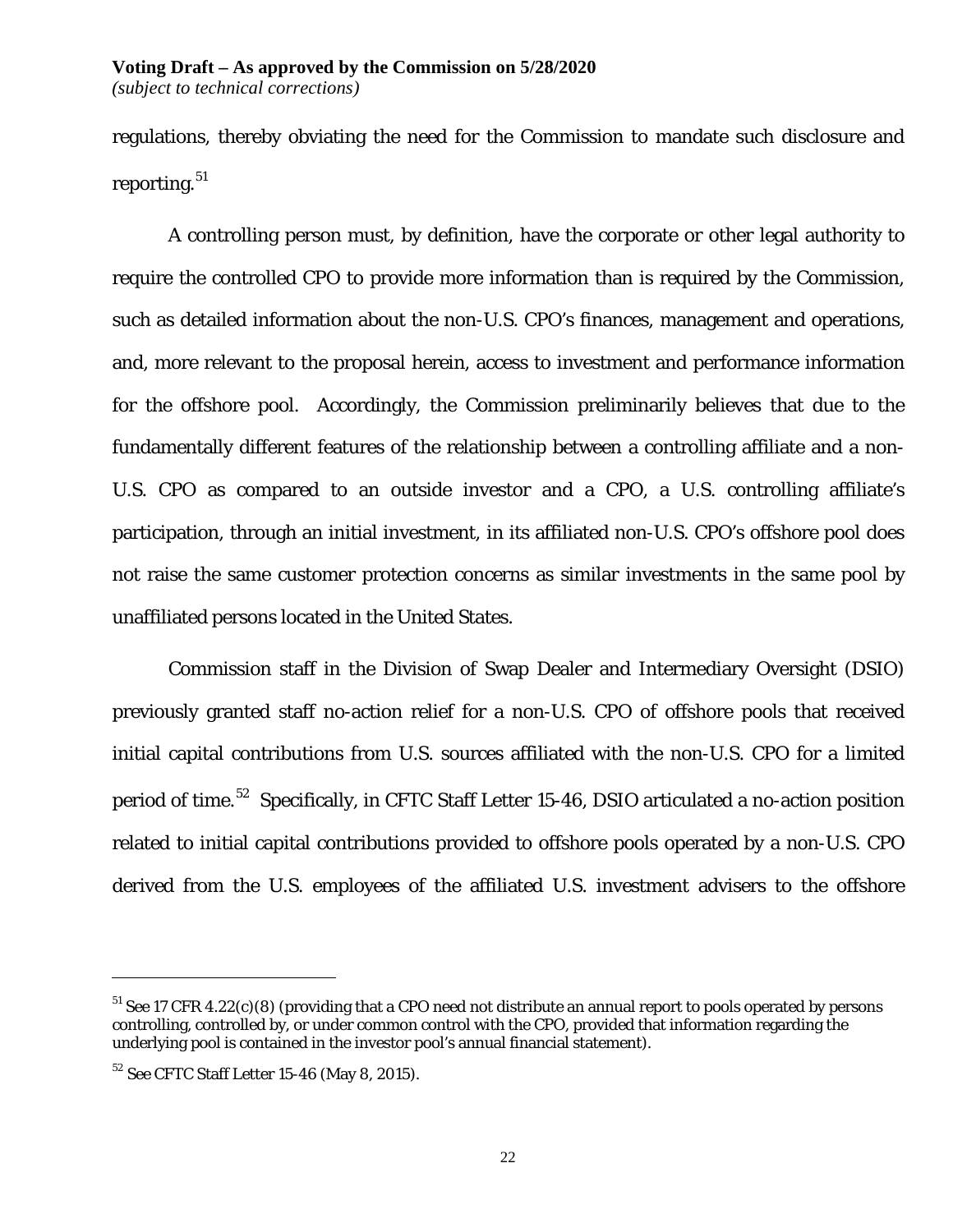pools.[53](#page-22-0) In that instance, in part because the participants were natural person employees of the affiliated U.S. investment advisers, staff determined that it was appropriate to limit the time in which the U.S. derived capital could remain in the offshore pools without the non-U.S. CPO registering with the Commission.<sup>54</sup>

With respect to the exception proposed herein, the Commission preliminarily believes that imposing a time limit is not necessary where the initial investment capital is deriving not from natural person employees, but rather the corporate funds of a U.S. controlling affiliate. Unlike the facts presented in CFTC Staff Letter 15-46, the Commission preliminarily believes that the control that a U.S. controlling affiliate is able to exercise with respect to the operations of the non-U.S. CPO and its offshore pools provides adequate assurances that the U.S. controlling affiliate is able to obtain and act upon the information relevant to its participation in the offshore pool. $55$ 

The Commission preliminarily intends to limit the exception for U.S. controlling affiliate capital contributions to those made at or near a pool's inception, which generally result from commercial decisions by the U.S. controlling affiliate, typically in conjunction with the non-U.S. CPO, to support the offshore pool until such time as it has an established performance history for solicitation purposes, although the contributed capital may remain in the offshore pool for the duration of its operations. The Commission preliminarily believes that this limitation is

<span id="page-22-0"></span><sup>53</sup> *Id*. at 2.

<span id="page-22-1"></span><sup>54</sup> *Id.*

<span id="page-22-2"></span><sup>&</sup>lt;sup>55</sup> The Commission notes that certain control affiliates may be subject to the time limitations imposed on the contribution of initial capital to affiliated covered funds under the Volcker Rule due to their status as banking entities. *See* 17 CFR 75.12. The exemption proposed herein with respect to initial capital contributions does not affect or negate any other limitations imposed by other statutory or regulatory provisions applicable to the control affiliate.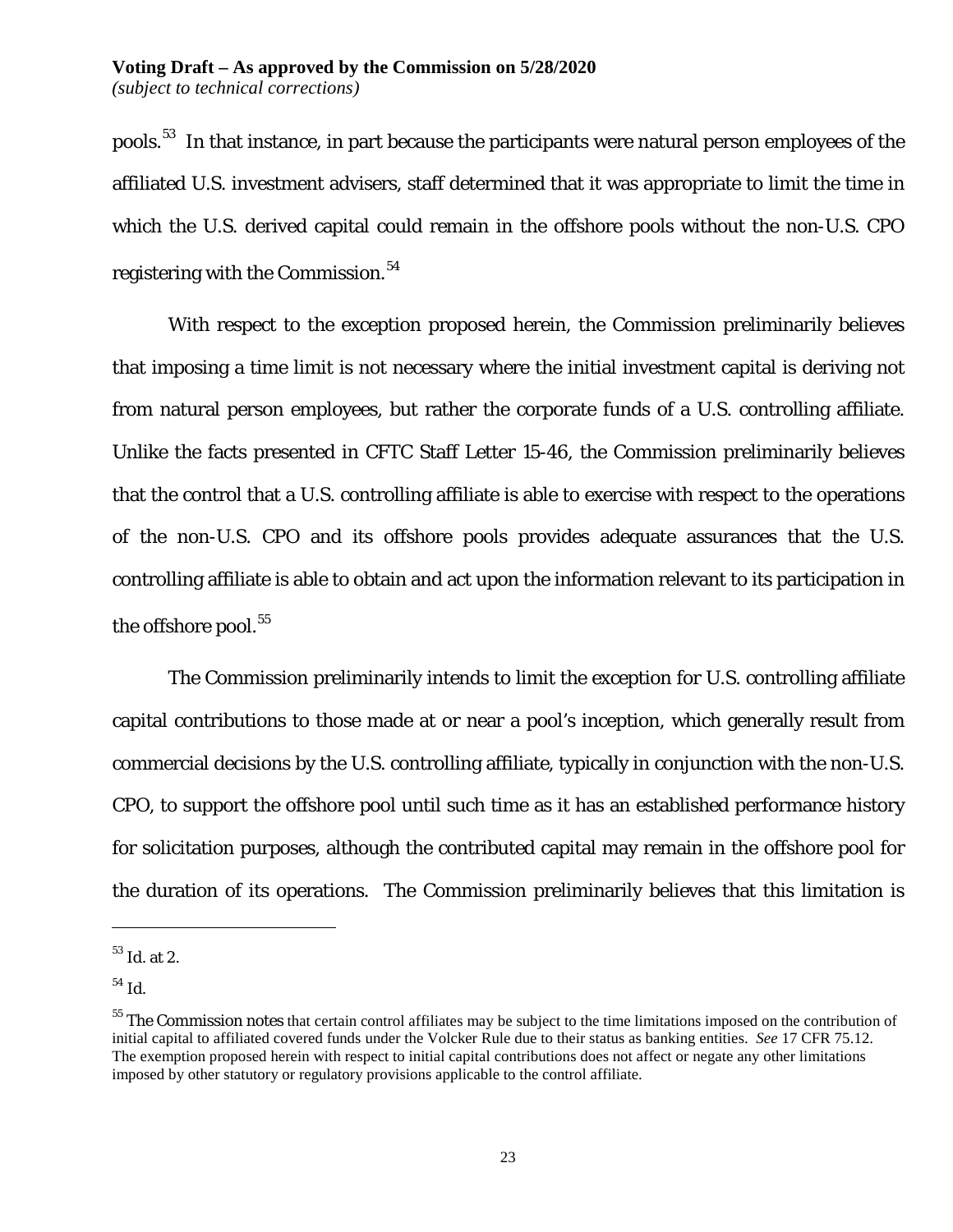#### **Voting Draft – As approved by the Commission on 5/28/2020** *(subject to technical corrections)*

appropriate to ensure that the capital is being contributed in an effort to support the operations of the offshore pool at a time when its viability is being tested, rather than as a mechanism for the U.S. controlling affiliate to generate returns for its own investors.

The Commission notes, however, that the proposed exclusion may not be used to evade the Commission's CPO compliance requirements with respect to offshore commodity pools. For example, a controlling affiliate located in the U.S. could invest in its affiliated non-U.S. CPO's offshore pool, and then solicit persons located in the U.S. for investment in that controlling affiliate, for the purpose of providing such investors indirect exposure to that offshore pool. Under these circumstances, the Commission preliminarily believes that such practices would generally constitute evasion of the Commission's regulation of CPOs and commodity pools soliciting and serving participants located in the U.S. and would render the non-U.S. CPO ineligible for the 3.10 Exemption. Additionally, the Commission preliminarily believes that U.S. controlling affiliates that are barred from participating in the U.S. commodity interest markets should not be permitted to gain indirect access to those markets through an affiliated non-U.S. CPO's offshore pool as this would undermine the purposes of such a ban. Therefore, the Commission is proposing to include provisions in the proposed exemption to prohibit such evasive conduct marked by either pooling of U.S. participant capital in the U.S. controlling affiliate or the contribution of initial capital to an offshore pool by a person subject to a statutory disqualification, ongoing registration suspension or bar, prohibition on acting as a principal, or trading ban with respect to participating in the U.S. commodity interest markets.

Consistent with its authority under section 4(c) of the Act, the Commission preliminarily believes that providing an exception for initial capital contributions by U.S. controlling affiliates in offshore pools operated by affiliated non-U.S. CPOs could result in increased economic or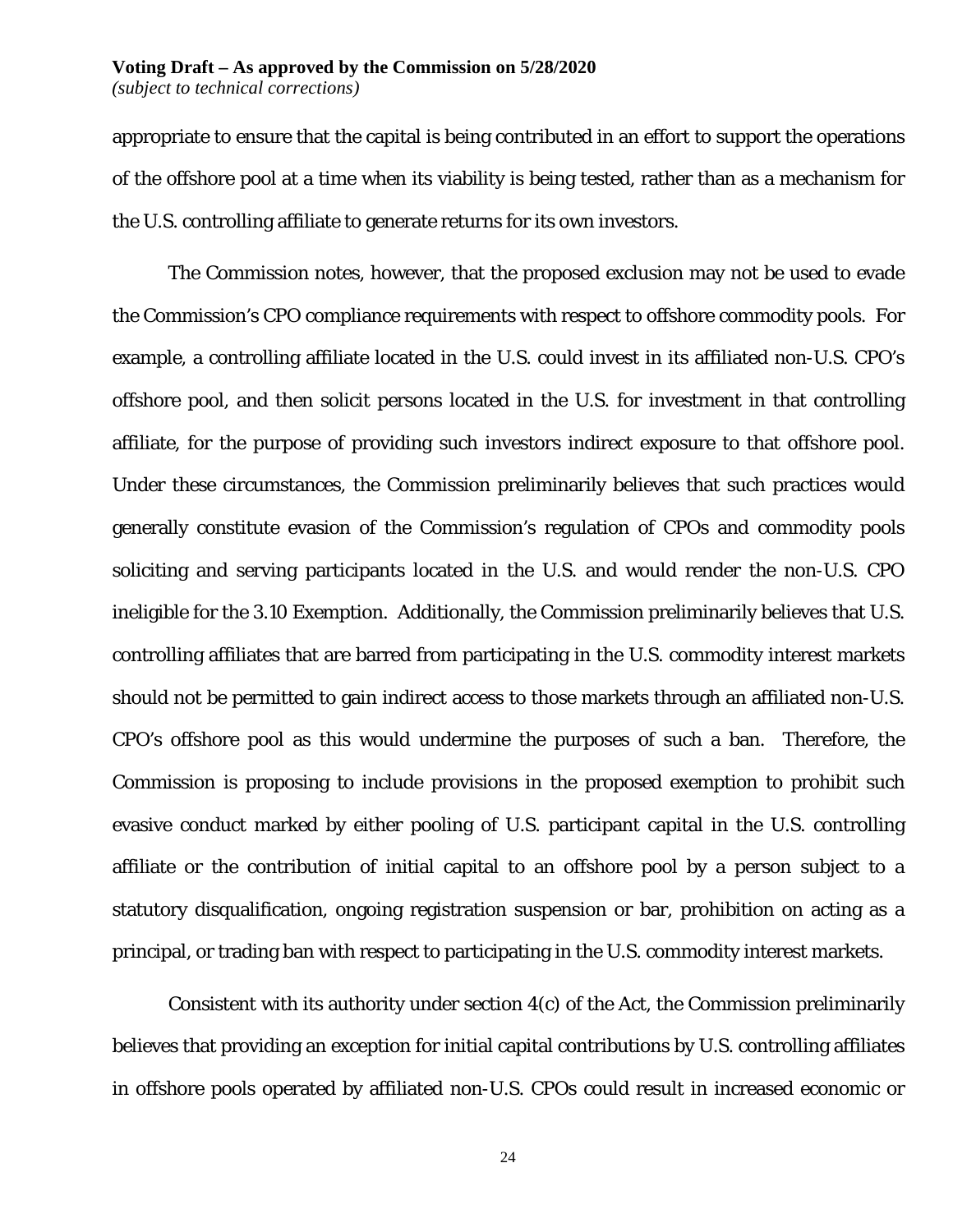#### **Voting Draft – As approved by the Commission on 5/28/2020**

*(subject to technical corrections)*

financial innovation by non-U.S. CPOs and their offshore pools participating in the U.S. commodity interest markets. The Commission further preliminarily believes enabling U.S. controlling affiliates to provide initial capital to offshore pools operated by affiliated non-U.S. CPOs could provide such non-U.S. CPOs with the ability to test novel trading programs or otherwise engage in proof of concept testing with respect to innovations in the collective investment industry that might otherwise not be possible due to a lack of a performance history for the offered pool. For the reasons set forth above, the Commission has preliminarily concluded that it is appropriate to provide an exception for initial capital contributions by U.S. controlling affiliates in offshore pools operated by affiliated non-U.S. CPOs from the U.S. participant prohibition in the 3.10 Exemption pursuant to section 4(c) of the Act.

#### **e. General Request for Comment**

The Commission requests comment on all aspects of the Proposal. Specifically, given the concerns regarding potential evasion of CPO regulation using the controlling affiliate provision, the Commission seeks comment on several potential additional conditions on the exception that could be included in the final regulation.

1. To establish that the funds of the controlling affiliate are being used for seeding purposes, should the exception state that the purpose of the investment by the controlling affiliate shall be for establishing the commodity pool and providing sufficient initial equity to permit the pool to attract unaffiliated non-U.S. investors? Similarly, should the exception be conditioned on the investment being limited in time to one, two, or three years after which time the investments of the controlling affiliate must be reduced to a de minimis amount of the pool's capital, such as 3 or 5 percent? What customer protection benefits would such limitations serve?

25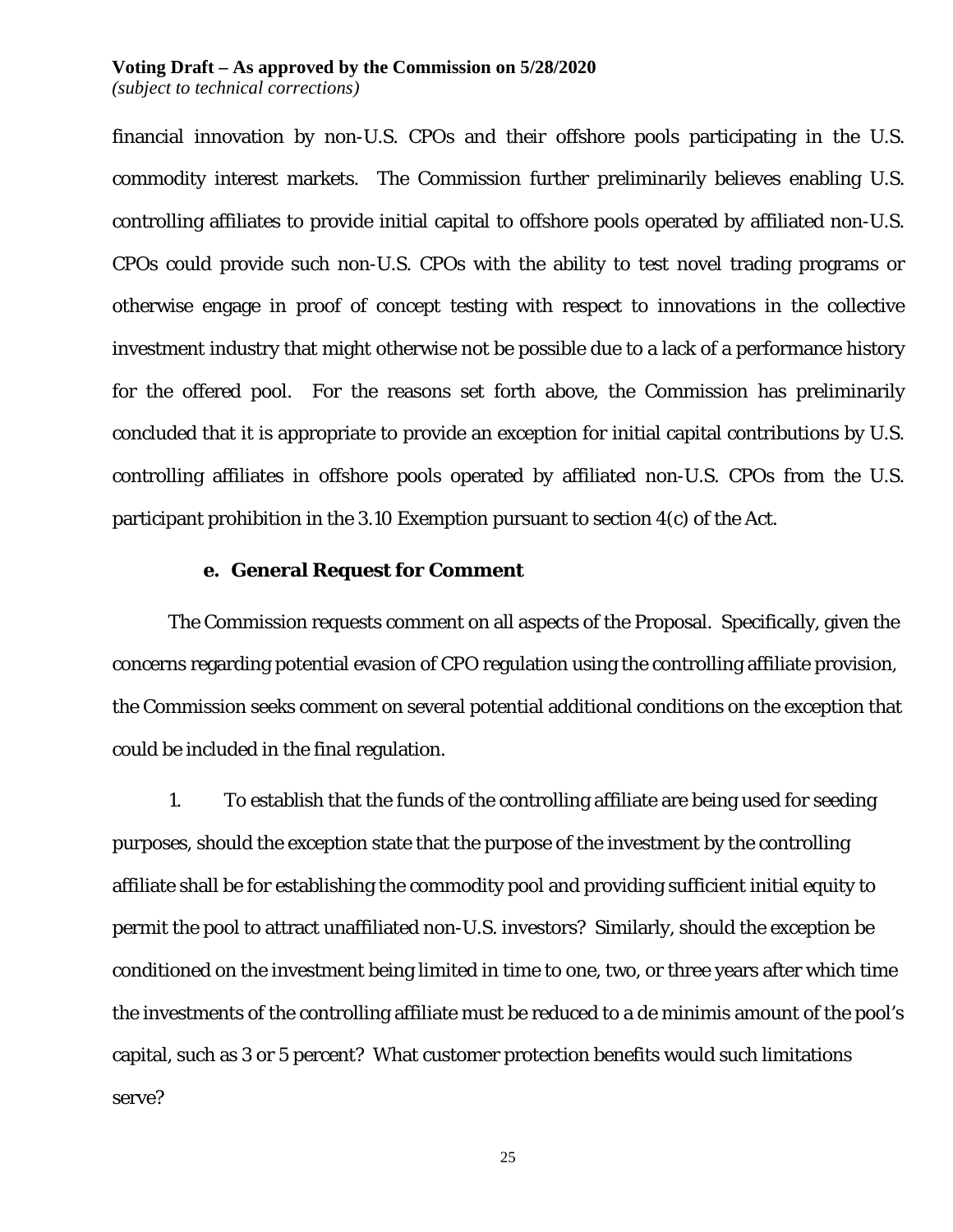2. Regarding the nature of controlling affiliates, to protect the U.S. persons invested therein, should the exception be limited to entities or persons that are otherwise financial institutions that are regulated in the United States to provide investor protections? For example, should the exception only be available to U.S. controlling affiliates regulated by the Securities and Exchange Commission, a federal banking regulator, or an insurance regulator?

3. The Proposal notes that one of the reasons underlying the U.S. controlling affiliate exception is the affiliate's likely ability to demand that the non-U.S. CPO provide it with the information necessary to assess the operations and performance of the offshore pool. However, because these offshore pools are by definition non-U.S. entities and it is not possible to ascertain with certainty whether such information must be provided to a U.S. controlling affiliate under the laws applicable to the non-U.S. CPO and offshore pool, should the exception be conditioned on there being an obligation on the non-U.S. CPO that is legally binding in its home jurisdiction to provide the U.S. controlling affiliate with information regarding the operation of the offshore pool by the affiliated non-U.S. CPO?

### **III. Reopening of Comment Period under 2016 Proposal**

 $\overline{a}$ 

On July 27, 2016, the Commission proposed to amend Commission regulation 3.10(c) to amend the conditions under which the exemption from registration would apply.<sup>56</sup> Generally, the proposed amendment would permit a foreign broker or persons located outside the United States acting in the capacity of an introducing broker, commodity trading advisor, or commodity pool operator, each as defined in Commission regulation 1.3, to be eligible for an exemption from registration with the Commission if the foreign broker or person, in connection

<span id="page-25-0"></span><sup>56</sup> Exemption from Registration for Certain Foreign Persons, 81 FR 51824 (Aug. 5, 2016)(the "2016 Proposal").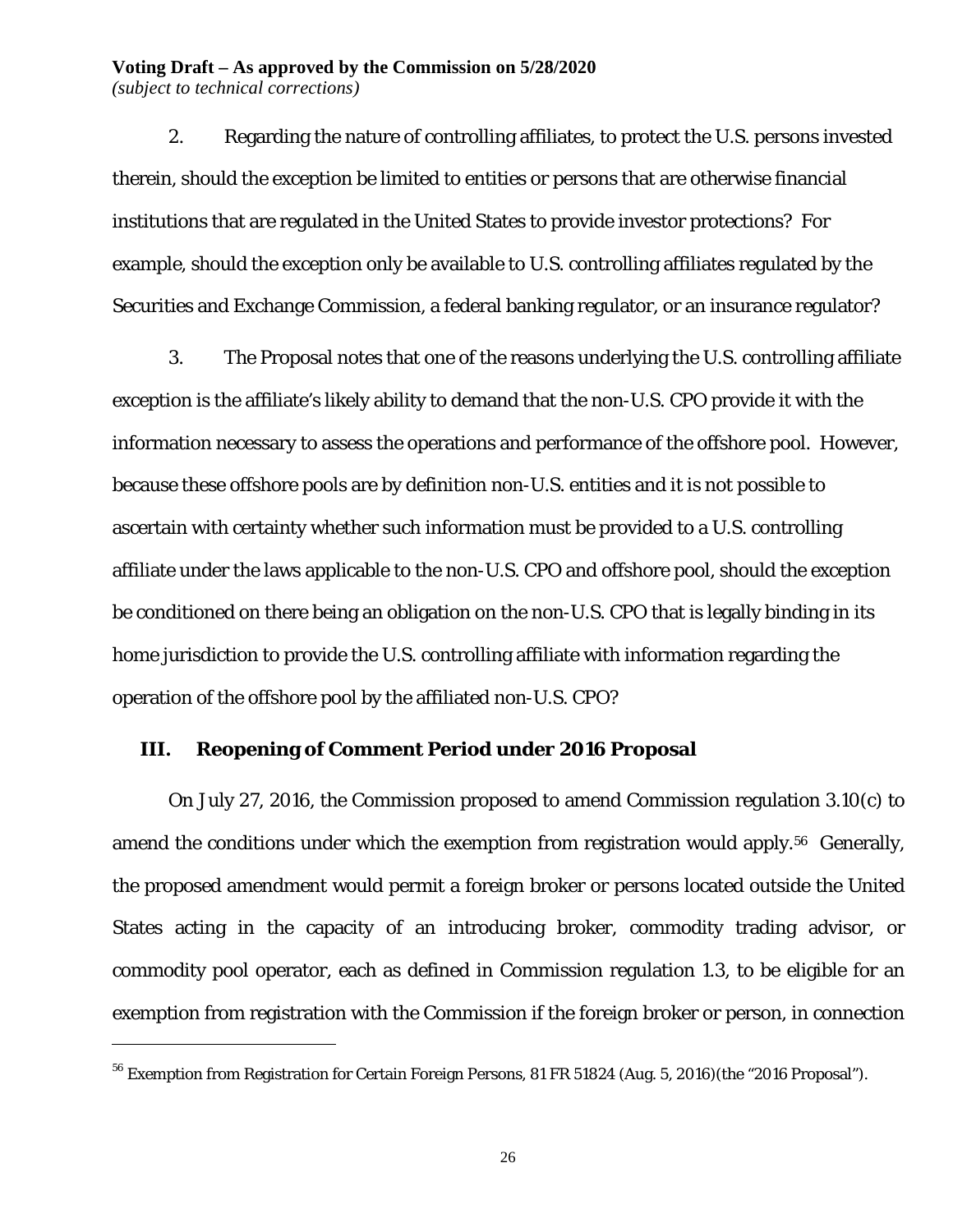with a commodity interest transaction, only acts on behalf of (1) persons located outside the United States, or (2) International Financial Institutions (as defined in the proposed rule amendments), without regard to whether such persons or institutions clear such commodity interest transaction.

In response to the Proposal, the Commission received six comments,<sup>[57](#page-26-0)</sup> most of which were supportive of the proposal. Given the passage of time, however, the Commission now requests comment on whether it would be appropriate to finalize the 2016 Proposal along with the other amendments to Commission regulation 3.10 proposed in this release. Thus, the Commission is reopening the comment period on all aspects of the 2016 Proposal for 60 days.

In addition, with respect to the 2016 Proposal, the Commission requests specific comment on whether Commission regulation 3.10 should require commodity interest transactions of persons located outside of the United States or of International Financial Institutions that are required or intended to be cleared on a registered derivatives clearing organization (DCO) to be submitted for clearing through a futures commission merchant registered in accordance with section 4d of the Act, unless such person or International Financial Institution is itself a clearing member of such registered DCO?

# **IV. Related Matters**

 $\overline{a}$ 

# **a. Regulatory Flexibility Act**

<span id="page-26-0"></span> $57$  These comment letters are on the Commission's web site at:

http://comments.cftc.gov/PublicComments/CommentList.aspx?id=1724.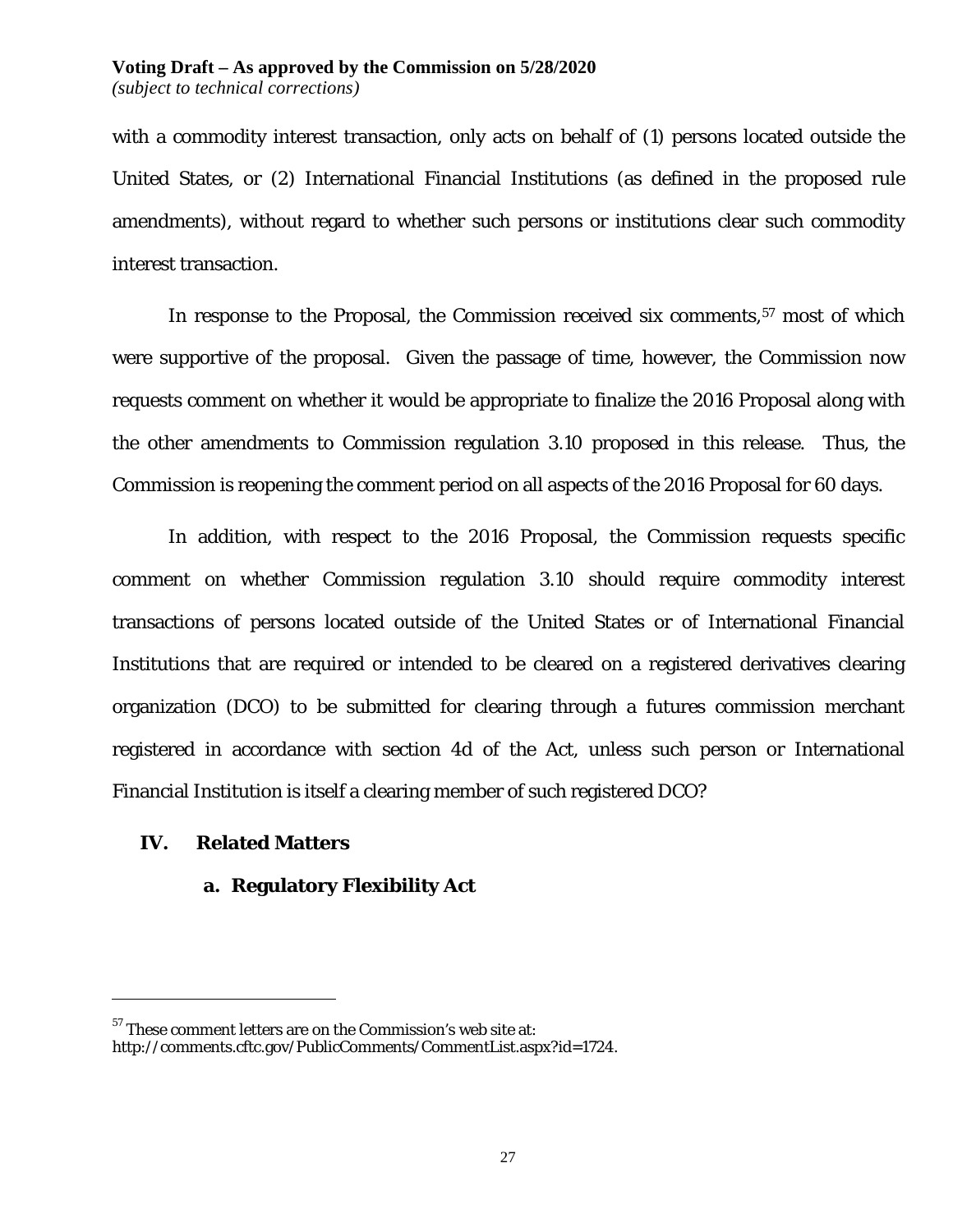# **Voting Draft – As approved by the Commission on 5/28/2020**

*(subject to technical corrections)*

The Regulatory Flexibility Act (RFA) requires Federal agencies, in promulgating regulations, to consider whether the rules they propose will have a significant economic impact on a substantial number of small entities and, if so, to provide a regulatory flexibility analysis regarding the economic impact on those entities. Each Federal agency is required to conduct an initial and final regulatory flexibility analysis for each rule of general applicability for which the agency issues a general notice of proposed rulemaking.<sup>[58](#page-27-0)</sup>

The Proposal by the Commission today would affect only CPOs. The Commission has previously established certain definitions of "small entities" to be used by the Commission in evaluating the impact of its rules on such entities in accordance with the requirements of the RFA.[59](#page-27-1) With respect to CPOs, the Commission previously has determined that a CPO is a small entity for purposes of the RFA, if it meets the criteria for an exemption from registration under Commission regulation  $4.13(a)(2).<sup>60</sup>$  $4.13(a)(2).<sup>60</sup>$  $4.13(a)(2).<sup>60</sup>$  With respect to small CPOs operating pursuant to Commission regulation 4.13(a)(2), the Commission preliminarily believes that, should the amendments to the 3.10 Exemption be adopted as final, certain of those small CPOs may choose to operate additional pools outside the United States, which could provide additional opportunities to develop their operations not currently available to them. The Commission notes, however, that such small CPOs would remain subject to the total limitations on aggregate gross capital contributions and pool participants set forth in Commission regulation 4.13(a)(2)

<span id="page-27-0"></span><sup>&</sup>lt;sup>58</sup> 5 U.S.C. 601, et seq.

<span id="page-27-1"></span><sup>59</sup> *See*, *e.g.*, Policy Statement and Establishment of Definitions of "Small Entities" for Purposes of the Regulatory Flexibility Act, 47 FR 18618, 18620 (Apr. 30, 1982).

<span id="page-27-2"></span><sup>&</sup>lt;sup>60</sup> *Id*. at 18619-20. Commission regulation 4.13(a)(2) exempts a person from registration as a CPO when: 1) none of the pools operated by that person has more than 15 participants at any time, and 2) when excluding certain sources of funding, the total gross capital contributions the person receives for units of participation in all of the pools it operates or intends to operate do not, in the aggregate, exceed \$400,000. *See* 17 CFR 4.13(a)(2).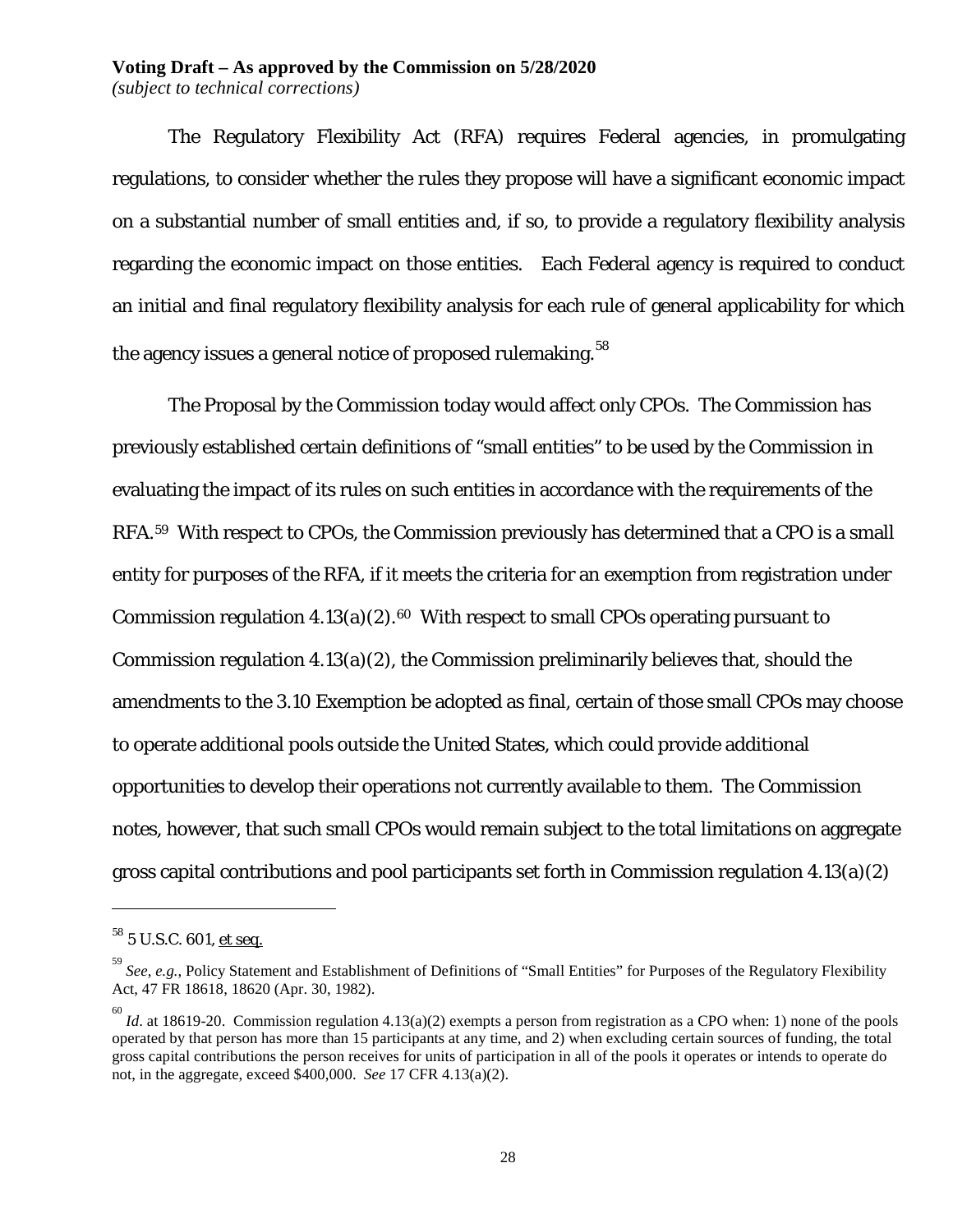because that exemption is based on the entirety of the CPO's pool operations. Because investment vehicles operated under the 3.10 Exemption remain commodity pools under the CEA, the Commission preliminarily does not believe that the amendments proposed herein would result in a significant economic impact on a substantial number of small CPOs. Further, the Commission notes that the Proposal would impose no new obligation, significant or otherwise. Accordingly, the Chairman, on behalf of the Commission, hereby certifies pursuant to 5 U.S.C. 605(b) that the Proposal, if adopted, will not have a significant economic impact on a substantial number of small entities.

## **b. Paperwork Reduction Act**

The Paperwork Reduction Act of 1995 (PRA) imposes certain requirements on Federal agencies, including the Commission, in connection with their conducting or sponsoring any collection of information, as defined by the PRA.  $61$  An agency may not conduct or sponsor, and a person is not required to respond to, a collection of information unless it displays a currently valid control number. The Commission has preliminarily determined that the proposed amendments, if adopted, will not impose any new recordkeeping or information collection requirements, or other collections of information that require approval of the Office of Management and Budget (OMB) under the PRA.

The Commission invites the public and other interested parties to comment on this PRA determination. Pursuant to 44 U.S.C.  $3506(c)(2)(B)$ , the Commission generally solicits comments in order to: (1) evaluate whether a proposed collection of information is necessary for the proper performance of the functions of the Commission, including whether the information

<span id="page-28-0"></span> $61$  44 U.S.C. 3501, et seq.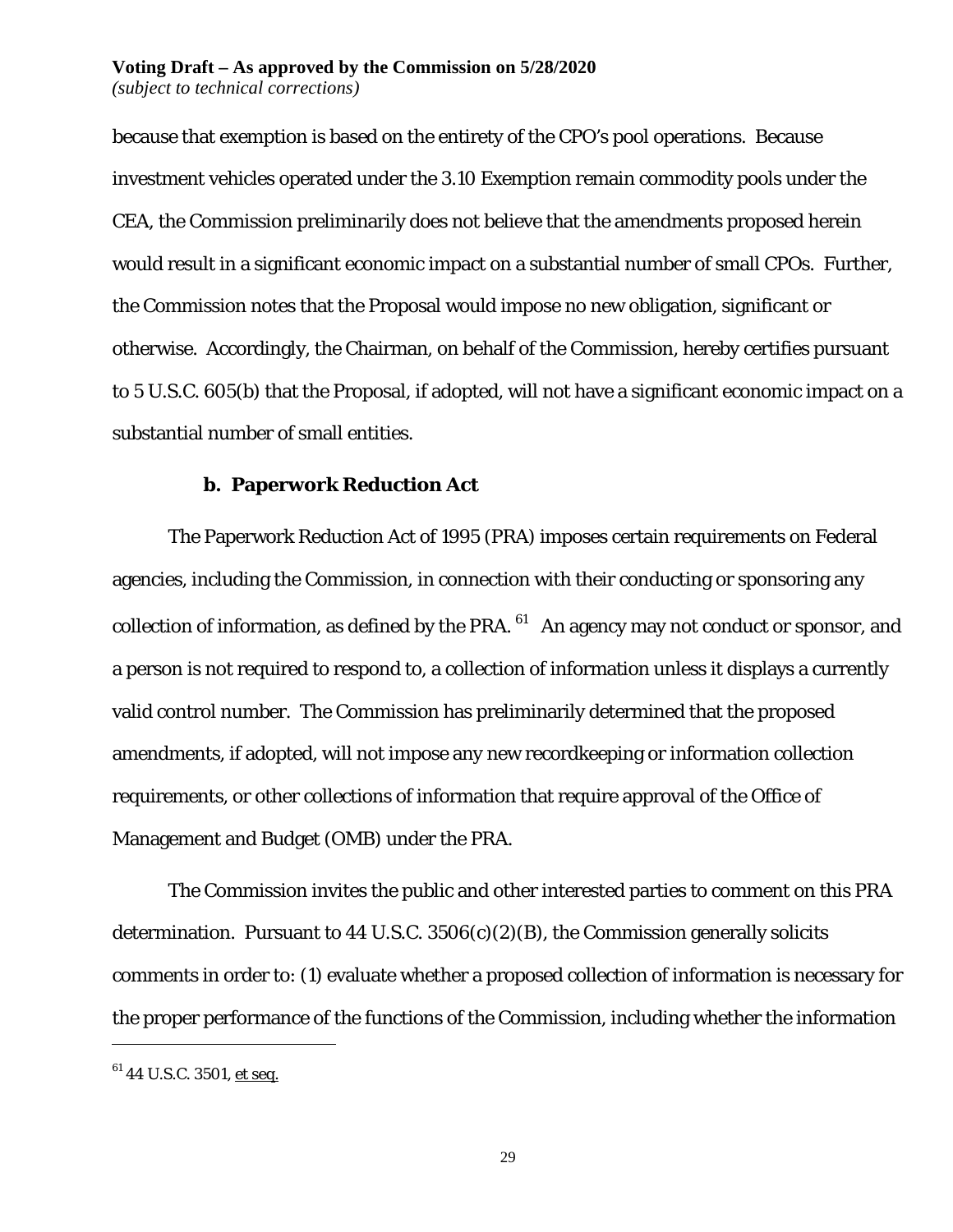will have practical utility; (2) evaluate the accuracy of the Commission's estimate of the burden of a proposed collection of information; (3) determine whether there are ways to enhance the quality, utility, and clarity of the information to be collected; and (4) mitigate the burden of a collection of information on those who are to respond, including through the use of automated collection techniques or other forms of information technology. The Commission specifically invites public comment on the accuracy of its estimate that no additional information collection requirements or changes to existing collection requirements would result from the regulatory amendments proposed herein.

Comments may be submitted directly to the Office of Information and Regulatory Affairs (OIRA), by fax at (202) 395-6566 or by email at OIRAsubmissions@omb.eop.gov*.* Please provide the Commission with a copy of submitted comments, so that all comments can be summarized and addressed in the final rule preamble. Refer to the ADDRESSES section of this notice of proposed rulemaking for comment submission instructions to the Commission. OMB is required to make a decision concerning a collection of information between 30 and 60 days after publication of this document in the Federal Register. Therefore, a comment is best assured of having its full effect if OMB receives it within 30 days of publication.

# **c. Cost-Benefit Considerations**

Section 15(a) of the CEA requires the Commission to consider the costs and benefits of its actions before issuing new regulations under the CEA.<sup>62</sup> Section 15(a) of the CEA further specifies that the costs and benefits of the proposed rules shall be evaluated in light of five broad areas of market and public concern: (1) protection of market participants and the public; (2)

<span id="page-29-0"></span> $62$  7 U.S.C. 19(a).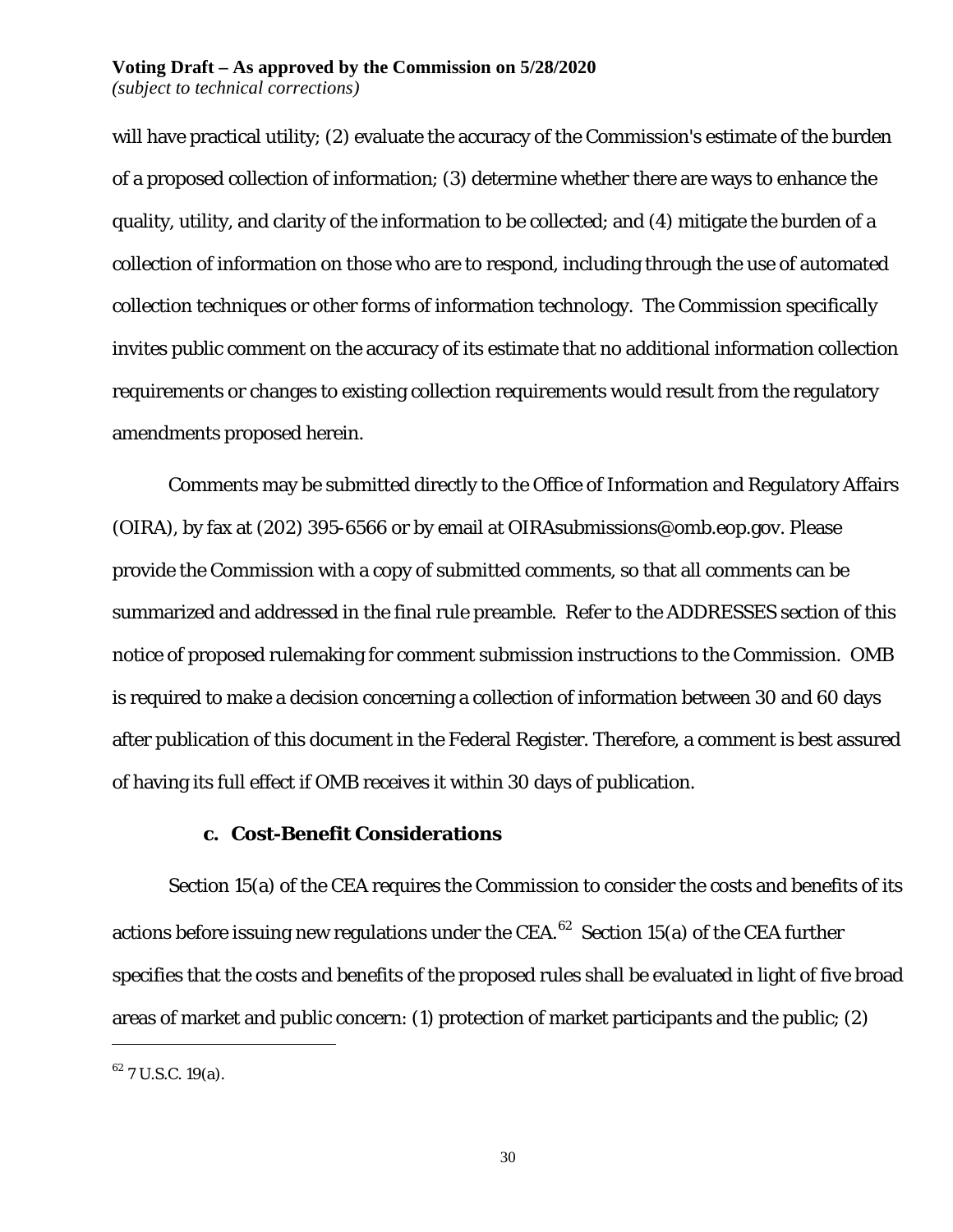efficiency, competitiveness and financial integrity of the futures markets; (3) price discovery; (4) sound risk management practices; and (5) other public interest considerations. The Commission may, in its discretion, give greater weight to any of the five enumerated areas of concern and may, in its discretion, determine that, notwithstanding its costs, a particular rule is necessary or appropriate to protect the public interest or to effectuate any of the provisions or to accomplish any of the purposes of the CEA. The Commission invites public comment on its cost-benefit considerations.

As explained above, the current 3.10 Exemption provides relief from registration to non-U.S. CPOs operating offshore pools with foreign participants.<sup>63</sup> The 3.10 Exemption provides that it is only available to non-U.S. CPOs acting on behalf of offshore commodity pools. In a prior proposal that discussed the 3.10 Exemption, the Commission stated that the current registration exemption is not available on a pool-by-pool basis, meaning that a non-U.S. CPO would be unable to claim the exemption with respect to its offshore pools meeting the specified criteria for the 3.10 Exemption while maintaining CPO registration with respect to other pools *e.g.*, pools, regardless of domicile, with U.S. participants. Therefore, non-U.S. CPOs that operate a mix of some offshore pools that are not available to U.S. participants and other pools that are offered and sold to U.S. participants would have to either register and list all of their operated pools or claim an alternative exemption or exclusion. One such available source of exemptive relief is Staff Advisory 18-96 (Advisory 18-96), which, although still requiring

<span id="page-30-0"></span><sup>63</sup> *See*, *supra*, Section I.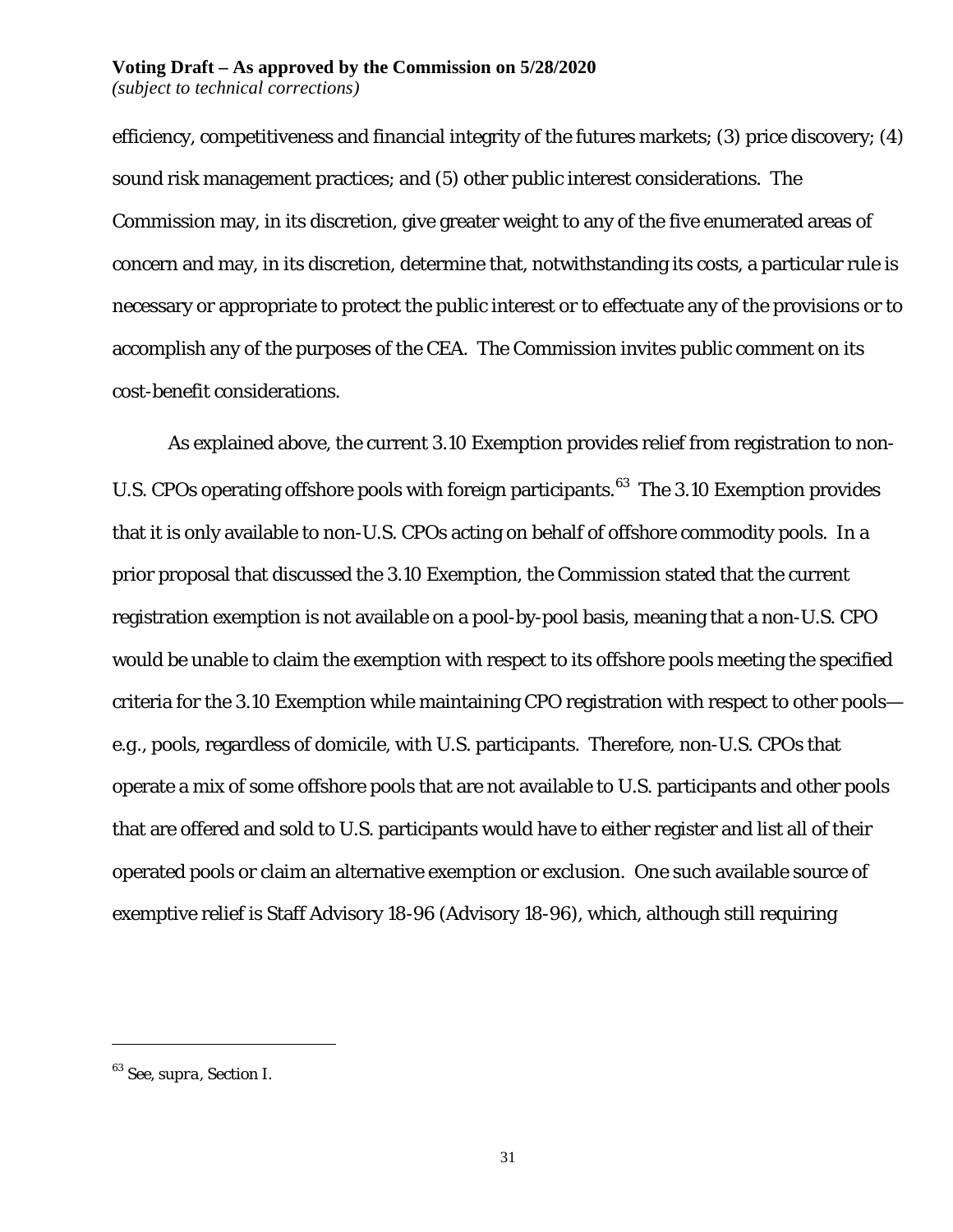registration of the CPO, does provide relief from the majority of the compliance obligations set forth in part 4 of the Commission's regulations. [64](#page-31-0)

The Commission is proposing several amendments to the current 3.10 Exemption. Specifically, the Commission is proposing to amend the 3.10 Exemption such that non-U.S. CPOs may rely on that exemption on a pool-by-pool basis through proposed Commission regulation  $3.10(c)(3)(ii)$ . Next, proposed Commission regulation  $3.10(c)(3)(iii)$  would make it clear that a non-U.S. CPO's eligibility to rely upon the 3.10 Exemption is unaffected by any contributions the non-US CPO's offshore pools might receive from the non-US CPO's U.S. controlling affiliate. The Commission is also proposing Commission regulation  $3.10(c)(3)(iv)$ , which would establish a regulatory safe harbor for those non-U.S. CPOs that cannot represent with absolute certainty that there are no U.S. participants in the operated offshore pool. Finally, the Commission is proposing Commission regulation  $3.10(c)(3)(v)$ , which would permit non-U.S. CPOs to claim an available exemption from registration, claim an exclusion, or register with respect to the other pools they operate. The proposed amendments would grant non-U.S. CPOs relief that will likely generate costs and benefits. The baseline against which these costs and benefits are compared is the regulatory *status quo* set forth in current Commission regulation  $3.10(c)(3)$ .

The consideration of costs and benefits below is based on the understanding that the markets function internationally, with many transactions involving U.S. firms taking place across international boundaries; with some Commission registrants being organized outside of the United States; with some leading industry members typically conducting operations both

<span id="page-31-0"></span><sup>64</sup> CFTC Staff Advisory 18-96 (Apr. 11, 1996).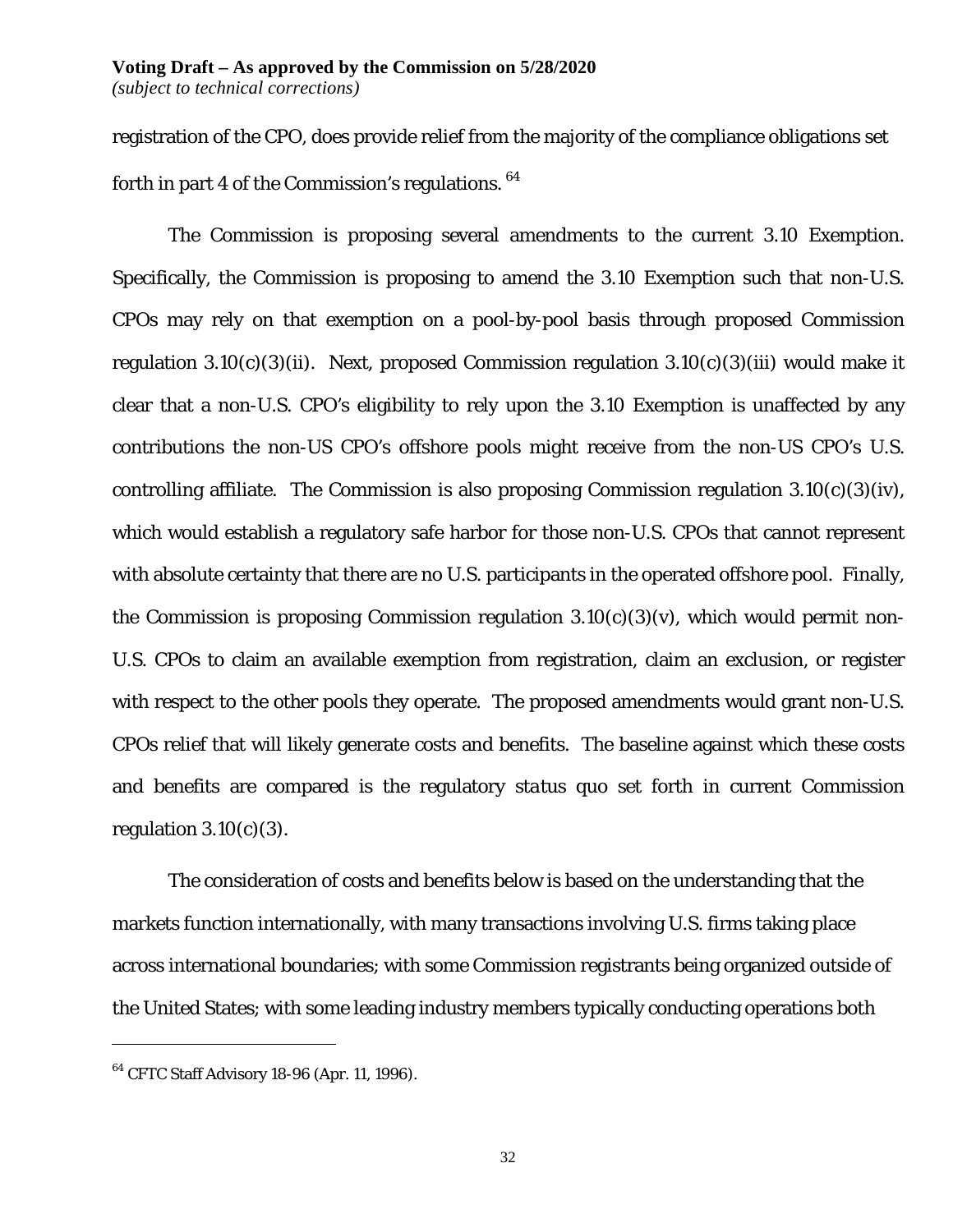within and outside the United States; and with industry members commonly following substantially similar business practices wherever located. Where the Commission does not specifically refer to matters of location, the discussion of costs and benefits below refers to the effects of this proposal on all activity subject to the proposed amended regulations, whether by virtue of the activity's physical location in the United States or by virtue of the activity's connection with activities in or effect on U.S. commerce under CEA section 2(i).<sup>[65](#page-32-0)</sup>

# **i. Proposed Commission Regulation 3.10 (c)(3)(ii): Providing that the 3.10 Exemption may be Claimed on a Pool-by-Pool Basis**

Specifically, pursuant to the Proposal, a non-U.S. CPO would be able to claim the 3.10 Exemption from registration with respect to its eligible offshore pools, while either registering as a CPO or claiming another available exemption or exclusion for its other pools that are either located in the U.S., or that solicit and/or accept as participants persons located within the U.S. Absent the proposed amendment, such CPOs would face some costs and compliance burdens associated with the operation of their offshore pools, <sup>[66](#page-32-1)</sup> despite the Commission's historical focus on prioritizing customer protection with respect to persons located in the United States. For example, certain registered U.S. and non-US CPOs file self-executing notices pursuant to Advisory 18-96 with respect to their offshore pools. The Advisory provides compliance relief with respect to all of the pool-based disclosures required under the Commission's regulations, as well as many of the reporting and recordkeeping obligations that otherwise would apply to registered CPOs, with the exception of the requirement to file Form CPO-PQR under

<span id="page-32-0"></span> $^{65}$  7 U.S.C. 2(i).

<span id="page-32-1"></span><sup>66</sup> As discussed, *infra*, certain CPOs may be eligible for significant compliance relief pursuant to Advisory 18-96.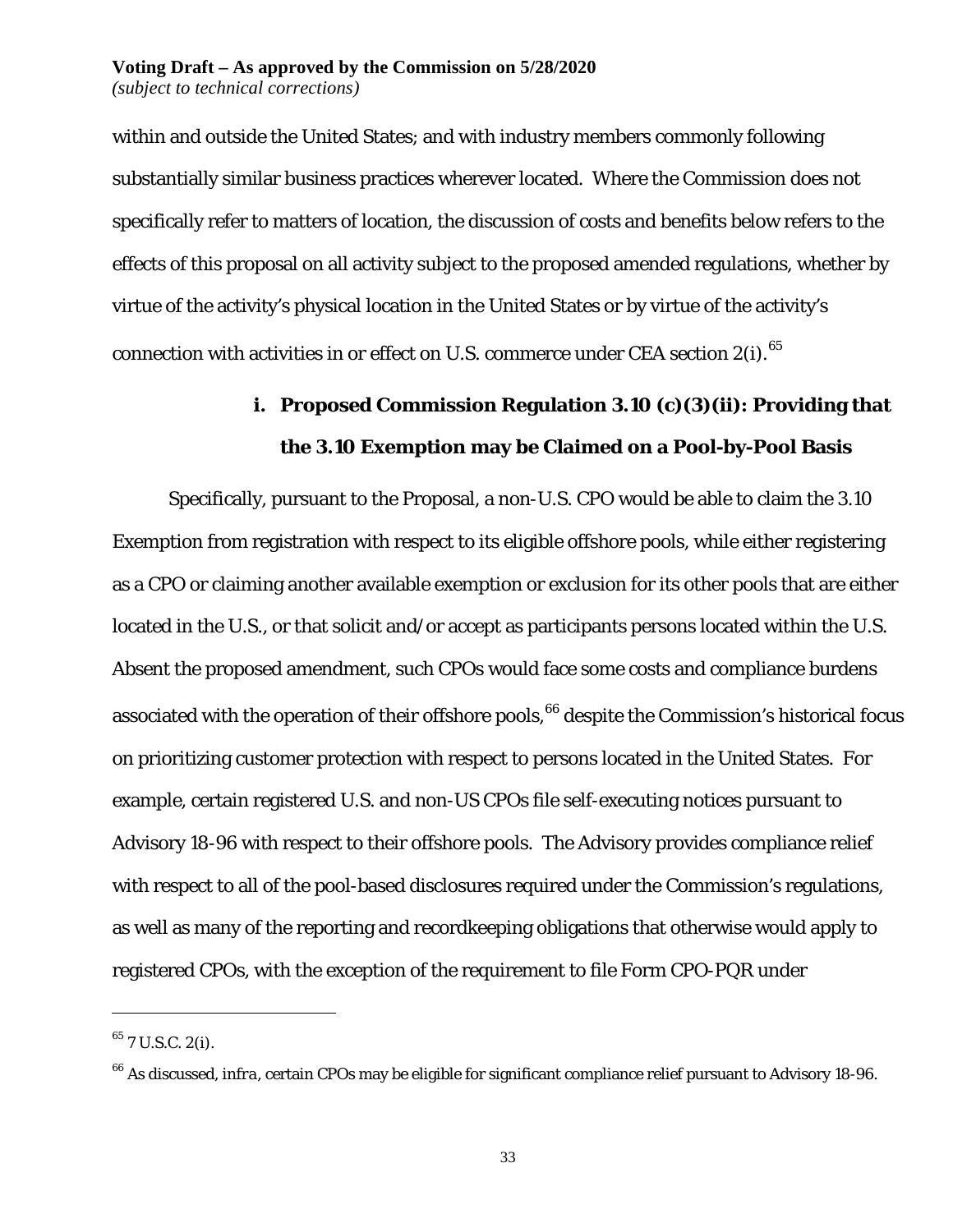#### **Voting Draft – As approved by the Commission on 5/28/2020** *(subject to technical corrections)*

Commission regulation 4.27. The relief pursuant to Advisory 18-96 also allows qualifying, registered U.S. CPOs to maintain their offshore pool's original books and records at the pool's offshore location, rather than at the CPO's main business office in the United States.  $^{67}$  $^{67}$  $^{67}$ 

Currently, based on the notices filed pursuant to Advisory 18-96, the Commission is aware of 23 non-U.S. CPOs that operate 84 offshore pools and 20 U.S. CPOs that operate 88 offshore pools. In total, 43 CPOs file 18-96 notices. However, the Commission preliminarily believes that there are likely a number of registered non-U.S. CPOs that do not list their offshore pools with the Commission, and, therefore, do not claim relief under Advisory 18-96. Although these exemption notices must be filed by hardcopy, the Commission believes the administrative costs are low.[68](#page-33-1) CPOs must employ at least one staff-person to manage and file the one-time notice under Advisory 18-96. For a notice under Advisory 18-96 to be effective, the CPO must provide, among other things, business-identifying and contact information; representations that its principals are not statutorily disqualified; enumerated rules from which the CPO seeks relief; and contact information for person(s) who will maintain offshore books and records.<sup>[69](#page-33-2)</sup> Under the Proposal, the current 23 registered non-U.S. CPOs would be able to delist their offshore pools and no longer file 18-96 notices acknowledging that they operate one of the 84 offshore pools. Upon delisting of such pools, those registered non-U.S. CPOs would no longer have to include their offshore pools in their Form CPO-PQR filings, which will result in cost savings for

<span id="page-33-0"></span><sup>67</sup> *See* note [28,](#page-7-6) *supra*.

<span id="page-33-1"></span><sup>68</sup> *See* https://www.nfa.futures.org/members/cpo/cpo-exemptions.html.

<span id="page-33-2"></span><sup>69</sup> *See* note [28,](#page-7-6) *supra*.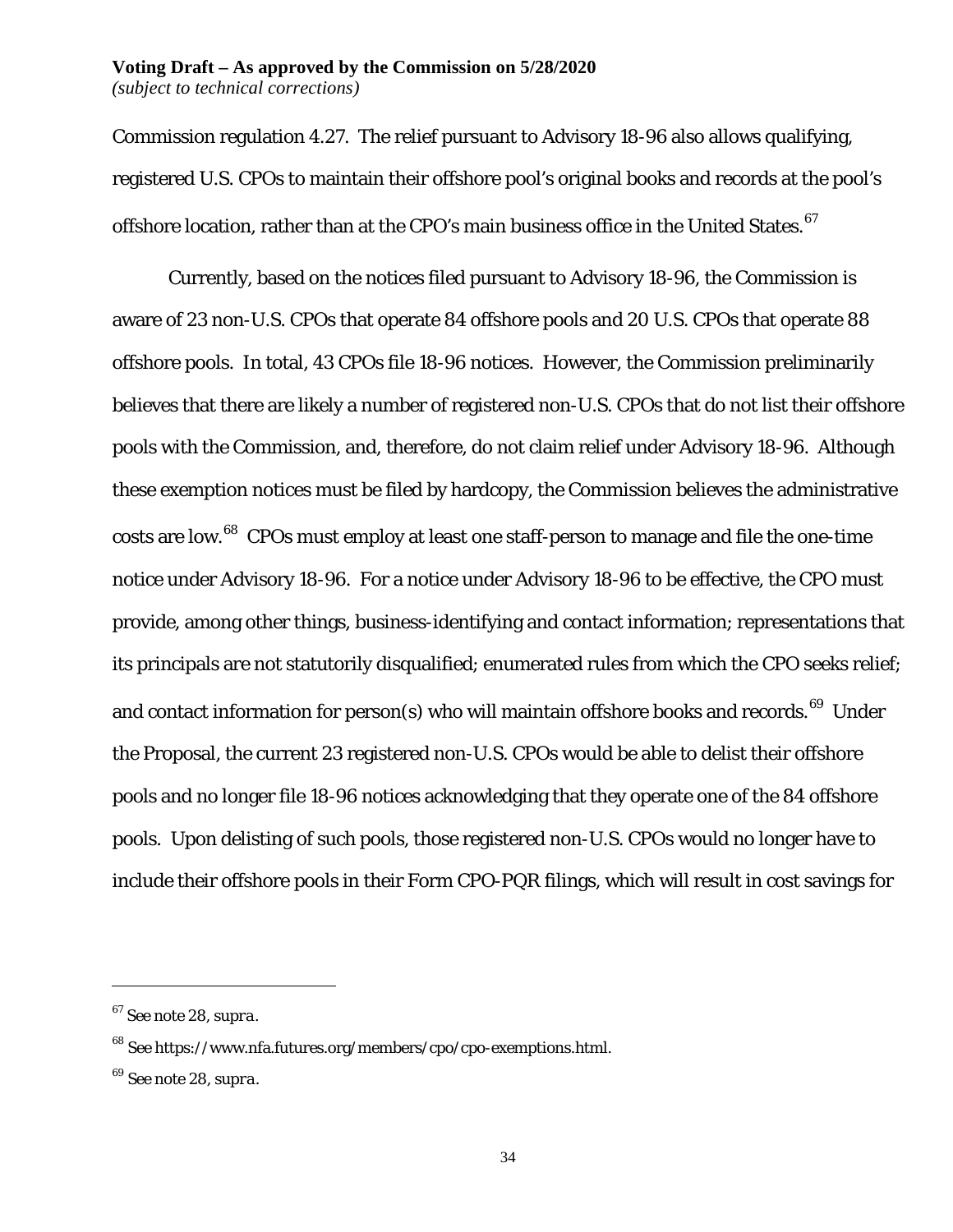those CPOs. The 20 U.S. CPOs, however, would continue to claim relief under Advisory 18-96, because they remain ineligible for the 3.10 Exemption due to their location in the United States.

Currently, one way that a registered CPO can avoid the requirement to list its offshore pools with the Commission is to establish a separate, foreign-domiciled CPO for all of the pools that are eligible for the 3.10 Exemption. The Commission preliminarily believes that the Proposal would eliminate the incentive to establish a separately organized CPO solely to operate the pools that would qualify for the 3.10 Exemption. The Commission preliminarily believes, however, that the financial expenses associated with establishing a foreign CPO varies depending on the operating size and structure of the registered CPO. The Commission further notes that incentives to establish additional CPOs may also be affected by the amount of the financial outlay to establish foreign-domiciled CPOs given that set-up costs—such as, costs to pay staff and experts; expenses for business licenses and registrations; costs to draft operational and disclosure documents; fees to establish technological services—would be expected to vary by jurisdiction. Therefore, although the Commission believes that there are costs associated with establishing a separate, foreign-domiciled CPO, the Commission preliminarily believes that such costs may be marginal and would be dependent on the organization and domicile of the registered CPO.

The Commission expects that amending the 3.10 Exemption such that non-U.S. CPOs may claim the exemption on a pool-by-pool basis would result in such CPOs saving the costs associated with forming and maintaining a new CPO to operate the other pools in its overall structure, and would thereby remove unnecessary complexity in pool operations. Therefore, by amending the 3.10 Exemption such that non-U.S. CPOs may claim the exemption on a pool-bypool basis, the Commission preliminarily believes that it would eliminate a large portion of

35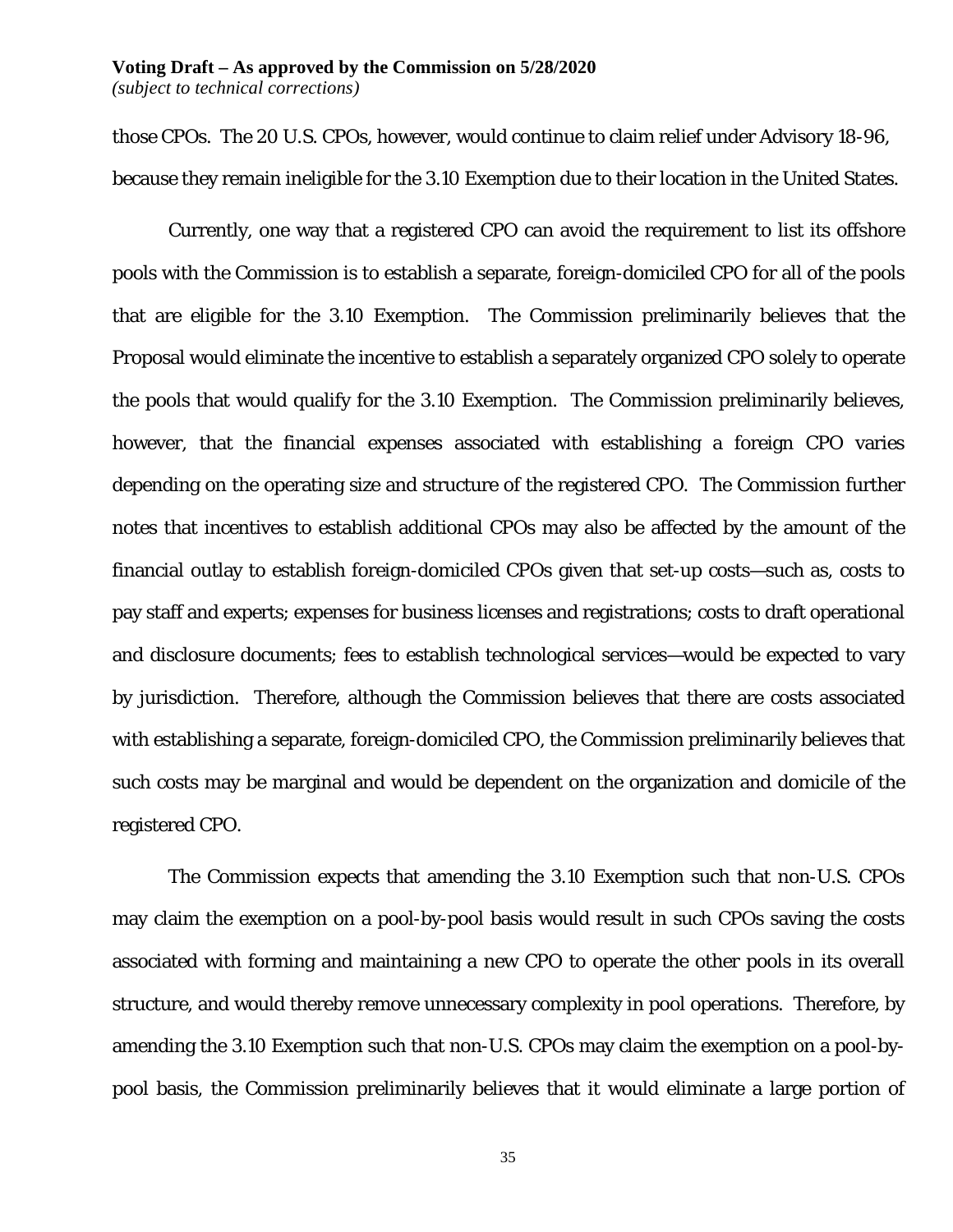#### **Voting Draft – As approved by the Commission on 5/28/2020** *(subject to technical corrections)*

CFTC-registered, non-U.S. CPOs' compliance costs associated with the operation of their offshore pools, which by their very characteristics implicate fewer of the Commission's regulatory interests. This is only for U.S. compliance costs, as non-U.S. CPOs would still have compliance costs with non-US regulatory regimes. Moreover, the Commission preliminarily believes that this targeting of its CPO oversight appropriately recognizes the global nature of the asset management industry.

The Commission also does not expect that non-U.S. CPOs would experience any increased costs associated with the amendments such that the 3.10 Exemption may be claimed on a pool-by-pool basis. As noted above, the Commission is proposing to permit the exemption to be claimed without any filing by the non-U.S. CPO. This is no different from how the current exemption is implemented. The current terms of the 3.10 Exemption would require a CPO to monitor the operations of its offshore pools to ensure that the pools are not offered in the United States and that they do not have any participants located in the United States. Under the terms of the Proposal, such CPOs would continue to be required to engage in such monitoring.

The Commission preliminarily believes that there may be some loss of information available to the public regarding the existence of the offshore pools operated by registered non-U.S. CPOs because such offshore pools would no longer be listed with the Commission, and consequently, the pools' existence and identifying information would not be publicly disclosed on NFA's BASIC database. The Commission has preliminarily concluded that this loss of information would have a minimal impact on the general public because persons located within the United States would typically not be permitted by the non-U.S. CPO to participate in such pools.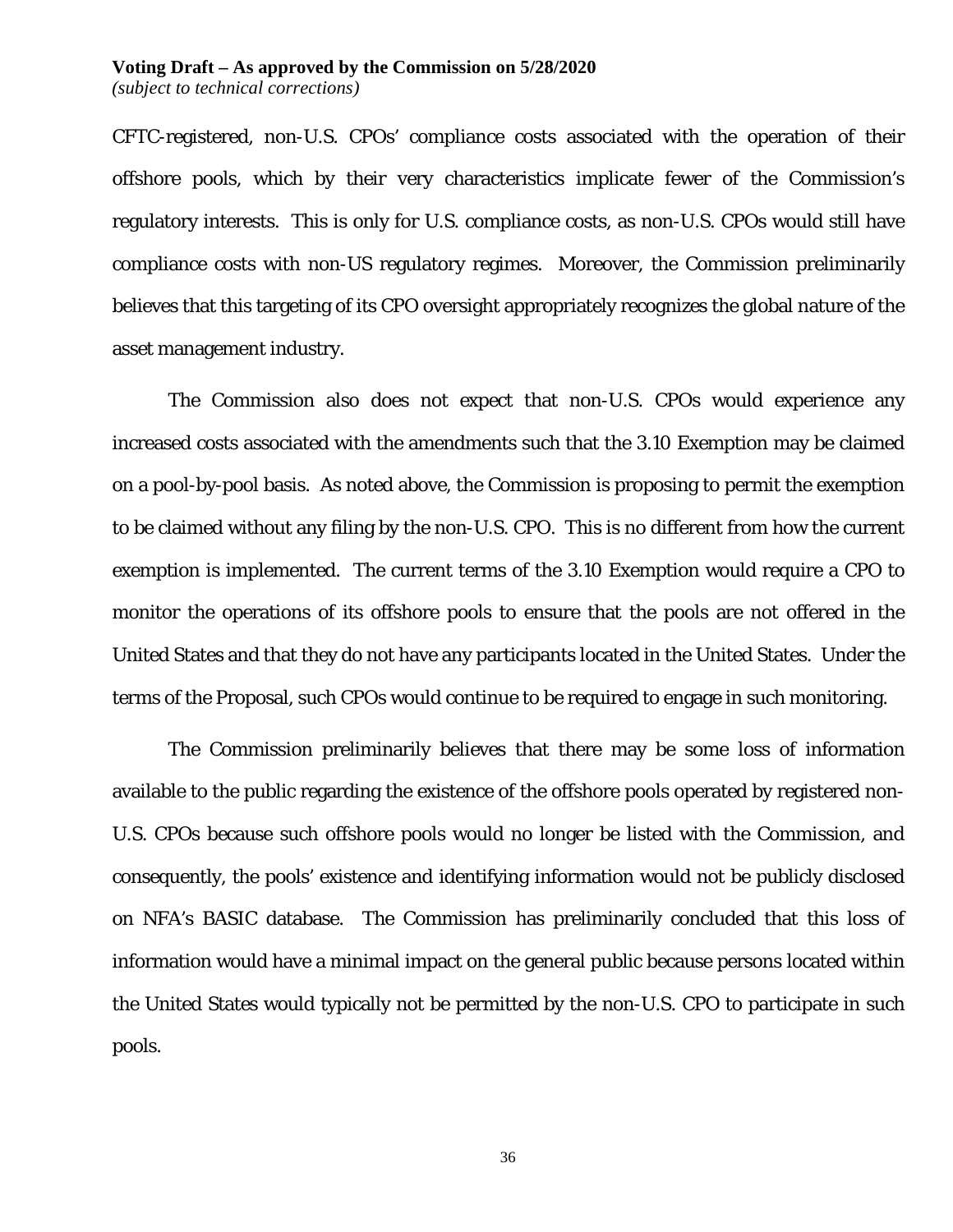# **ii. Proposed Commission Regulation 3.10(c)(3)(iv): Regulatory Safe Harbor for non-U.S. CPOs with Possible Inadvertent U.S. Participants in Offshore Pools**

As explained previously, the Commission is proposing Commission regulation 3.10(c)(3)(iv) to provide a regulatory safe harbor for those non-U.S. CPOs who, due to the structure of their offshore pools, cannot represent with absolute certainty that there are no U.S. participants in their offshore pools, provided that such non-U.S. CPOs take certain enumerated actions to ensure that no U.S. persons are participating in the offshore pool. The Commission preliminarily believes that proposed Commission regulation 3.10(c)(3)(iv) benefits non-U.S. CPOs by making the registration relief provided under the 3.10 Exemption more widely available by recognizing the informational limitations inherent in certain pool structures. Therefore, the Commission preliminarily believes that this proposed safe harbor could result in more non-U.S. CPOs relying upon the 3.10 Exemption with respect to more pools. At this time, the Commission lacks sufficient information to quantify the number of additional non-U.S. CPOs and offshore pools that may claim relief under proposed Commission regulation 3.10(c)(3)(iv) because the Commission does not currently receive information of the nature necessary to determine which offshore pools currently listed with the Commission are offered and sold solely to offshore participants and what subset of those pools may have participation units traded in the secondary market. Given, however, that exchange traded commodity pools currently comprise less than 1% of the total number of pools listed with the Commission, the Commission preliminarily believes that it is reasonable to estimate the number of offshore pools operated in a similar manner to be equally small.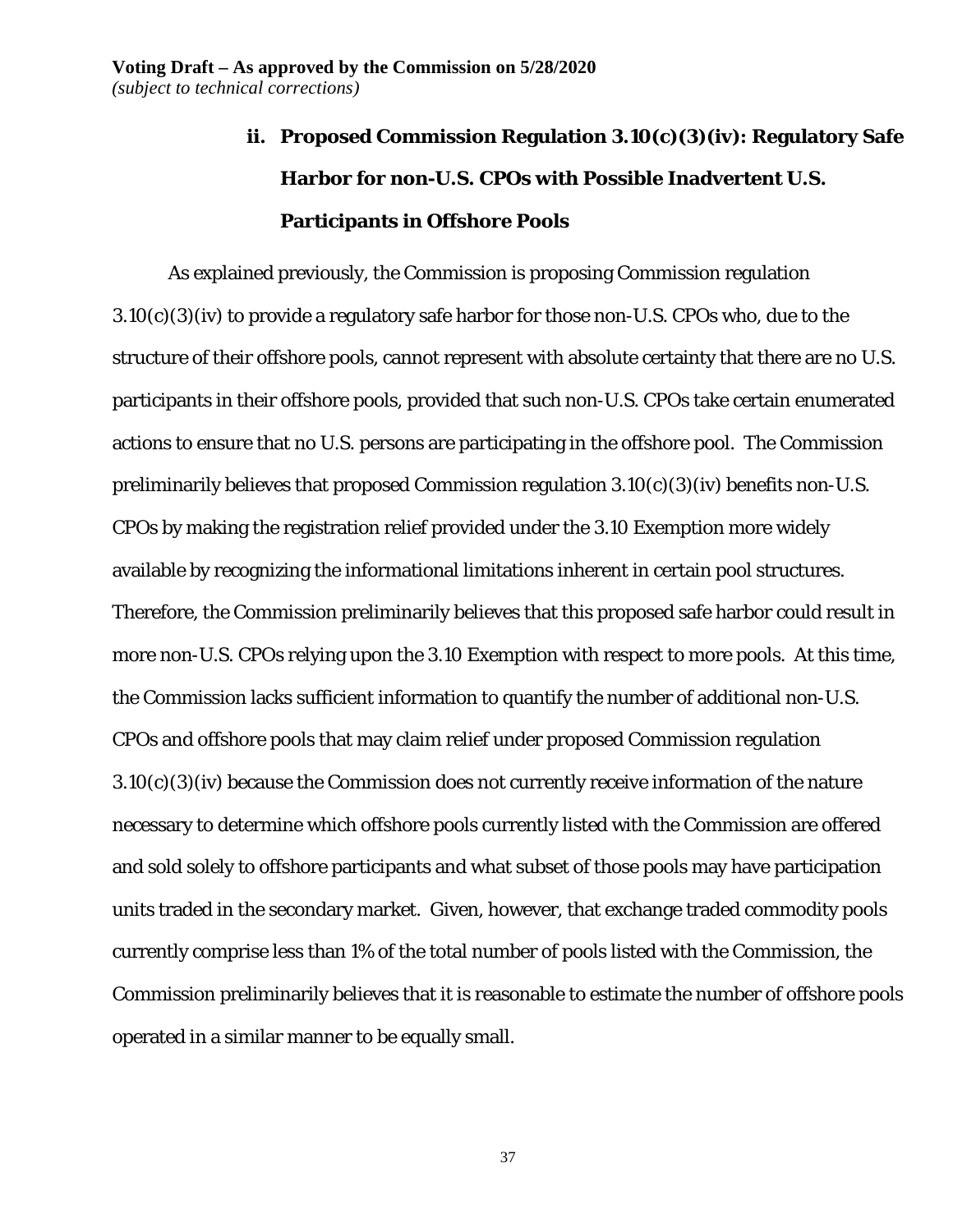#### **Voting Draft – As approved by the Commission on 5/28/2020** *(subject to technical corrections)*

The Commission preliminarily believes that non-U.S. CPOs that would be eligible for registration relief under proposed Commission regulation 3.10(c)(3)(iv) would avail themselves of that relief. This could result in the Commission receiving less information regarding the operation of such offshore pools operated pursuant to the proposed regulatory safe harbor. As noted above, the Commission preliminarily believes that the amount of information lost as a result of the deregistration of such non-U.S. CPOs and associated delisting of their eligible offshore pools would be minimal due to the expected small number of CPOs and pools relative to the total population of registered CPOs and listed pools.

The Commission also preliminarily expects that there may be some inadvertent U.S. participants in offshore pools who would lose the customer protection afforded by part 4 of the Commission's regulations should a non-U.S. CPO decide to delist its offshore pools and claim relief under the 3.10 Exemption, given the clarity and certainty provided by the regulatory safe harbor. The Commission preliminarily believes that the enumerated actions comprising the regulatory safe harbor provide assurance that the number of U.S. persons so impacted would be small. Moreover, the Commission preliminarily believes that such U.S. persons, to the extent that they are aware that they are participating in what is known to be an offshore pool through the purchase of participation units sold in an offshore secondary market, may not expect to benefit from the customer protection provisions in part 4 of the Commission's regulations, but would instead expect to rely upon the regulatory protections of the offshore pool's home jurisdiction.

# **iii. Proposed Commission Regulation 3.10(c)(3)(v): Utilizing the 3.10 Exemption Concurrent with Other Available Exclusions and Exemptions**

38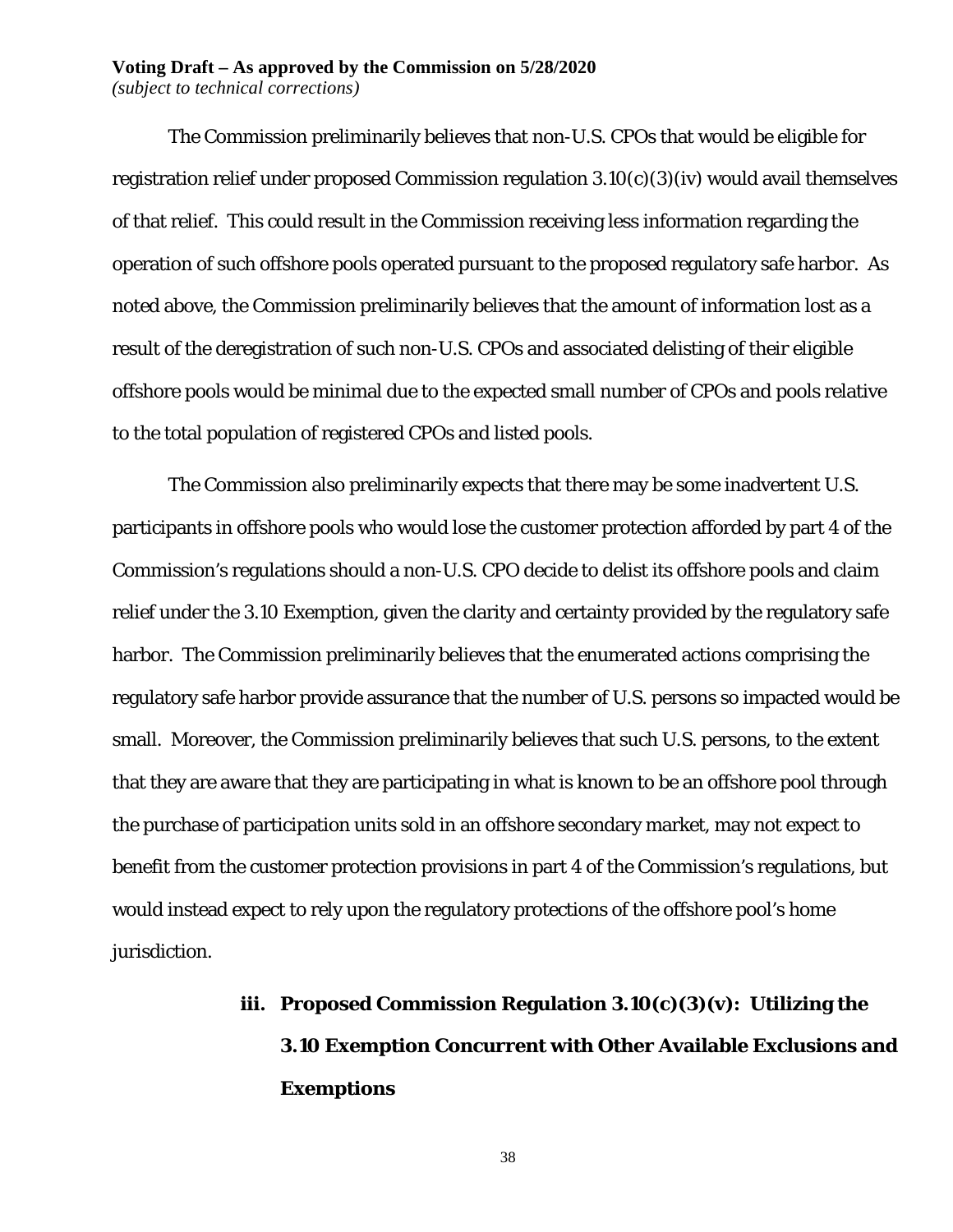# **Voting Draft – As approved by the Commission on 5/28/2020**

*(subject to technical corrections)*

As explained above, the Commission is also proposing to add Commission regulation  $3.10(c)(3)(v)$  such that non-U.S. CPOs may rely upon the 3.10 Exemption concurrent with other exemptions and exclusions, or, alternatively, registration under the Commission's regulations. The Commission preliminarily believes that proposed Commission regulation  $3.10(c)(3)(v)$ therefore benefits non-U.S. CPOs through consistent treatment of CPOs of pools that are operated in a substantively identical manner with respect to their use of derivatives or their size, regardless of where the CPO is based. The Commission has also preliminarily determined that these proposed amendments will benefit the non-U.S. CPO industry generally by providing certainty regarding the ability to simultaneously rely upon the 3.10 Exemption and other exclusions and exemptions available under the Commission's regulations. The Commission also notes that this proposed amendment is consistent with other instances in its CPO regulatory program, where the Commission already permits CPOs to claim more than one type of exemption or exclusion or to register with respect to the variety of commodity pools operated by them.<sup>[70](#page-38-0)</sup>

The Commission further preliminarily believes that by clarifying the permissibility of using Commission regulation 4.13 exemptions, for example, in conjunction with the 3.10 Exemption, non-U.S. CPOs may be more likely to claim the relief under Commission regulation 4.13 for their eligible pools, rather than registering and listing those pools. The Commission preliminarily concludes that clearly establishing the availability of other exemptions and exclusions or, alternatively, registration with respect to the operation of certain pools offered or sold to persons within the United States will further enable the Commission to more efficiently

<span id="page-38-0"></span><sup>70</sup> *See, e.g.*, 17 CFR 4.13(e)(2) and 4.13(f).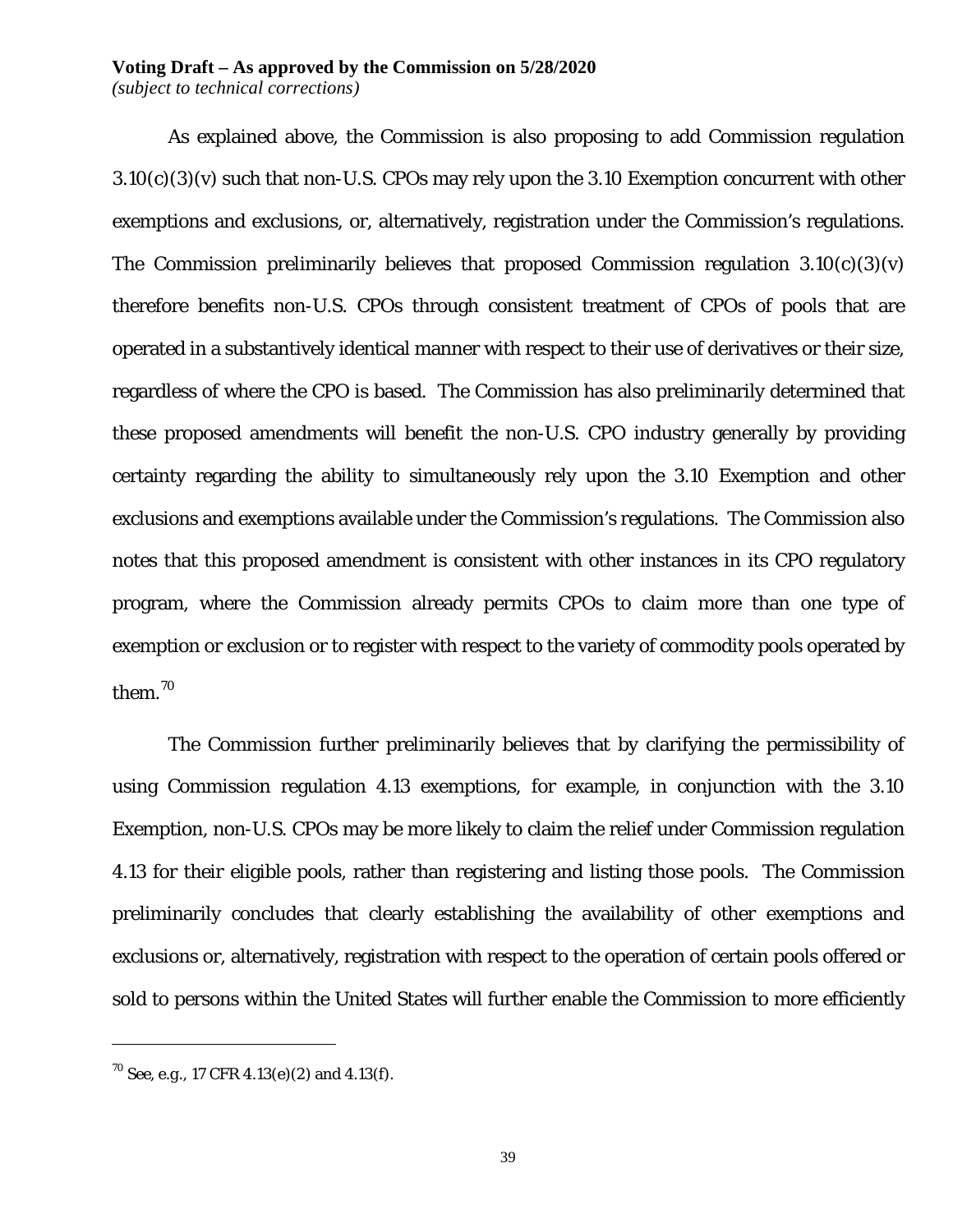deploy its resources in the oversight of CPOs and commodity pools that it has previously determined more fully implicate its regulatory concerns and interests under the CEA.

If more non-U.S. CPOs claim exemptions under Commission regulation 4.13(a)(3), for example, for some of their U.S. facing pools as a result of the Proposal, this could result in pools that were previously listed and associated with a CPO registration being delisted. Under these circumstances, the Commission would, as a result, no longer receive financial reporting with respect to those pools, including on Form CPO-PQR. Because these commodity pools would in fact already be operated consistent with an existing exemption or exclusion, and because the Commission has previously determined that pools operated in such a manner generally do not require a registered CPO, the Commission has preliminarily determined that any resulting loss of insight into such pools and their CPOs would also be consistent with the Commission's overall regulatory policy concerning CPOs and commodity pools.<sup>[71](#page-39-0)</sup>

# **iv. Proposed § 3.10(c)(3)(iii): Exclusion of Controlling Affiliate Investments in Offshore Pools from the 3.10 Exemption Eligibility Determination**

The Commission is also proposing to permit non-U.S. CPOs to rely upon the 3.10 Exemption for the operation of an offshore pool, even if a controlling affiliate within the United States provides initial capital for the offshore pool. Absent the relief provided by proposed Commission regulation  $3.10(c)(3)(iii)$ , a non-U.S. CPO of an offshore pool receiving initial capital from a controlling affiliate within the U.S. would generally be required to register as a

<span id="page-39-0"></span> $71$  The Commission notes that it retains special call authority with respect to those CPOs claiming an exemption from registration pursuant to Commission regulation 4.13, which enables the Commission to obtain additional information regarding the operation of commodity pools by such exempt CPOs. *See* 17 CFR 4.13(c)(iii).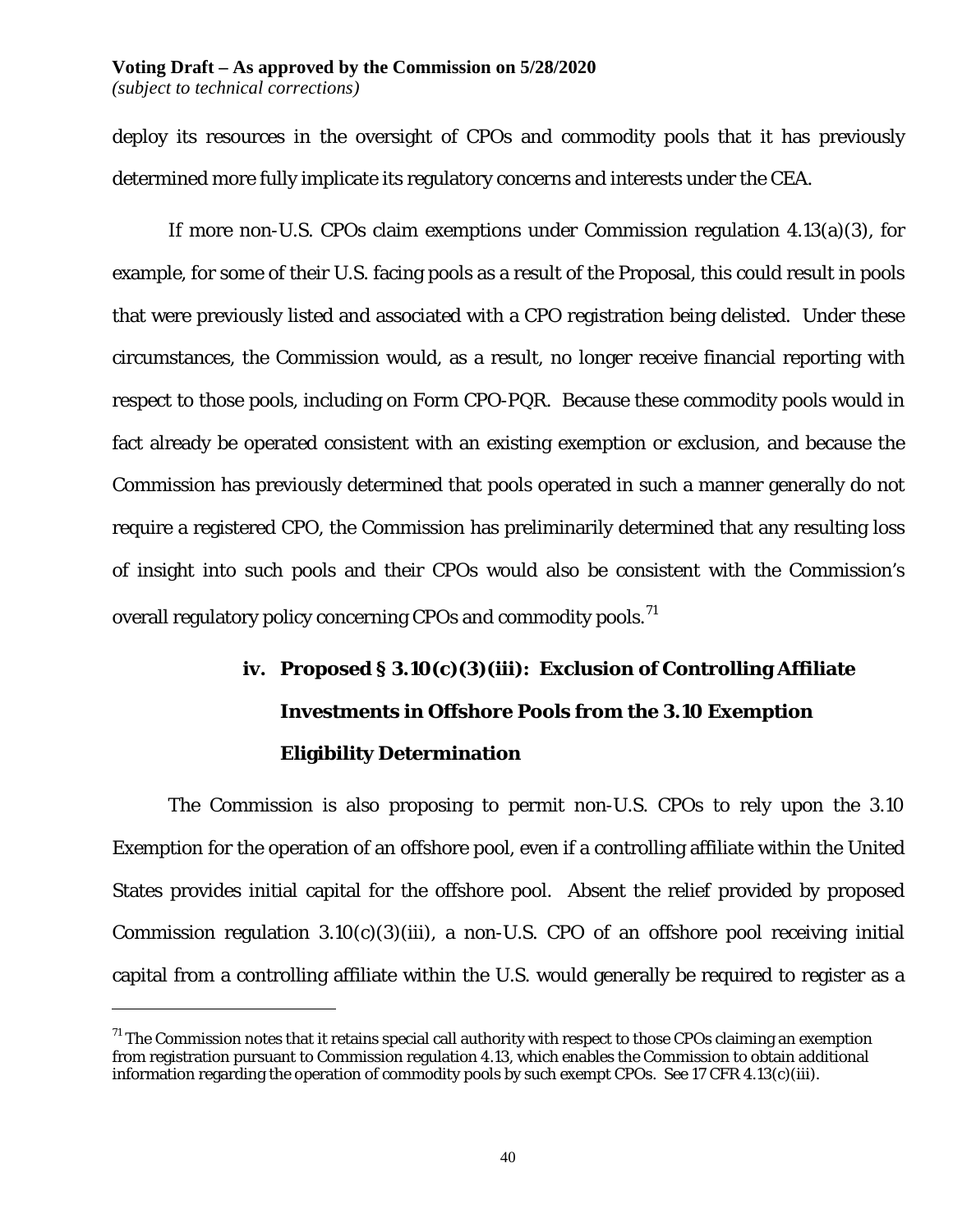CPO and list that pool with the Commission, unless another exemption or exclusion was available. As a registered CPO with respect to that offshore pool, the non-U.S. CPO would then be required to comply with the compliance obligations set forth in part 4 of the Commission's regulations.

As discussed previously, the Commission has preliminarily concluded that participation in an offshore pool by a U.S. controlling affiliate does not raise the same regulatory concerns as would an investment in the same pool by an unaffiliated participant located within the United States. In addition to the reasons outline above, the Commission preliminarily believes that this proposed relief or condition to the proposed 3.10 Exemption would provide regulatory relief for a small number of currently-registered CPOs. Based on the number of claims filed under Advisory 18-96, there are 23 non-U.S. CPOs that operate 84 offshore commodity pools. The Commission is unaware, however, of whether any of the offshore pools operated by those non-U.S. CPOs actually received initial capital contributions from a U.S. controlling affiliate, in part, because the Commission does not collect such information. Nevertheless, because of the small number of claims by non-U.S. CPOs under Advisory 18-96, the Commission preliminarily believes that the number of these CPOs that would be subject to proposed Commission regulation 3.10(c)(3)(iii) would be less than the 23. The Commission preliminarily believes that there may be an unknown number of registered non-U.S. CPOs that have never listed their offshore pools with the Commission, and hence did not seek relief under the Advisory. Therefore, the total number of non-U.S. CPOs utilizing this exemption could also be higher. In addition, as a result of the Commission being unware of the current number of offshore pools operated by a non-U.S. CPO receiving seed capital from a U.S. controlling affiliate, it is unable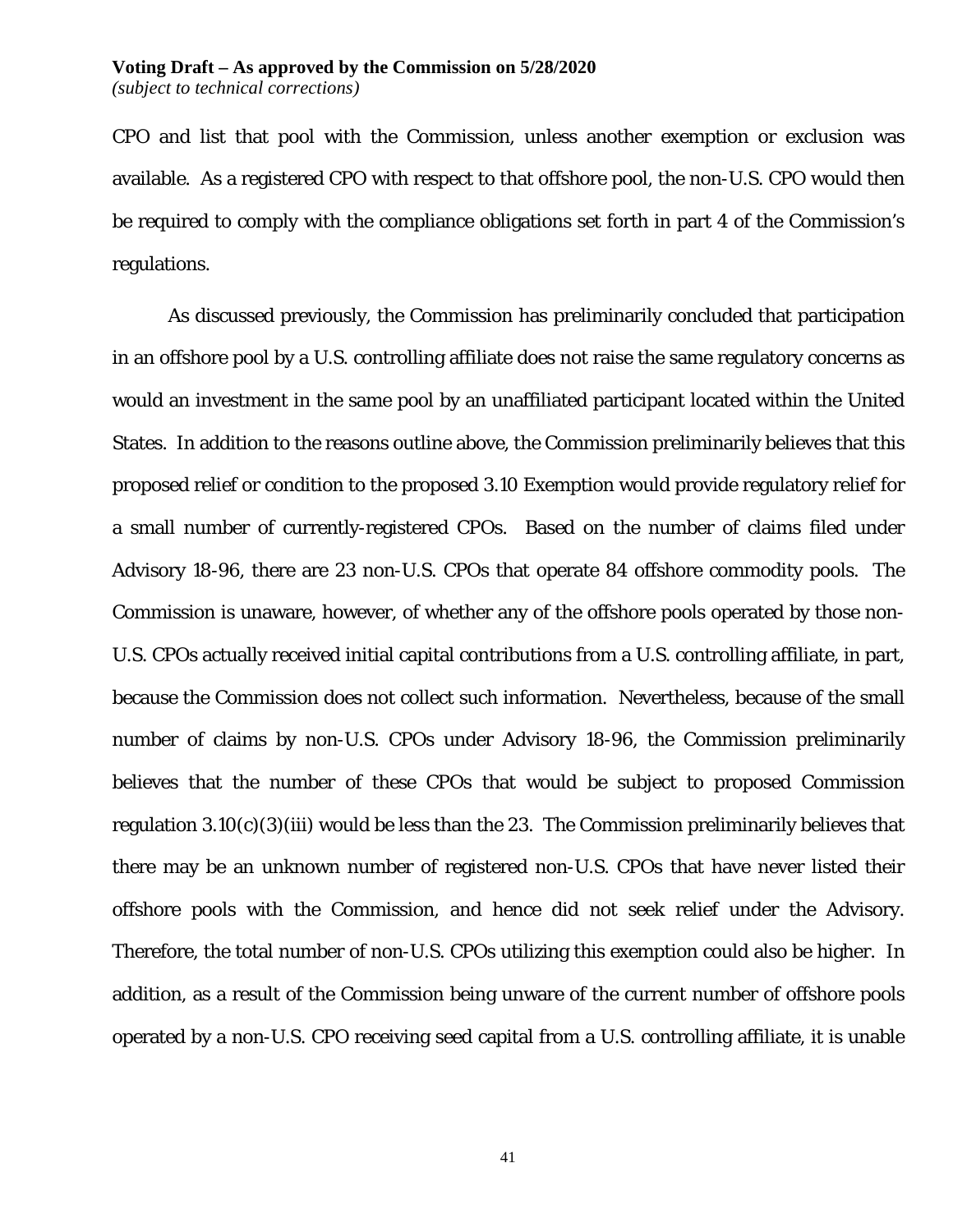to predict how many pools will utilize this proposed exclusion in the future, if this Proposal is finalized.

The Commission also preliminarily believes that this proposed amendment would result in reduced costs for non-U.S. CPOs with initial capital contributions from U.S. controlling affiliates by removing such investments from consideration for 3.10 Exemption eligibility, thereby eliminating any registration and compliance costs for such pools. The proposed amendment would, however, result in U.S. controlling affiliates not being able to rely upon the protections provided by CPO registration and by part 4 of the Commission's regulations, with respect to their investments in an offshore pool operated by their affiliated non-U.S. CPO.<sup>[72](#page-41-0)</sup> The Commission preliminarily believes that this loss would be mitigated by such a U.S. controlling affiliate's ability to exercise control over the operations of the affiliated non-U.S. CPO, and thereby obtain whatever information regarding the offshore pool a U.S. controlling affiliate may deem material to its investment. Moreover, the Commission preliminarily believes this approach is consistent with the Commission's focus on protecting U.S. investors participating in commodity pools and recognizes that U.S. controlling affiliates may also be regulated by other federal and state authorities.

In the event, should this proposal be finalized, that a non-U.S. CPO has listed one or more offshore pools with the Commission due to the fact that the offshore pool received initial capital contributions from a U.S. controlling affiliate, and such non-U.S. CPO determines to delist the offshore pool in question and instead rely upon the revised 3.10 Exemption, the

<span id="page-41-0"></span> $72$  For example, a U.S. controlling affiliate would not be able to rely upon the Commission's part 4 regulations to require its affiliated non-U.S. CPO to provide the controlling affiliate with disclosures and reporting generally mandated by those rules.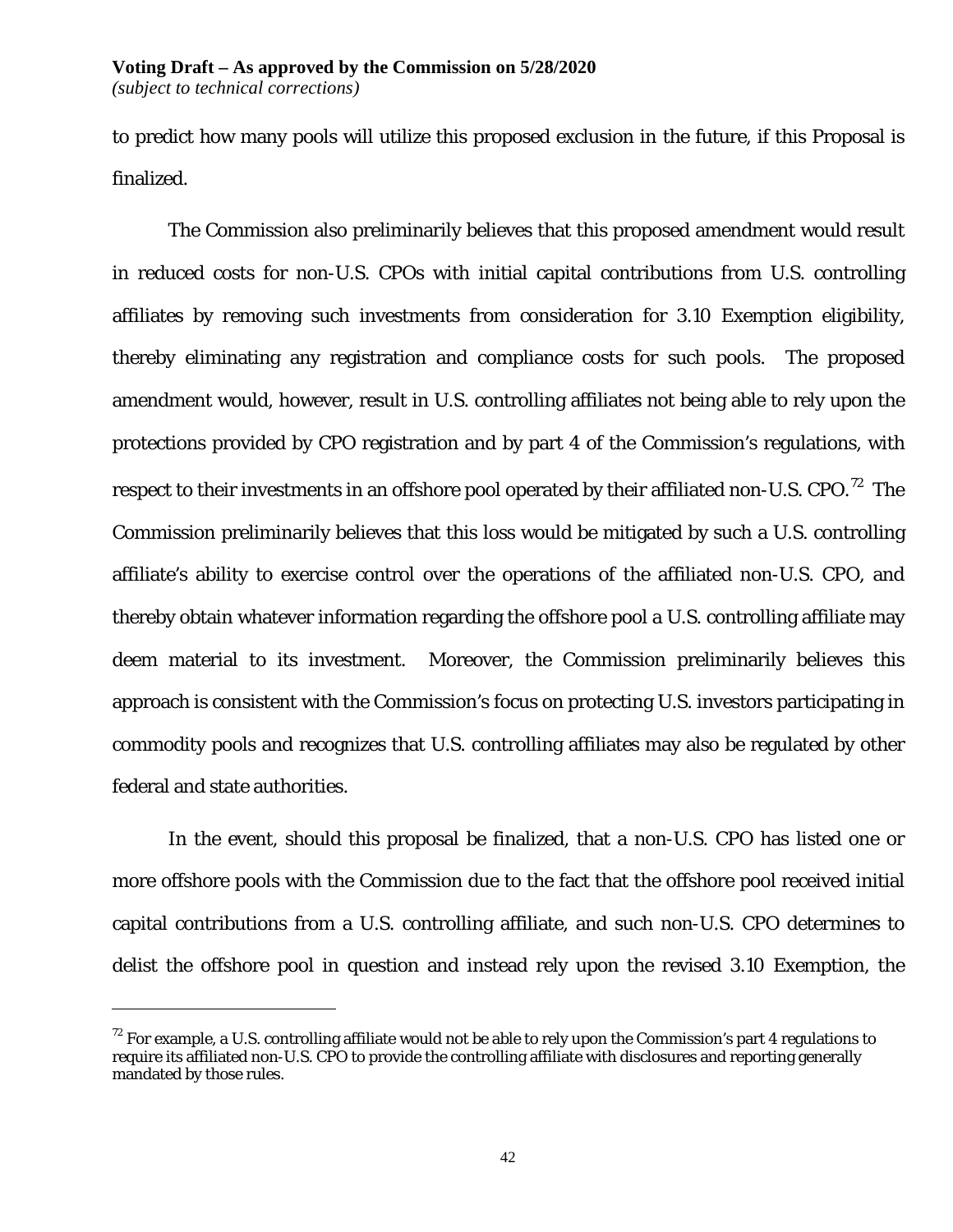Commission would as a result no longer receive financial reporting with respect to such pool, including on Form CPO-PQR. Because, however, the Commission has preliminarily determined that initial capital contributions by a U.S. controlling affiliate do not raise the same customer protection concerns as capital received from other U.S. participants, the Commission has preliminarily determined that any resulting loss of insight into such pools and their CPOs would also be consistent with the Commission's overall regulatory policy concerning CPOs and commodity pools.

#### **Section 15(a) Factors**

#### **1. Protection of Market Participants and the Public**

The Commission preliminarily believes that the Proposal would not have a material negative effect on the protection of market participants and the public. The proposed amendments enhance the Commission ability to focus its efforts on protecting U.S. investors. The Commission will continue to receive identifying information from U.S. CPOs operating offshore pools and pools offered to U.S. investors. Regarding a non-U.S. CPO whose offshore pools receive initial capital contributions from a controlling affiliate in the United States, the Commission preliminarily believes that although those offshore pools may no longer be subject to part 4 of the Commission's regulations, controlling affiliates, by virtue of their control over the non-U.S. CPO, need not be as reliant upon the customer protection provided by compliance with the Commission's regulations. The Commission also preliminarily expects that some U.S. participants in offshore pools operated pursuant to the regulatory safe harbor may also lose the customer protections afforded by part 4 of the Commission's regulations; however, the Commission preliminarily expects the number of such U.S persons to be small due to the criteria required for reliance upon the safe harbor.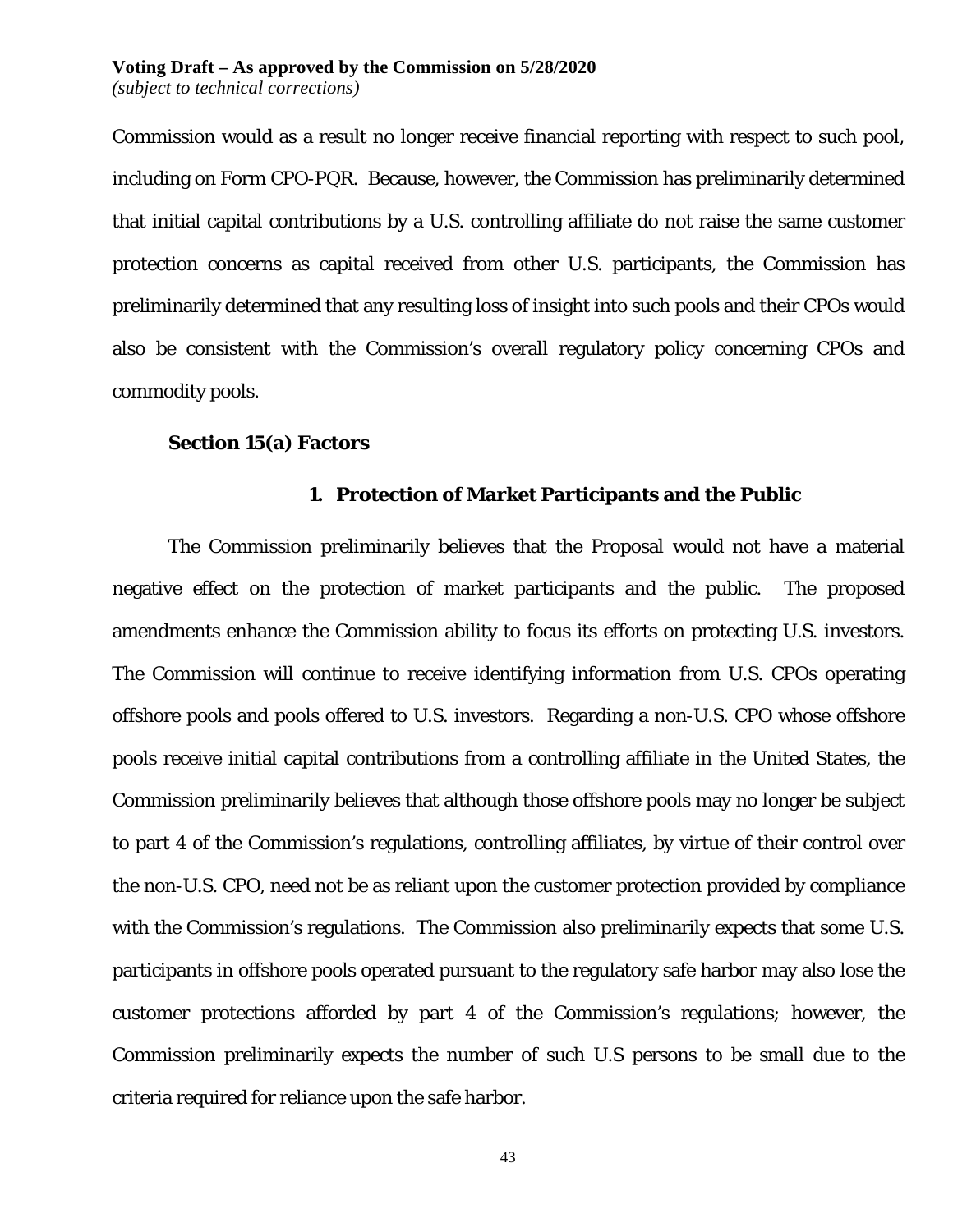# **2. Efficiency, Competitiveness and Financial Integrity of the Futures Markets**

The Commission has not identified any impact that the Proposal would have on the efficiency, competitiveness and financial integrity of the futures markets.

# **3. Price Discovery**

The Commission has not identified any particular impact that the Proposal would have on price discovery.

## **4. Sound Risk Management Practices**

The Commission has not identified any impact that the Proposal would have on sound risk management practices.

# **5. Other Public Interest Considerations**

The Commission has not identified any other public interest considerations impacted by the Proposal beyond those preliminarily identified as part of its analysis supporting the Commission's exercise of its authority under section 4(c) of the Act.

### **d. Anti-Trust Considerations**

Section 15(b) of the Act requires the Commission to take into consideration the public interest to be protected by the antitrust laws and endeavor to take the least anticompetitive means of achieving the purposes of the CEA, in issuing any order or adopting any Commission rule or regulation (including any exemption under CEA section 4(c) or 4c(b)), or in requiring or approving any bylaw, rule, or regulation of a contract market or registered futures association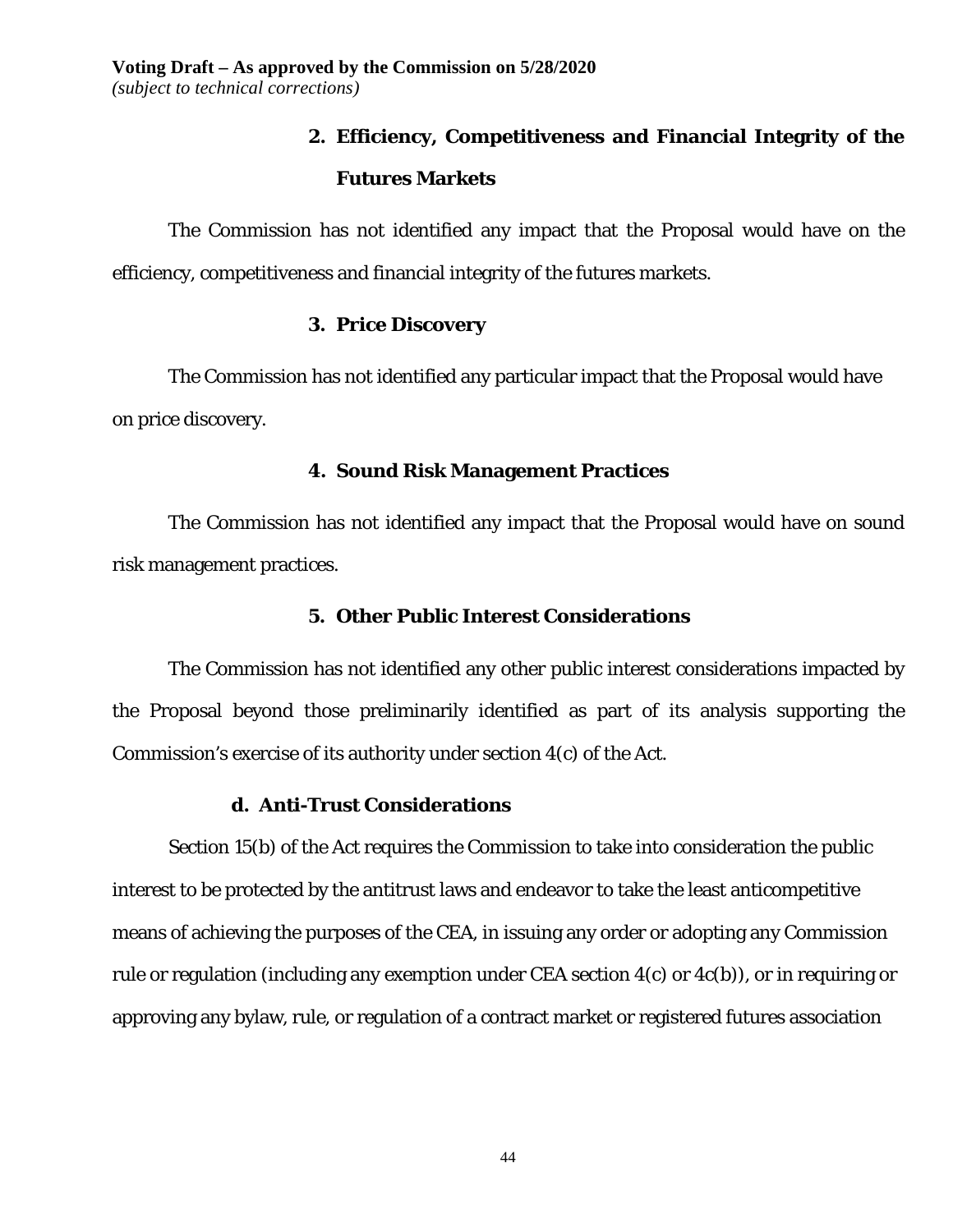established pursuant to section 17 of the Act. $^{73}$  The Commission believes that the public interest to be protected by the antitrust laws is generally to protect competition.

The Commission has considered the Proposal to determine whether it is anticompetitive and has preliminarily identified no anticompetitive effects. The Commission requests comment on whether the Proposal is anticompetitive and, if it is, what the anticompetitive effects are.

Because the Commission has preliminarily determined that the Proposal is not anticompetitive and has no anticompetitive effects, the Commission has not identified any less anticompetitive means of achieving the purposes of the Act. The Commission requests comment on whether there are less anticompetitive means of achieving the relevant purposes of the Act that would otherwise be served by adopting the Proposal.

# **v. Request for Comment**

The Commission is seeking comment on all aspects of the costs and benefits associated with this Proposal. The Commission specifically seeks comment regarding the treatment of U.S. CPOs operating both U.S. and offshore pools by foreign regulatory bodies.

# **List of Subjects**

# 17 CFR Part 3

Definitions, Foreign futures, Consumer protection, Foreign options, Registration requirements.

# **PART 3 -- REGISTRATION**

1. The authority citation for part 3 continues to read as follows:

<span id="page-44-0"></span> $^{73}$  7 U.S.C. 19(b).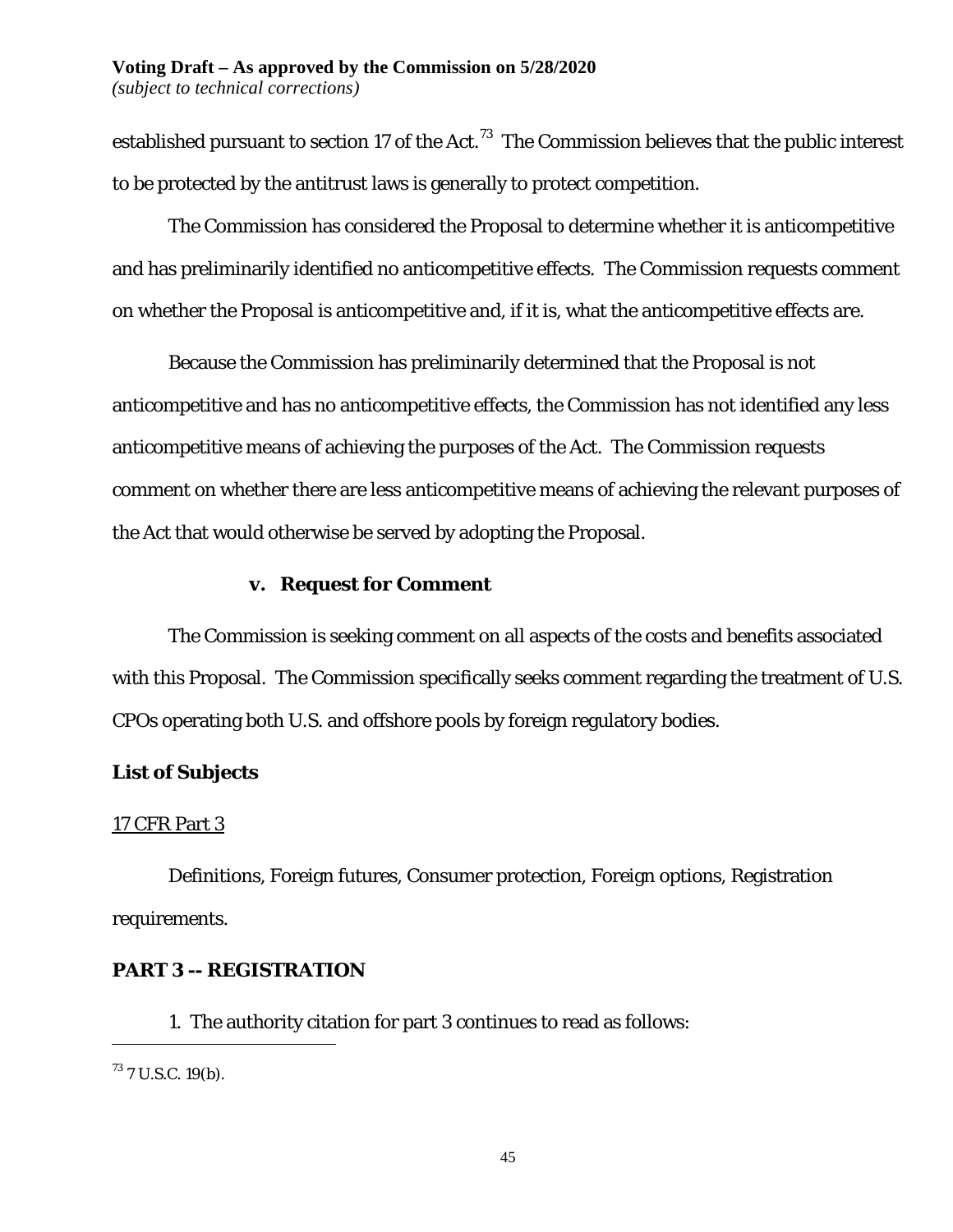# **Voting Draft – As approved by the Commission on 5/28/2020**

*(subject to technical corrections)*

**Authority**: 5 U.S.C. 522, 522b; 7 U.S.C. 1a, 2, 6, 6a, 6b, 6b-1, 6c, 6d, 6e, 6f, 6g, 6h, 6i, 6k, 6m,

6n, 6<u>o</u>, 6p, 6s, 8, 9, 9a, 12, 12a, 13b, 13c, 16a, 18, 19, 21, and 23.

2. Amend § 3.10(c) by revising paragraph (c)(3)(i), revising and renumbering paragraph

 $(c)(3)(ii)$  as  $(c)(3)(v)$ , and adding new paragraphs  $(c)(3)(ii)$ ,  $(c)(3)(iii)$ , and  $(c)(3)(iv)$ , to read as

follows:

**§ 3.10 Registration of futures commission merchants, retail foreign exchange dealers, introducing brokers, commodity trading advisors, commodity pool operators, swap dealers, major swap participants, and leverage transaction merchants.**

- \* \* \* \* \*
	- (c) \* \* \*

(3)(i) A person located outside the United States, its territories or possessions engaged in the activity of: An introducing broker, as defined in § 1.3 of this chapter; or a commodity trading advisor, as defined in § 1.3 of this chapter, in connection with any commodity interest transaction executed bilaterally or made on or subject to the rules of any designated contract market or swap execution facility only on behalf of persons located outside the United States, its territories or possessions, is not required to register in such capacity provided that any such commodity interest transaction is submitted for clearing through a futures commission merchant registered in accordance with section 4d of the Act.

(ii) A person located outside the United States, its territories or possessions engaged in the activity of a commodity pool operator, as defined in § 1.3 of this chapter, in connection with any commodity interest transactions that are executed bilaterally or made on or subject to the rules of any designated contract market or swap execution facility, is not required to register in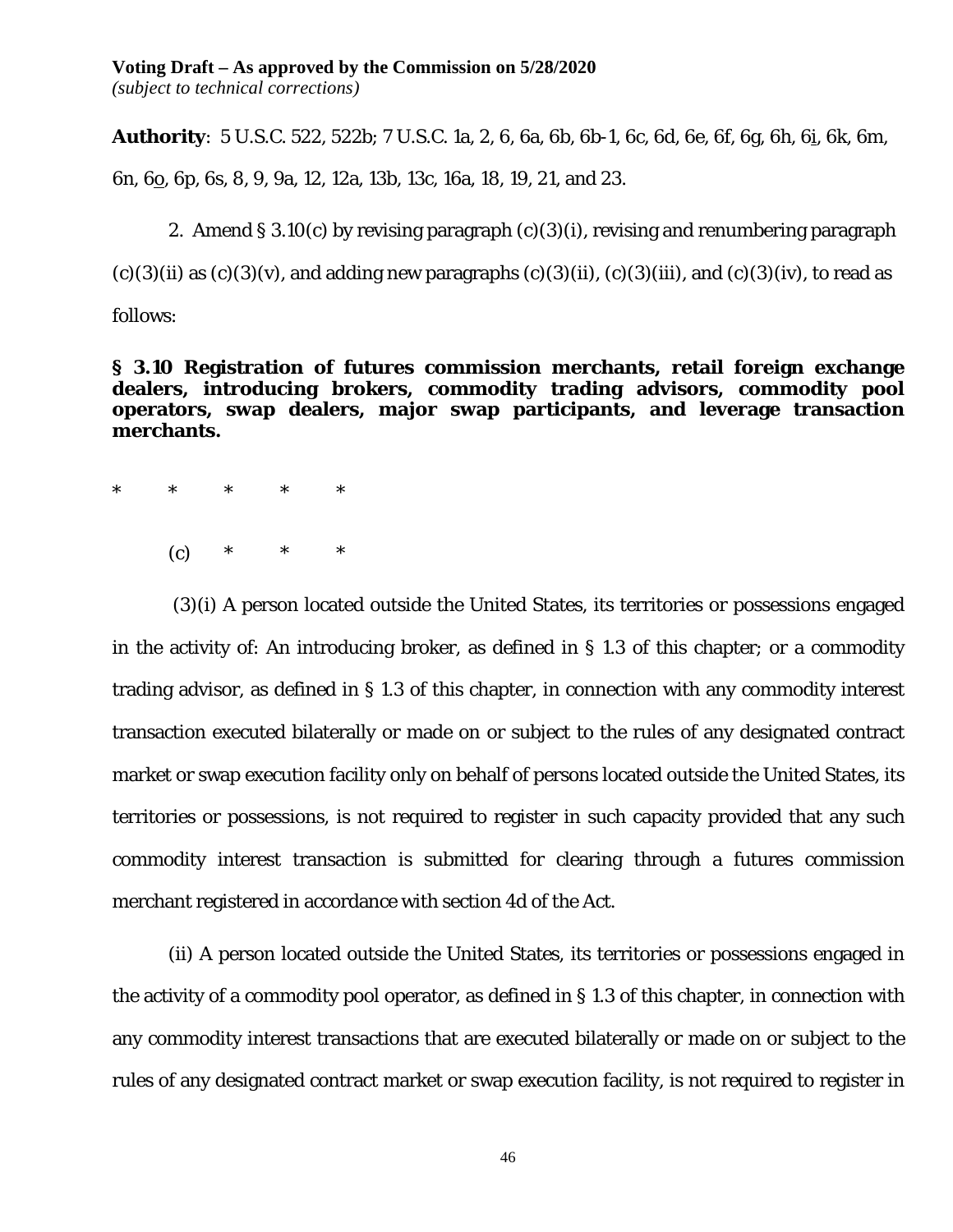#### **Voting Draft – As approved by the Commission on 5/28/2020** *(subject to technical corrections)*

such capacity when such transactions are executed on behalf of a commodity pool the participants of which are all located outside the United States, its territories or possessions, and provided that, any such commodity interest transaction is submitted for clearing through a futures commission merchant registered in accordance with section 4d of the Act.

(iii) With respect to paragraphs  $(c)(3)(ii)$  and  $(c)(3)(iv)$ , initial capital contributed to a commodity pool by an affiliate, as defined by  $\S$  4.7(a)(1)(i) of this chapter, that controls, as defined by § 49.2(a)(4) of this chapter, the pool's commodity pool operator shall not be a "participant" for purposes of determining whether such commodity pool operator is executing commodity interest transactions on behalf of a commodity pool, the participants of which are all located outside of the United States, its territories or possessions, *provided that*:

- (A) The control affiliate and its principals are not subject to a statutory disqualification, ongoing registration suspension or bar, prohibition on acting as a principal, or trading ban with respect to participating in commodity interest markets in the United States, its territories or possessions; and
- (B) Interests in the control affiliate are not marketed as providing access to trading in commodity interest markets in the United States, its territories or possessions.

(iv) With respect to paragraph  $(c)(3)(ii)$ , a commodity pool operated by a person located outside the United States, its territories or possessions shall be considered to be satisfying the terms of paragraph  $(c)(3)(ii)$  if:

(A)The commodity pool is organized and operated outside of the United States, its territories or possessions;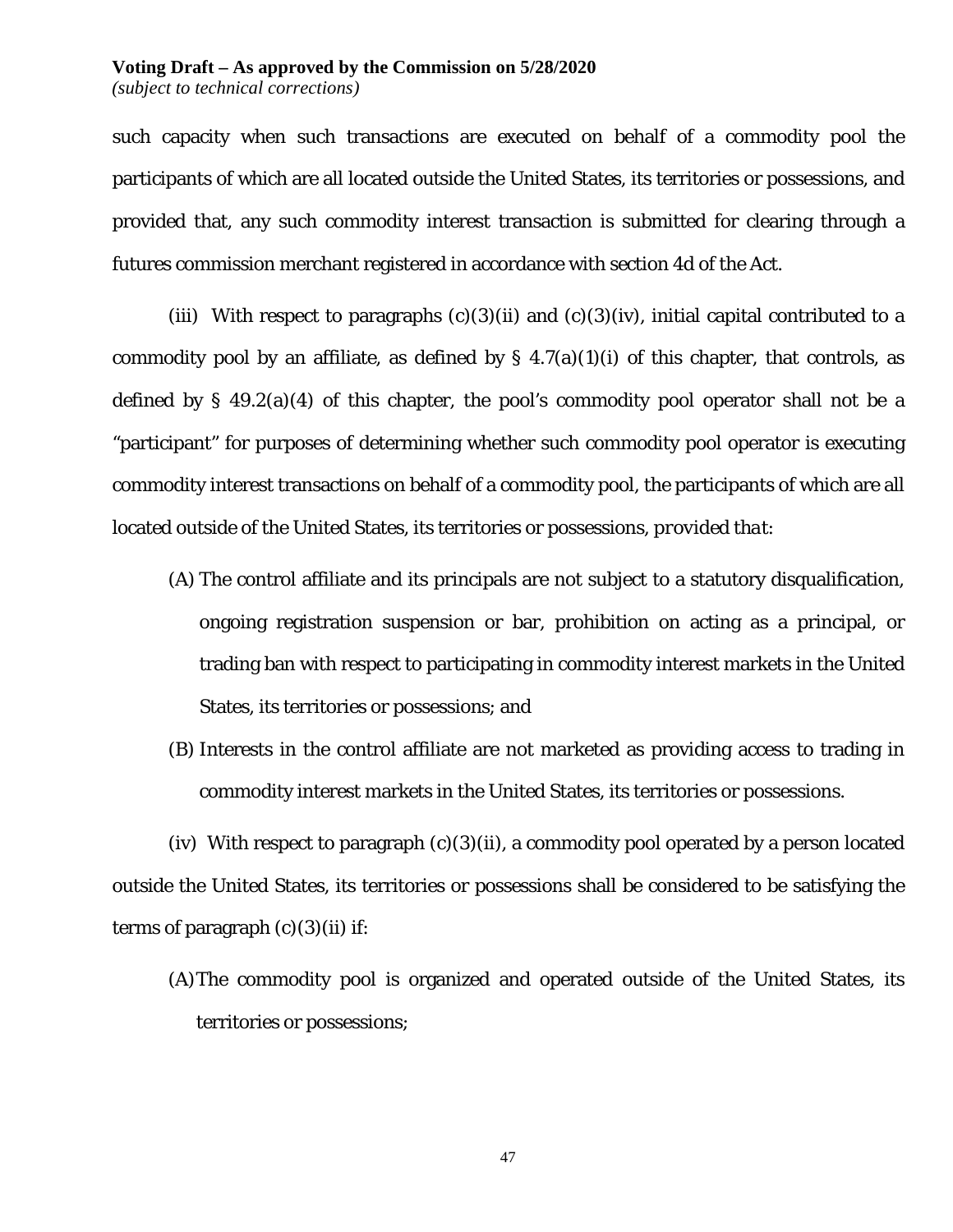- (B)The commodity pool's offering materials and any underwriting or distribution agreements include clear, written prohibitions on the commodity pool's offering to participants located in the United States and on U.S. ownership of the commodity pool's participation units;
- (C) The commodity pool's constitutional documents and offering materials (a) are reasonably designed to preclude persons located in the United States from participating therein and (b) include mechanisms reasonably designed to enable its operator to exclude any persons located in the United States who attempt to participate in the offshore pool notwithstanding those prohibitions;
- (D)The commodity pool operator exclusively uses non-U.S. intermediaries for the distribution of participations in the commodity pool;
- (E) The commodity pool operator uses reasonable investor due diligence methods at the time of sale to preclude persons located in the United States from participating in the commodity pool; and
- (F)The commodity pool's participation units are directed and distributed to participants outside the United States, including by means of listing and trading such units on secondary markets organized and operated outside of the United States, and in which the commodity pool operator has reasonably determined participation by persons located in the United States is unlikely.

(v) Claiming an exemption under paragraph  $(c)(3)(ii)$  will not affect the ability of a person to register with the Commission or qualify for and/or claim an exclusion or exemption otherwise available under § 4.5 or § 4.13 of this chapter, with respect to the operation of a qualifying commodity pool or trading vehicle not covered by the relief in this section.